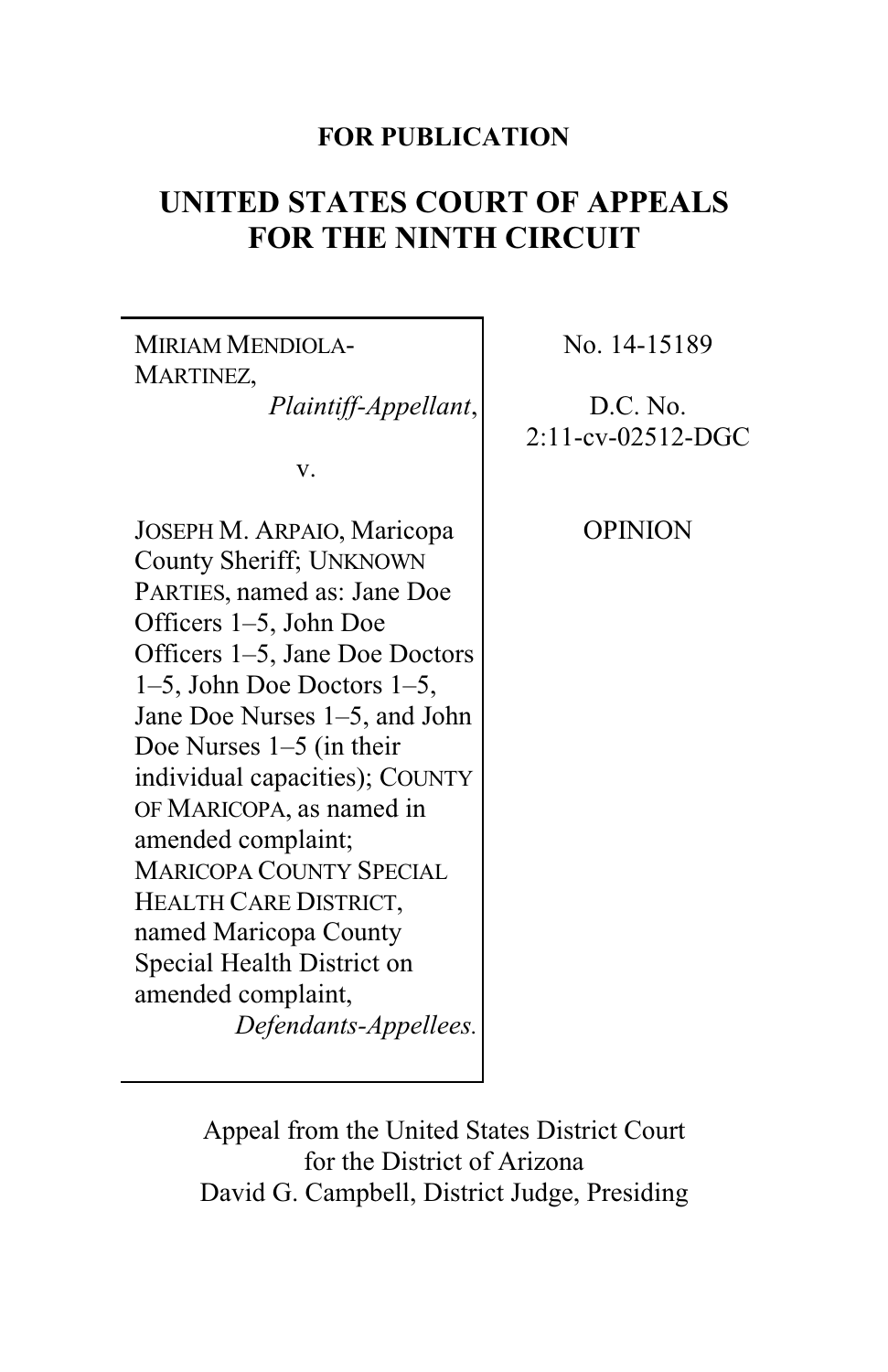Argued and Submitted February 11, 2016 San Francisco, California

Filed September 12, 2016

Before: Barry G. Silverman, Raymond C. Fisher, and Richard C. Tallman, Circuit Judges.

Opinion by Judge Tallman

# **SUMMARY\***

# **Prisoner Civil Rights**

The panel affirmed in part and vacated in part the district court's summary judgment and award of costs in favor of defendants and remanded in an action brought under 42 U.S.C. §§ 1981 & 1983, by a former female prisoner who alleged that her constitutional rights were violated when, among other things, she was shackled and restrained during her labor and postpartum recovery.

The panel vacated summary judgment for the County Defendants on the shackling claims as they related to shackling while plaintiff was in labor and leaving the Maricopa County Medical Center after the birth of her son, as well as the separately pleaded claim under *Monell v. New York City Department of Social Services*, 436 U.S. 658 (1978), insofar as it concerns these alleged shackling

**<sup>\*</sup>** This summary constitutes no part of the opinion of the court. It has been prepared by court staff for the convenience of the reader.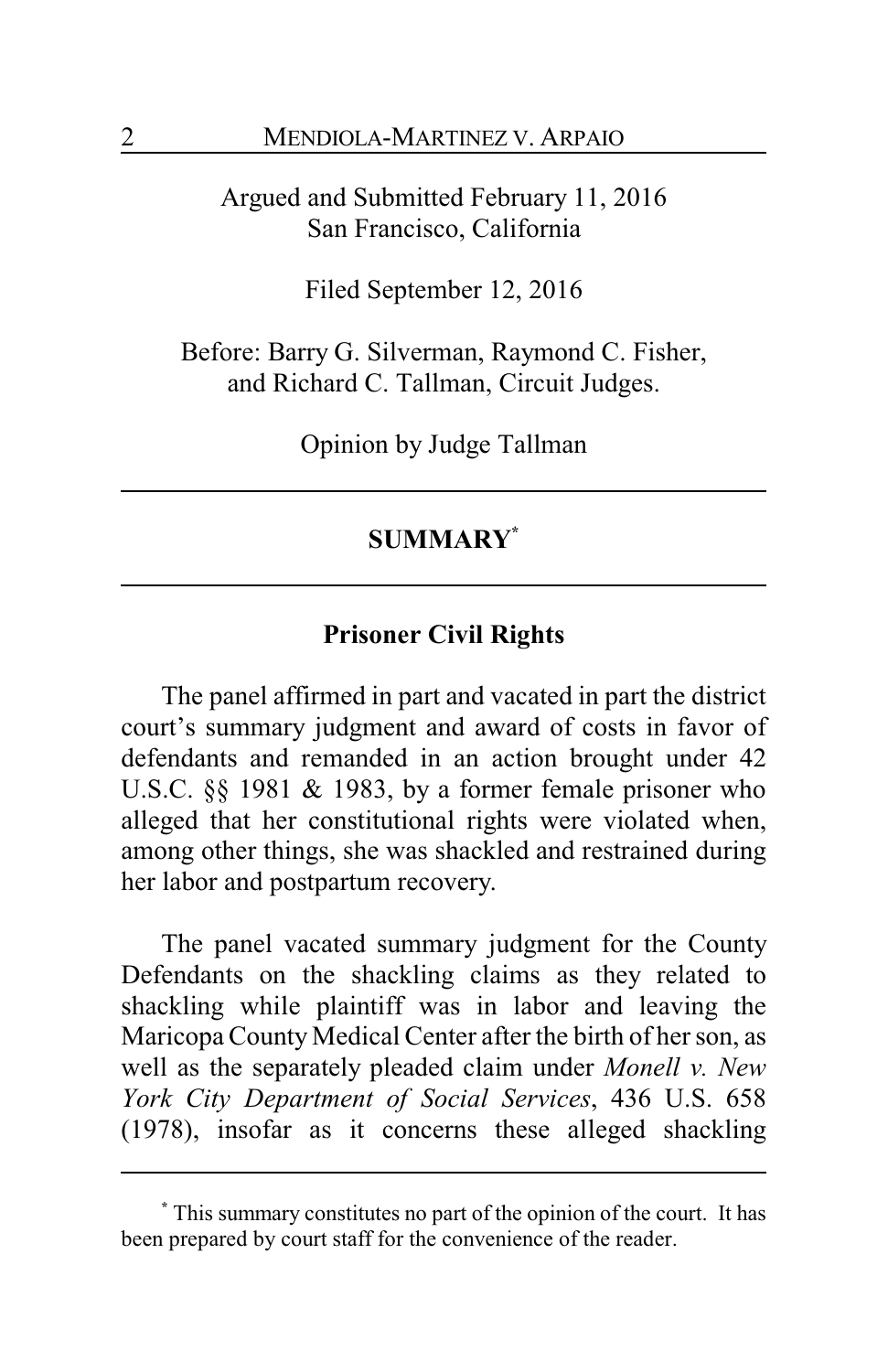incidents. The panel held that plaintiff presented sufficient evidence for a reasonable jury to conclude that by restraining her when she was in labor and postpartum recovery, the County Defendants exposed her to a substantial risk of serious harm. The panel further determined that a jury could conclude that the County Defendants were aware of the risk caused by restraining an inmate in labor and deliberately indifferent to that risk by restraining her during transport to the Medical Center where she had her baby. The panel remanded for a jury to determine whether the risk posed to plaintiff by the County's restraint policy was justified, or whether the County Defendants went too far.

The panel affirmed the district court's summary judgment for the County Defendants on plaintiff's remaining claims regarding a postpartum leg tether, medical supplies, pregnancy diet and nutrition, and equal protection. Because the County Defendants were no longer the prevailing party on all of their claims, the panel vacated the cost award in favor of the County Defendants and remanded to the district court to determine those costs.

The panel affirmed summary judgment in favor of the Medical Center on all of plaintiffs' claims and likewise affirmed the cost award in its favor.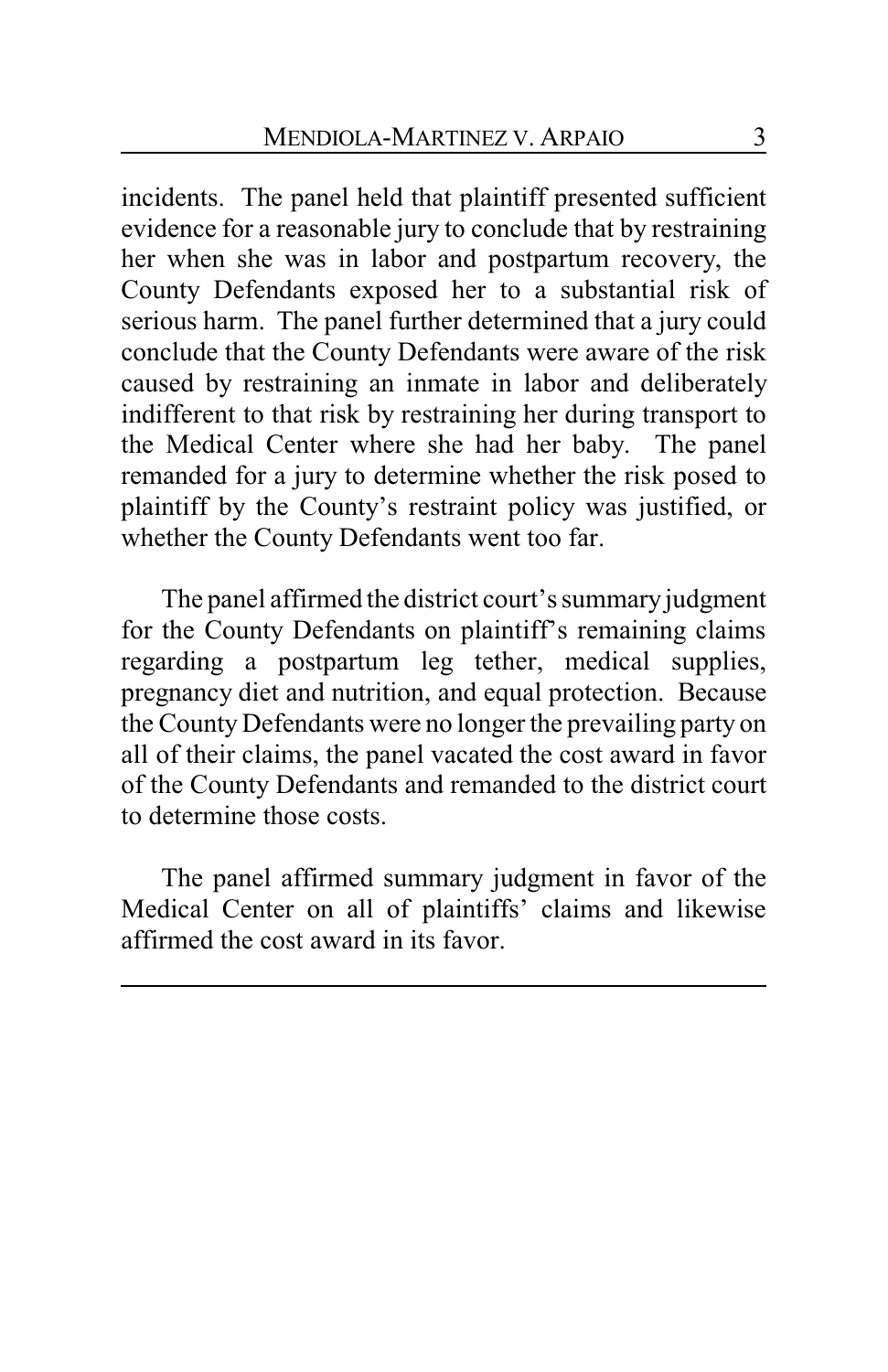# **COUNSEL**

Joy Bertrand (argued), Joy Bertrand Esq., L.L.C., Scottsdale, Arizona, for Plaintiff-Appellant.

Eileen Dennis GilBride (argued) and William R. Jones, Jr., Jones, Skelton & Hochuli, P.L.C., Phoenix, Arizona, for Defendant-Appellee Maricopa County Special Health Care District.

Michele M. Iafrate (argued), Iafrate & Associates, Phoenix, Arizona, for Defendants-Appellees Joseph Arpaio, Maricopa County Sheriff, and Maricopa County.

## **OPINION**

TALLMAN, Circuit Judge.

We recently recognized that only rarely will prisoners' medical needs "genuinely clash" with the security concerns of prison personnel. *Chess v. Dovey*, 790 F.3d 961, 974 (9th Cir. 2015). That discord may be present when the prisoner is a woman in labor. Miriam Mendiola-Martinez was in the custody of Maricopa County for a nonviolent offense when she gave birth to her son. After her release, she filed suit under 42 U.S.C. §§ 1981 & 1983, alleging that her constitutional rights were violated when, among other things, she was shackled and restrained during labor and postpartum recovery. Mendiola-Martinez brought her claims against Maricopa County and Sheriff Joe Arpaio (collectively "the County Defendants"), the Maricopa County Special Health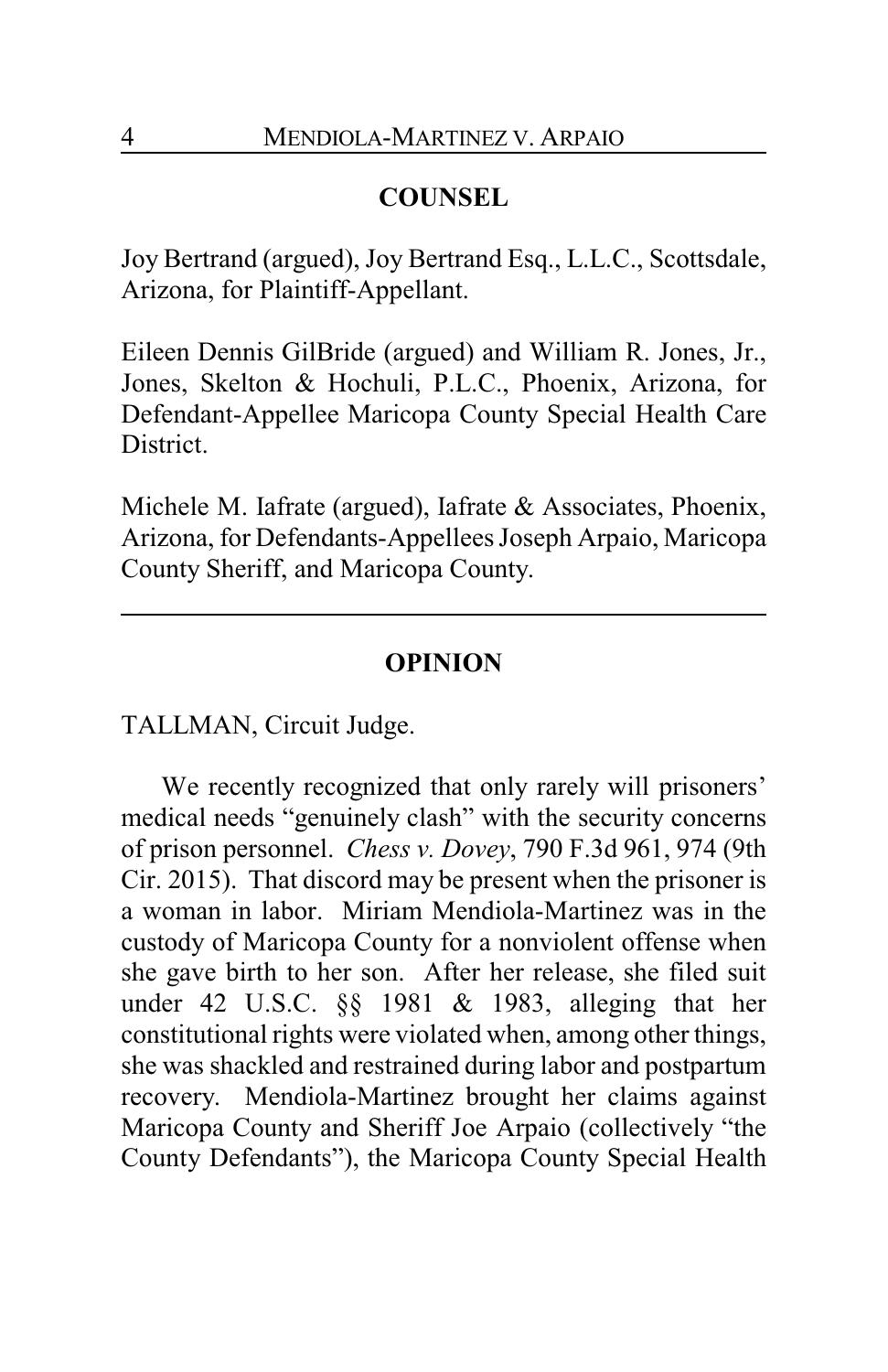Care District ("the Medical Center") where she had her baby, **1** and individual John and Jane Doe defendants. The district court granted summary judgment for the County Defendants and the Medical Center on all of Mendiola-Martinez's claims, and taxed costs against her. She now appeals the summary judgment orders and the cost awards, both of which we have jurisdiction to review under 28 U.S.C. § 1291.

We are presented with an important and complex issue of first impression in our circuit: whether the U.S. Constitution allows law enforcement officers to restrain a female inmate while she is pregnant, in labor, or during postpartum recovery. We hold today that in this case, the answer to that question depends on factual disputes a properly instructed jury must resolve. We therefore vacate and remand the district court's grant of summary judgment for the County Defendants on most of Mendiola-Martinez's shackling claims. We affirm summary judgment in favor of the County Defendants on the remaining claims. We also affirm summary judgment on all claims against the Medical Center. Regarding costs, we vacate the cost award to the County

**<sup>1</sup>** According to the Maricopa Special Health Care District:

The Maricopa County Special Health Care District Board of Directors is the governing body for Maricopa Integrated Health System ("MIHS"). MIHS is the health care safety net for citizens of Maricopa County, and provides access to high-quality services to everyone in Maricopa County who needs them, regardless of the availability of insurance coverage or MIHS runs many facilities in Maricopa County, including the Maricopa Medical Center, a full-service hospital where Plaintiff delivered her baby.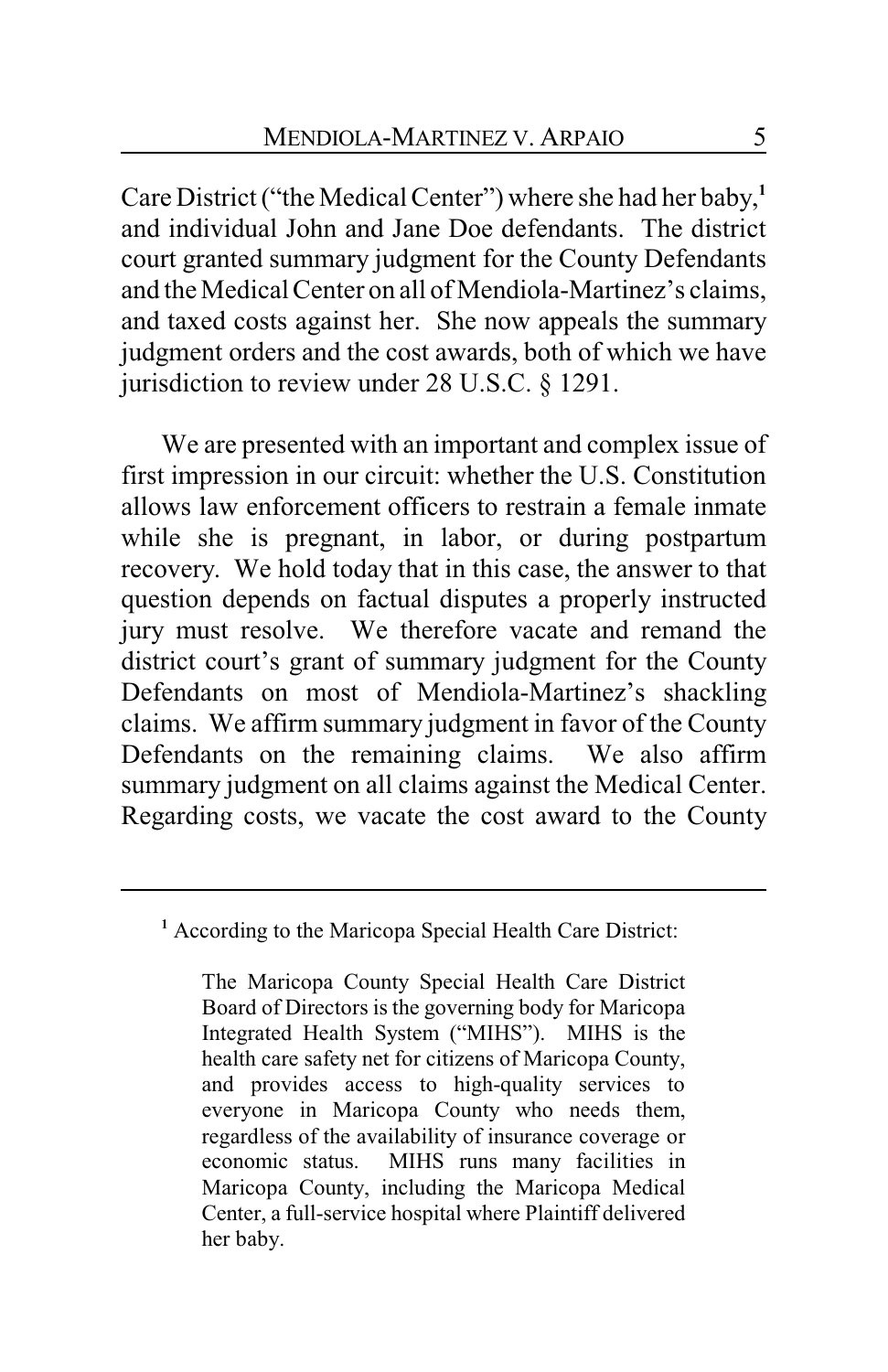Defendants and remand, but affirm the cost award for the Medical Center.

**I**

When Mendiola-Martinez was arrested in Arizona for forgery and identity theft on October 19, 2009, she was 6 months pregnant. Because she could not prove she was a legal resident of the United States, she was detained under the Arizona Bailable Offenses Act, Ariz. Rev. Stat. Ann. § 13- 3961(A)(5), before we later ruled it unconstitutional. *See Lopez-Valenzuela v. Arpaio*, 770 F.3d 772, 792 (9th Cir. 2014) (en banc), *cert denied*, 135 S. Ct. 2046 (2015). On December 10, 2009, she pleaded guilty to solicitation to commit forgery. Less than two weeks later, while still in the custody of the Maricopa County Sheriff's Office ("MCSO"), Mendiola-Martinez gave birth to a healthy boy. Days later, she was sentenced to time-served and released.

Prior to her release, Mendiola-Martinez was detained at Maricopa County's Estrella Jail in Phoenix, Arizona. At the Estrella Jail, Mendiola-Martinez was given a "modified diet" specifically for pregnant women. This diet consisted of the regular inmate diet, a prenatal vitamin, and an additional 32 ounces of milk. **2** In the affidavit supporting her motion for summary judgment, Mendiola-Martinez stated that she was not given enough food while in custody and that the only water in her cell came from the sink next to the toilet in her

**<sup>2</sup>** MCSO's "Modified Diets" policy states that for pregnant women, the regular inmate diet "shall be supplemented with an additional four (4) cartons of milk per day (one [1] at breakfast, one [1] at lunch, and two [2] at dinner." The County Defendants assert that the pregnancy diet also included a prenatal vitamin.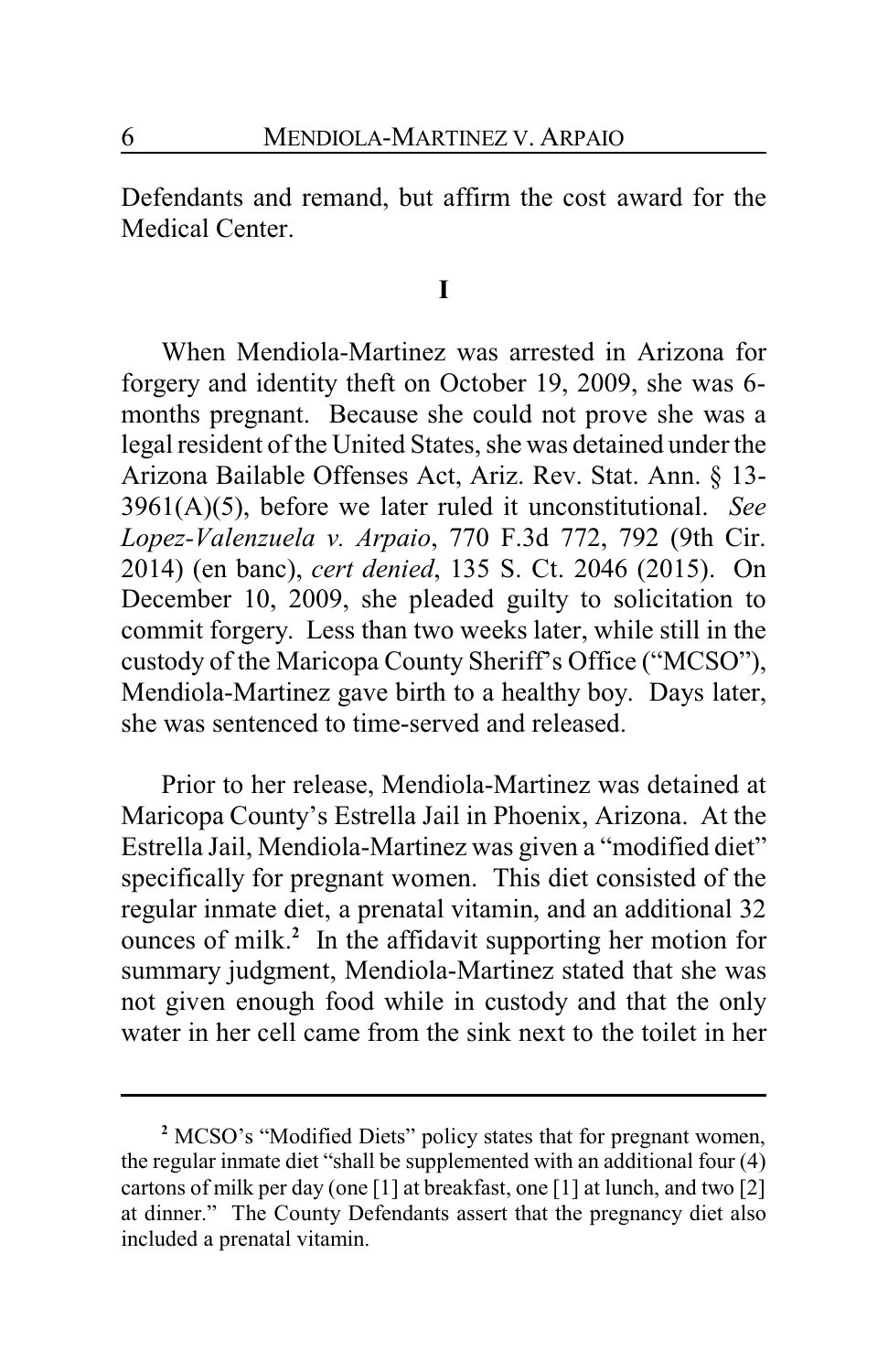cell. She asserted that due to those conditions, she was worried that her unborn baby would not survive. Mendiola-Martinez also contended that the MCSO failed to provide her water and food during the "extended periods of time" she was transported from the Estrella Jail to court.

On December 20, 2009, two weeks before her expected delivery date, Mendiola-Martinez began to have contractions.**<sup>3</sup>** The medical staff at Estrella Jail determined that she was "not in early labor," but ordered her transported to the Medical Center for examination. During the ambulance ride to the hospital, Mendiola-Martinez's wrists were handcuffed in front of her. MCSO officers also shackled her ankles with plastic cuffs connected by a metal chain. After Mendiola-Martinez arrived at the Medical Center, an MCSO officer placed her in restraints while hospital staff utilized a fetal monitor to check on her baby. The Medical Center staff monitored her for two hours, discharged her, and ordered her transported back to Estrella Jail.

The next day, December 21, 2009, the medical staff at Estrella once again ordered her transported to the Medical Center "to rule out active labor." Mendiola-Martinez and the County Defendants dispute whether she was shackled in the ambulance this second time. Mendiola-Martinez testified at her deposition that she was not restrained. But the MCSO deputy who rode with her in the ambulance, Stacey Hertig, testified that Mendiola-Martinez was placed on a gurney before she was lifted into the ambulance and that her hands were cuffed in front of her.

**<sup>3</sup>** The Medical Center records indicate that on December 20, 2009, Mendiola-Martinez was 38 weeks and four days pregnant.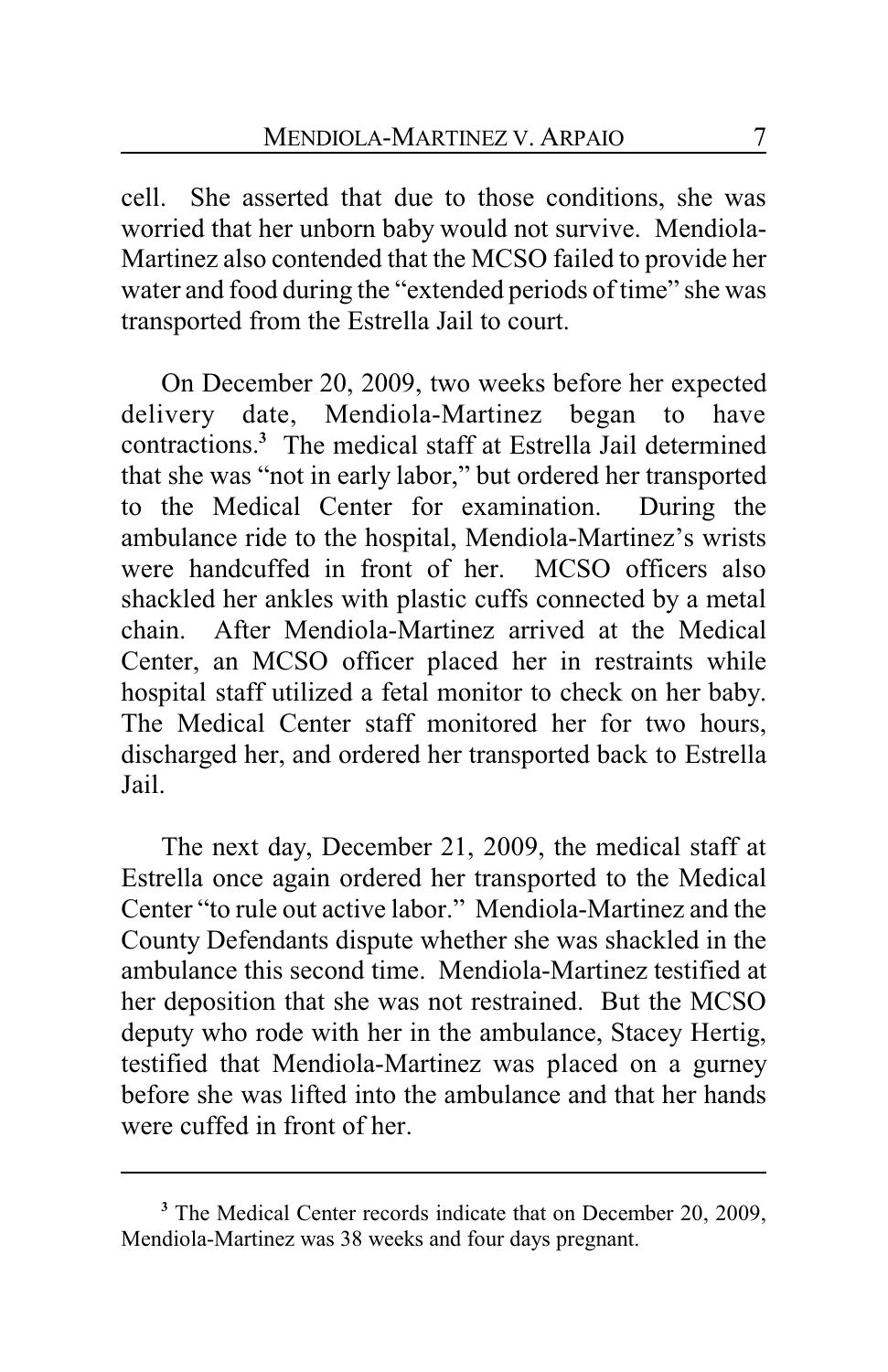Although Officer Hertig first testified in her deposition that she did not recall whether the EMT in the ambulance asked her to remove the cuffs, she later testified that she removed them at the EMT's request. Officer Hertig also testified that Mendiola-Martinez was "crying and making a lot of noise and movement while we were in the ride." Mendiola-Martinez "kept holding her belly" and appeared uncomfortable. According to Officer Hertig, Mendiola-Martinez "was in a lot of pain." In her Incident Report completed about the transport to the hospital, Officer Hertig wrote that "Mendiola-Martinez was in active labor."

After Mendiola-Martinez arrived at the Medical Center, Dr. Eve LaValley confirmed that she was in "active labor." Around 5:00 p.m. that day, at the Medical Center, Mendiola-Martinez gave birth via cesarean section ("C-section") to a healthy boy she named "Angel." Officer Hertig was in the delivery room when the baby was born. Mendiola-Martinez was not shackled or restrained during the procedure.

After the C-section, Mendiola-Martinez was taken to a post-anesthesia care unit. In her recovery room, an armed MCSO officer placed a grey plastic cuff around Mendiola-Martinez's ankle that was connected to a metal chain. The other end of the chain was then attached to her hospital bed. The chain, which was six to eight feet long, allowed her to walk around her hospital room and to the bathroom. But when she walked, she had to drag the chain, which she alleges aggravated her C-section incision and caused her additional pain. An armed MCSO officer stayed with her in the recovery room.

On December 22, 2009, Mendiola-Martinez's friend came to the hospital to take Angel for the remainder of his mother's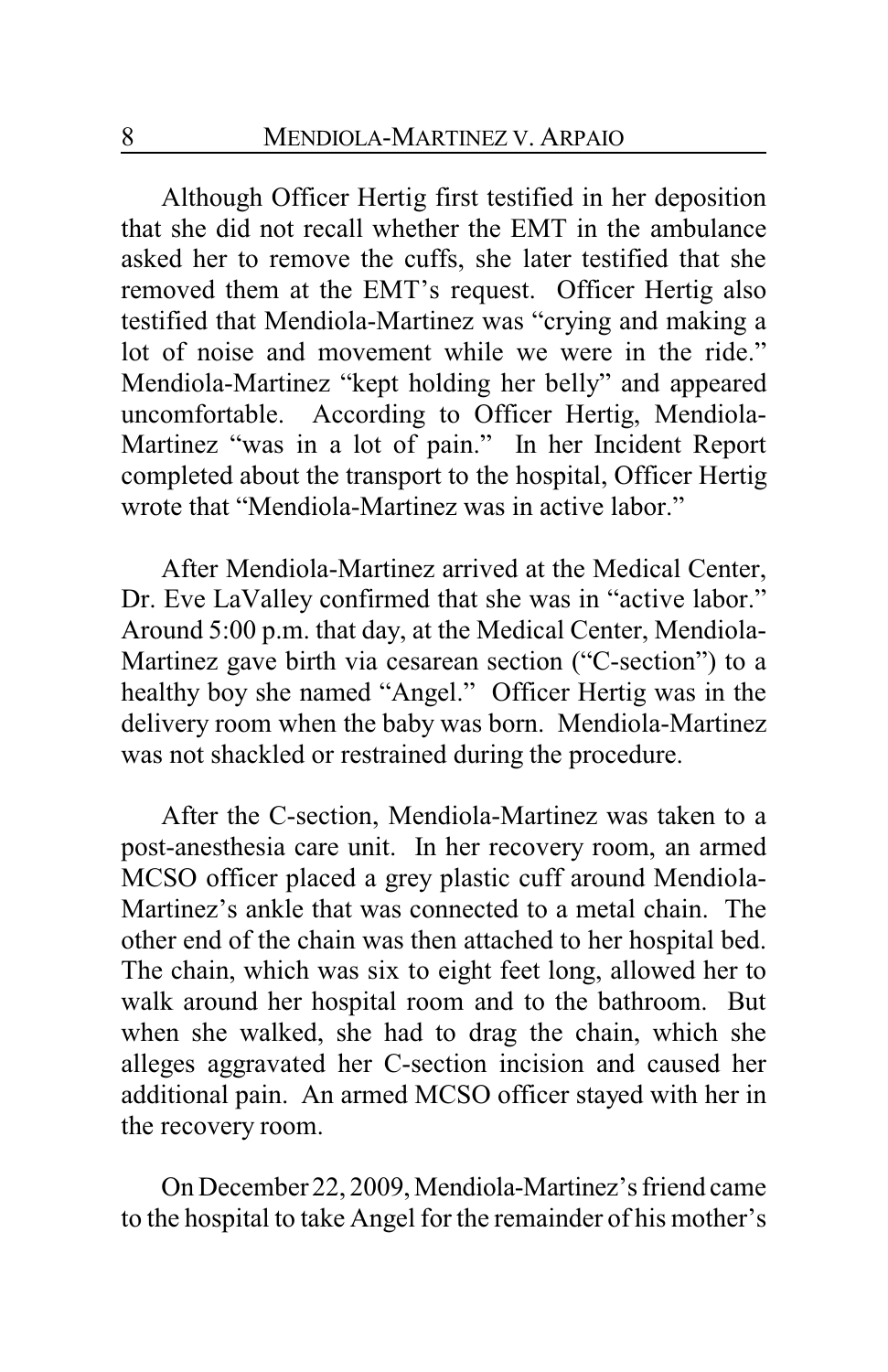detention. While Angel was at the hospital, Mendiola-Martinez saw him "at least three times," for 15–25 minutes at a time. She did not breast feed him during these visits because, according to Mendiola-Martinez, the nurses had already fed him. Mendiola-Martinez never requested a breast pump to expel her breast milk, and no one at the hospital or the jail clinic prescribed or gave her one.

The next day, December 23, 2009, two MCSO officers came to the hospital to take Mendiola-Martinez to court. The officers removed the restraints from her ankle to allow her to change into her jail uniform. When she finished changing, an officer attached handcuffs to her wrists and metal cuffs to her ankles. The handcuffs were three to four inches apart. In her jail uniform, socks, and cuffs, Mendiola-Martinez was escorted to the nurse's office on a lower floor where other MCSO detainees were waiting and lined up. Still in cuffs and under escort, she had to return to her hospital room to take her medication. She then returned downstairs, where officers chained her to other detainees, and led her out of the building. No one gave her a wheelchair. Mendiola-Martinez was subsequently transported to a jail clinic to continue her recovery. Within two days of leaving the Medical Center, she was sentenced to time served, and released from MCSO custody.

#### **A**

While Mendiola-Martinez was in jail, the MCSO had in effect a written policy regarding the "Transportation and Restraint of Prisoners and Inmates" ("Restraint Policy"). The Restraint Policy mandated that MCSO officers restrain all inmates during transport, including those who are "sick or injured." While the type of restraint was discretionary based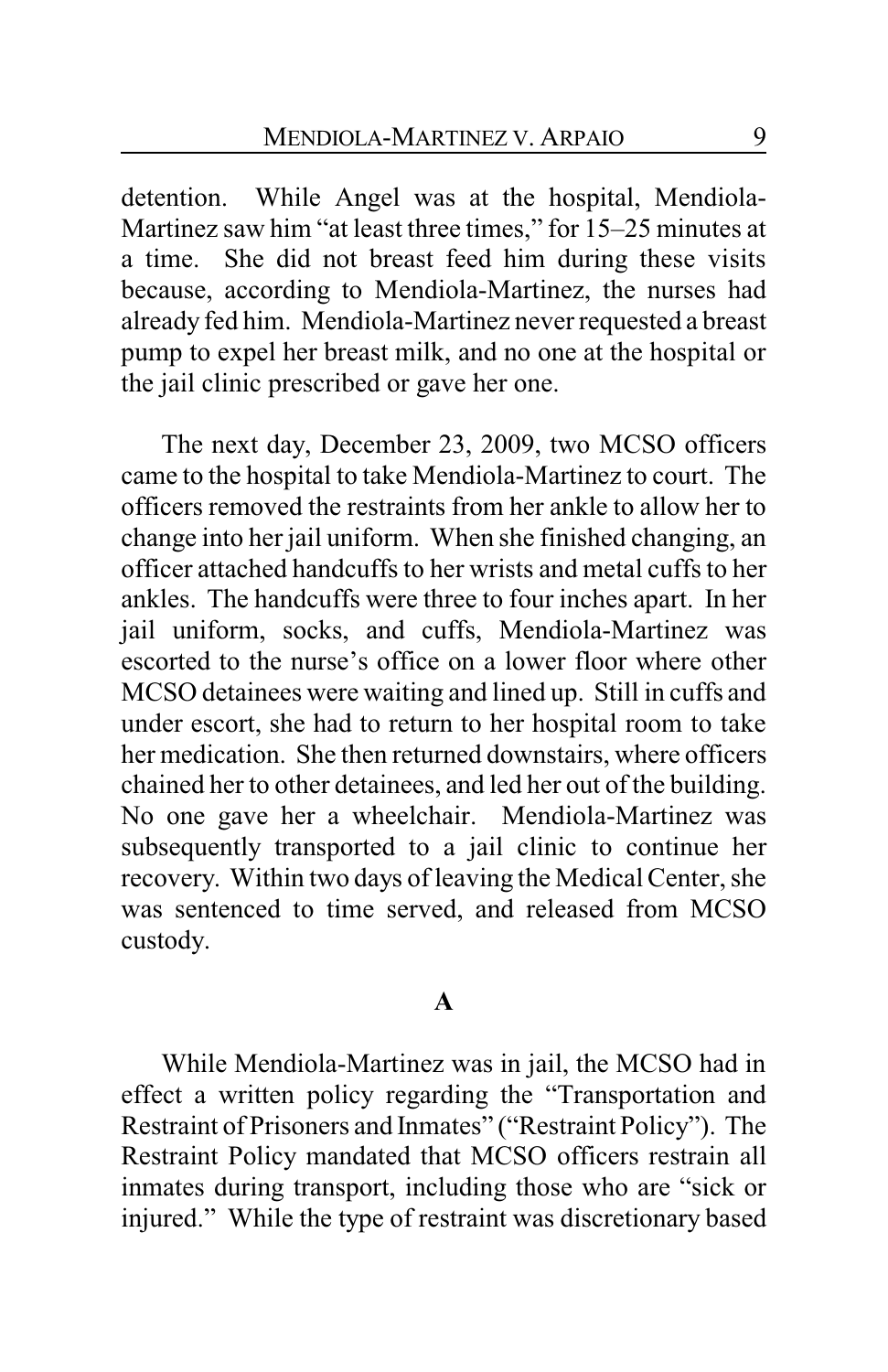on the prisoner's condition, the use of a restraint was not. The Restraint Policy provided an exception to the general rule that all inmates must be restrained while outside of the jail, however, when "[m]edical procedures require the absence of restraints during treatment."

The MCSO Restraint Policy also applied to the halls and rooms of the Medical Center, a full-service hospital independent from the MCSO. Under the MCSO Restraint Policy, inmates under guard at the Medical Center had to be restrained "at all times," except when "removal of restraints is determined to be necessary during treatment or examination by the attending physician." Upon arrival at the Medical Center, inmates would be transferred to the custody of a "Ward-41" officer. The Medical Center apparently had its own policy or practice of generally deferring to law enforcement regarding when inmates were to be restrained at the facility.

Although Officer Hertig testified during her deposition that the MCSO had a policy of not using "leg irons" on pregnant women, the MCSO Restraint Policy did not contain an exemption for pregnant women, women in labor, or women in postpartum recovery. Four days before Mendiola-Martinez had her baby, however, the MCSO issued a clarifying "Restraints and Labor" directive dictating when officers could use restraints on women in labor. This memorandum ("active-labor memorandum"), issued by the Sheriff's Transportation Division to all staff, including those working in Ward-41, stated:

> Regarding restraints and epidurals in labor and delivery it will be our practice to remove the restraints when an epidural is used or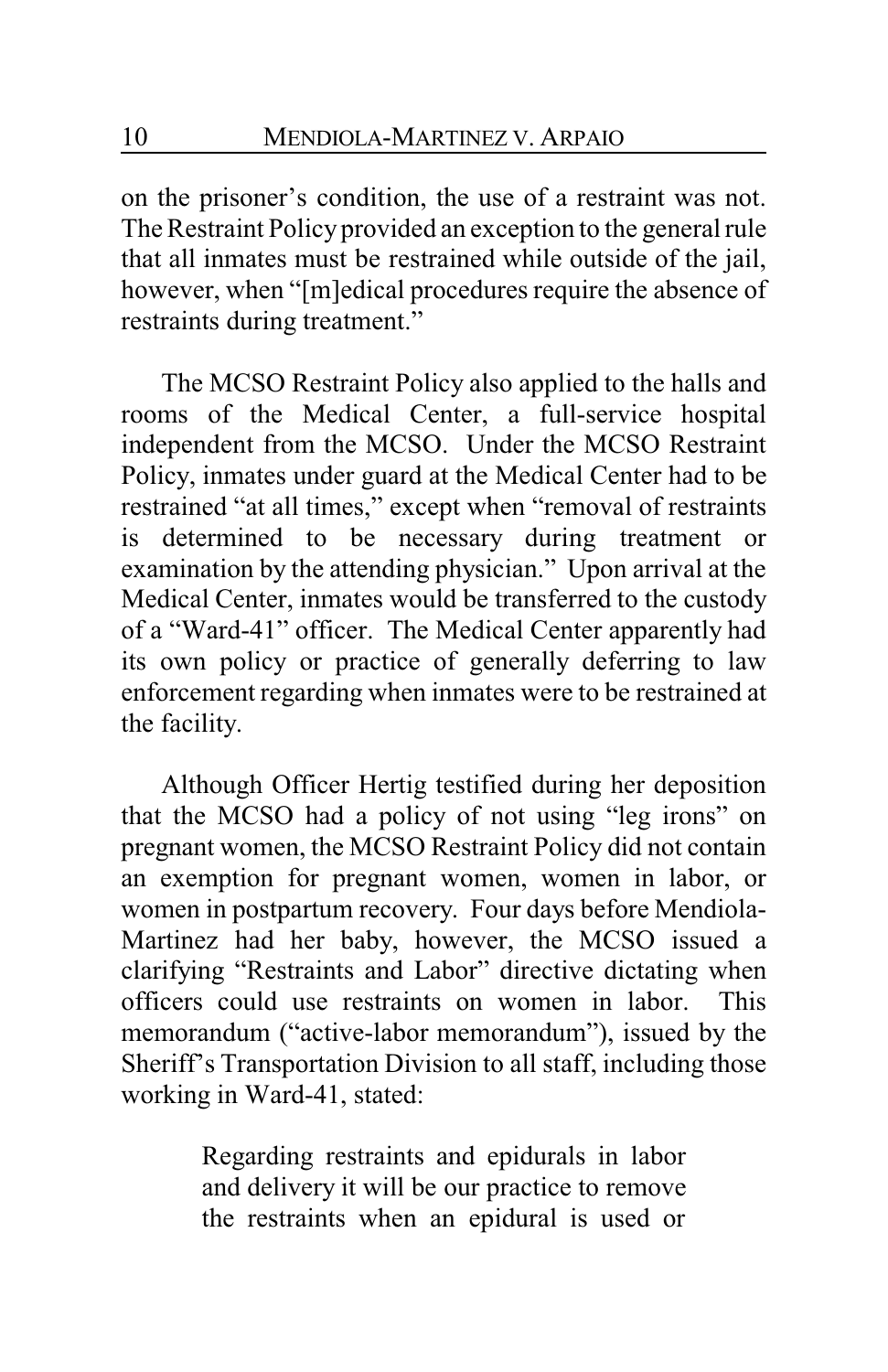during the stage of active labor. We will also remove the restraints when the Doctor orders them removed during the active stages of labor. This is to protect the mother and baby.

Please brief your staff on this immediately as we do not want the liability of a restrained inmate giving birth which resulted in any injury to the mother and child.

The MCSO's Restraint Policy and the treatment Mendiola-Martinez received—as a pregnant inmate in her third trimester, as an inmate in labor, and as an inmate in postpartum recovery—form the bases of her lawsuit against the County Defendants and the Medical Center.

#### **B**

Two years after she was released from MCSO custody, Mendiola-Martinez brought a civil rights action against the County Defendants, the Maricopa County Board of Supervisors,<sup>4</sup> the Medical Center, and, in their individual capacities, John and Jane Doe Officers 1–5, Nurses 1–5, and Doctors 1–5. Her amended complaint states that these Does would "be identified in the course of discovery." None ever were.

Mendiola-Martinez's amended complaint alleged 42 U.S.C. §§ 1981 & 1983 violations for the treatment she received while in MCSO custody. Specifically, her amended

**<sup>4</sup>** On November 19, 2012, the district court granted the Maricopa County Board of Supervisors' motion to dismiss. Thus, the Board is not a party to this appeal.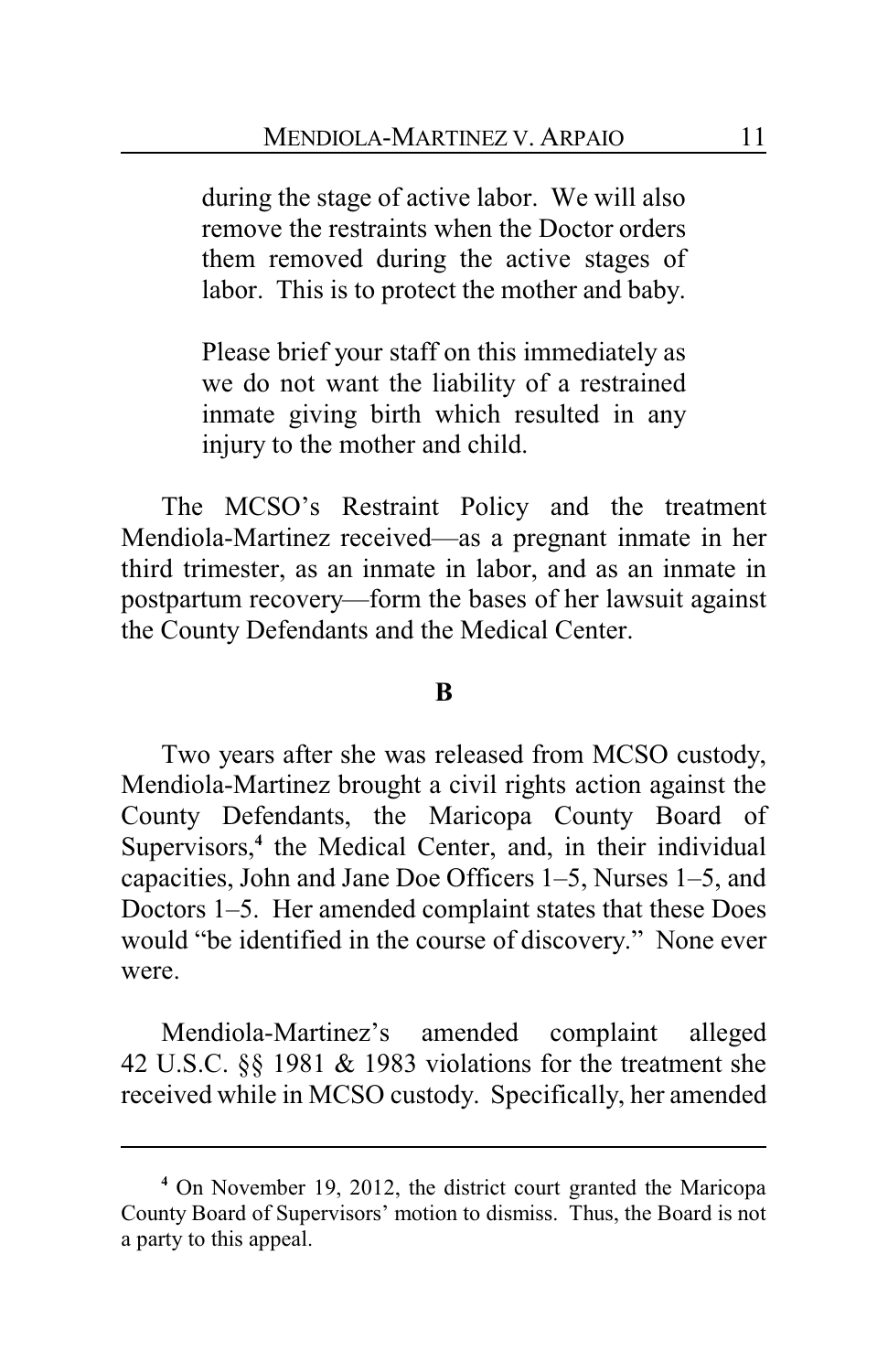complaint alleged that all of the defendants were deliberately indifferent to her serious medical needs in violation of the Eighth<sup>5</sup> and Fourteenth Amendments by using restraints and shackles on her while she was in labor and postpartum recovery or acquiescing to the use of those restraints. The amended complaint further alleged that the restraints the MCSO officers used on Mendiola-Martinez constituted cruel and unusual punishment in violation of the Eighth and Fourteenth Amendments. We refer to these two groups of claims as the "shackling claims."

Mendiola-Martinez also alleged that all of the defendants were deliberately indifferent to her serious medical needs in violation of the Eighth Amendment by failing to provide her with medically recommended and related supplies. These claims are referred to herein as the "breast pump claims."

The amended complaint also included a single allegation, which we will refer to as the "nutrition claim," that the County Defendants were deliberately indifferent to Mendiola-

**<sup>5</sup>** Eighth Amendment protections apply only once a prisoner has been convicted of a crime, while pretrial detainees are entitled to the potentially more expansive protections of the Due Process Clause of the Fourteenth Amendment. *See Kingsley v. Henrickson*, 135 S. Ct 2466, 2475 (2015) (stating that "pretrial detainees (unlike convicted prisoners) cannot be punished at all"); *see also Castro v. County of Los Angeles*, No. 12-56829, 2016 WL 4268955, at \*4–7 (9th Cir. Aug. 15, 2016). According to her complaint, Mendiola-Martinez pleaded guilty to solicitation to commit forgery on December 10, 2009, but the record is unclear whether she was convicted before she was first taken to the Medical Center on December 20, 2009. Because Mendiola-Martinez's complaint alleges Eighth Amendment violations, we assume her allegations pertain to events transpiring after she was convicted. We therefore analyze her claims as they are alleged—under the Eighth Amendment, rather than the Due Process Clause.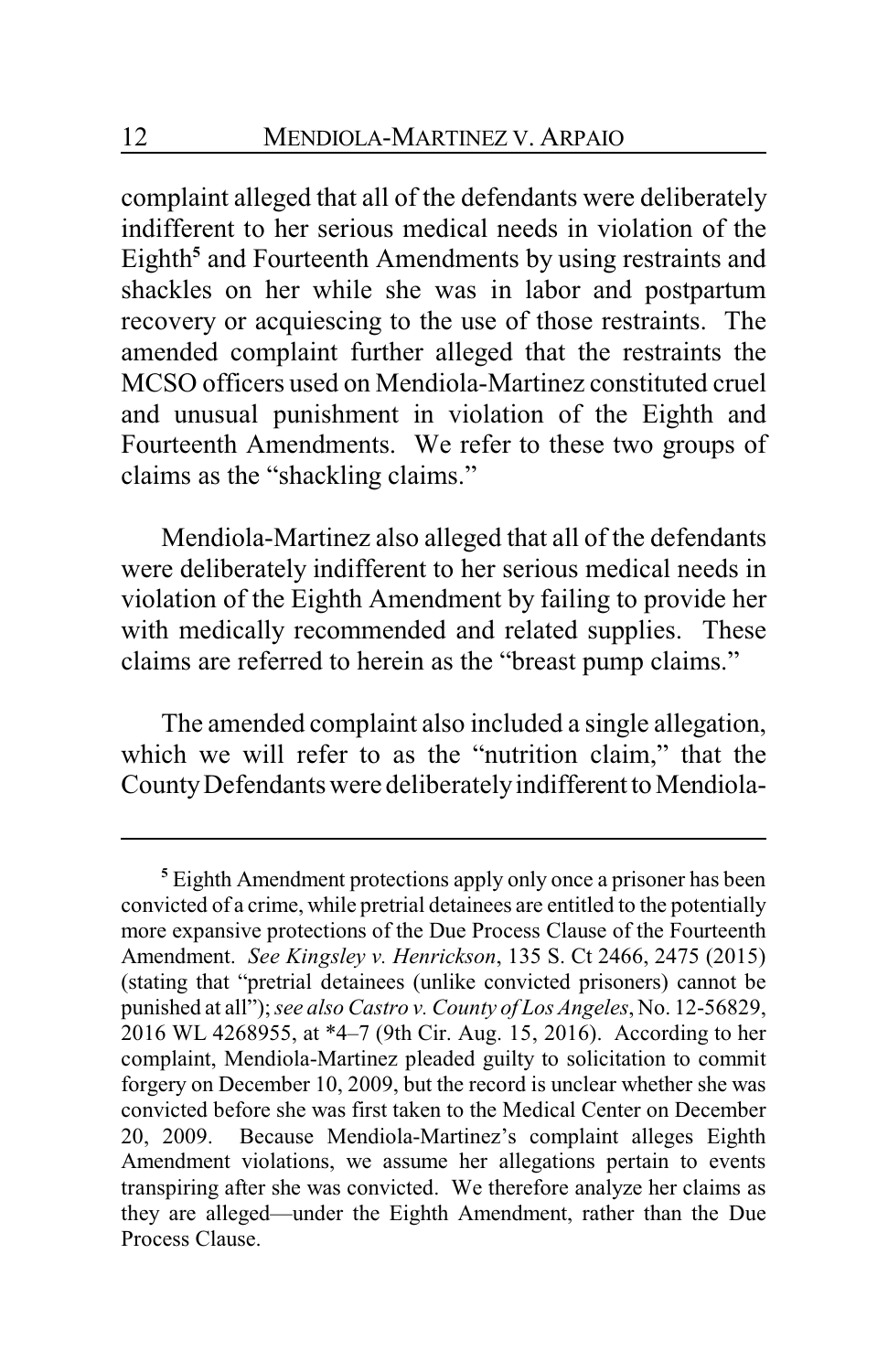Martinez's serious medical needs in violation of the Eighth Amendment by denying her proper pregnancy nutrition.

An additional count in the amended complaint alleged that the County Defendants and the Medical Center were liable for any constitutional violations caused by their respective policies and practices under *Monell v. New York City Department of Social Services*, 436 U.S. 658 (1978). Mendiola-Martinez alleged that the County Defendants' and the Medical Center's policies caused physical, psychological, and emotional injury. Our references to Mendiola-Martinez's "shackling claims," "breast pump claims," and "nutrition claim" encompass her separately pleaded claim for *Monell* liability for the policies and practices that she alleged directly and proximately caused each of these alleged violations of her constitutional rights.

Mendiola-Martinez, who is Hispanic, also brought an equal protection claim against the County Defendants, alleging that the restraint policies regarding inmates in labor and postpartum recovery violated her right to be free from discrimination based on her national origin.

The CountyDefendants and the Medical Center each filed motions for summary judgment.**<sup>6</sup>** Mendiola-Martinez filed separate motions for partial summary judgment—one against the County Defendants, and another against the Medical Center. The district court granted summary judgment for the County Defendants and the Medical Center, denied Mendiola-Martinez's motions, and directed the clerk to close

**<sup>6</sup>** Theses motions did not include the individual John and Jane Doe Officers, Doctors, and Nurses.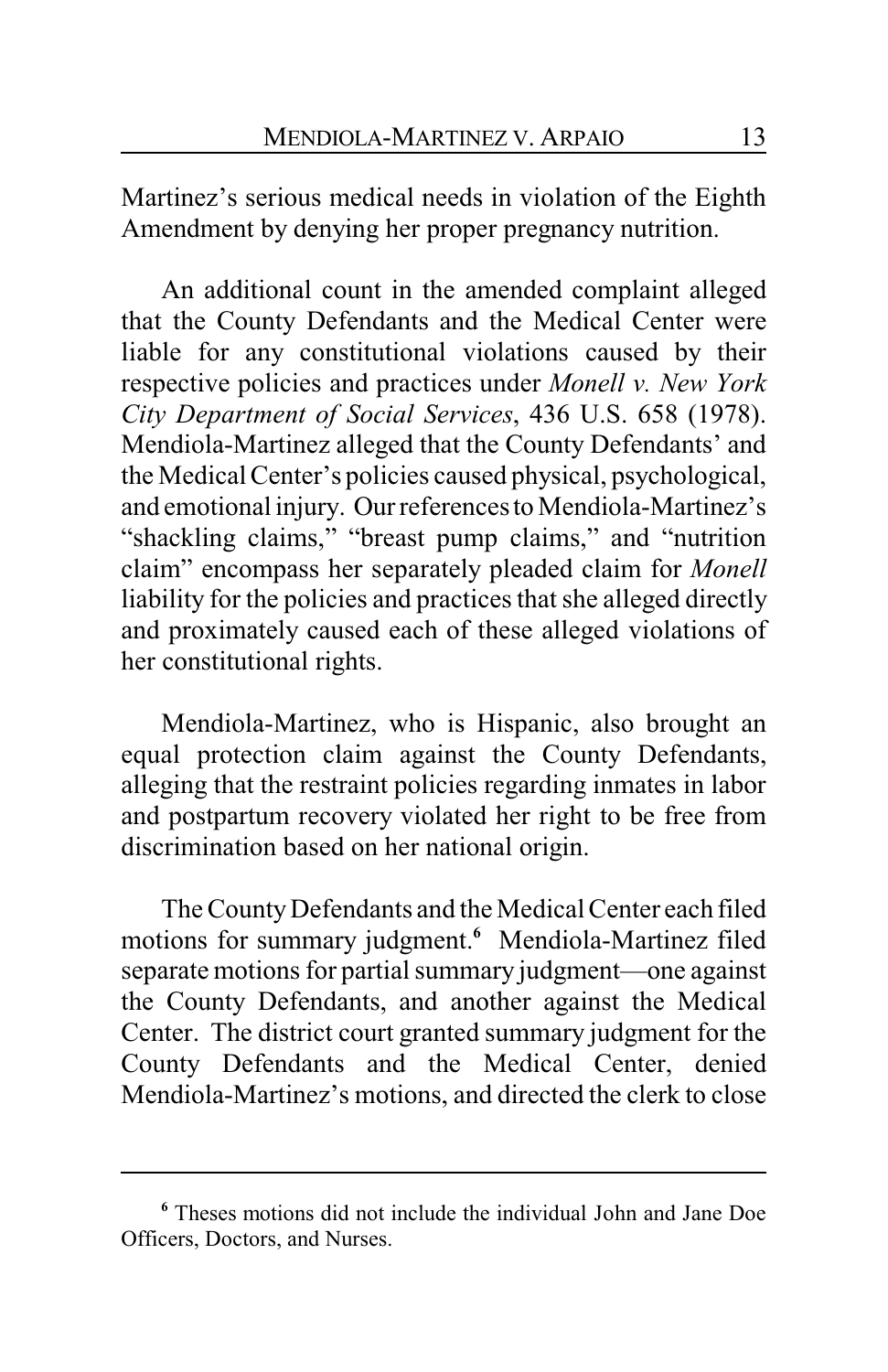the case. **<sup>7</sup>** The district court clerk later taxed costs against Mendiola-Martinez, amounting to \$1,971 for the Medical Center and \$936 for the County Defendants. Mendiola-Martinez timely appealed the district court's grant of summary judgment on January 31, 2014, and on April 22, 2014, amended her Notice of Appeal to include the cost awards.

#### **II**

We review grants of summary judgment de novo. *Crowley v. Bannister*, 734 F.3d 967, 976 (9th Cir. 2013). In doing so, we must determine whether, viewing the facts in the light most favorable to Mendiola-Martinez as the non-moving party, any genuine issues of material fact exist, and whether the district court correctly applied the substantive law. *Id.* If a reasonable jury could return a verdict for Mendiola-Martinez, summary judgment is improper. *See Lemire v. Cal. Dep't of Corr. & Rehab.*, 726 F.3d 1062, 1074 (9th Cir. 2013). If Mendiola-Martinez fails to make a sufficient showing to support an element of her claims, summary judgment is appropriate. *See Celotex Corp. v. Catrett*, 477 U.S. 317, 322–23 (1986).

We review the district court's cost awards for an abuse of discretion. *See Ass'n of Mexican-American Educators v. California*, 231 F.3d 572, 591–92 (9th Cir. 2000) (en banc).

**<sup>7</sup>** The district court's summary-judgment order does not mention any ofthe individual Doe defendants. Mendiola-Martinez apparently does not appeal the dismissal of these individual defendants.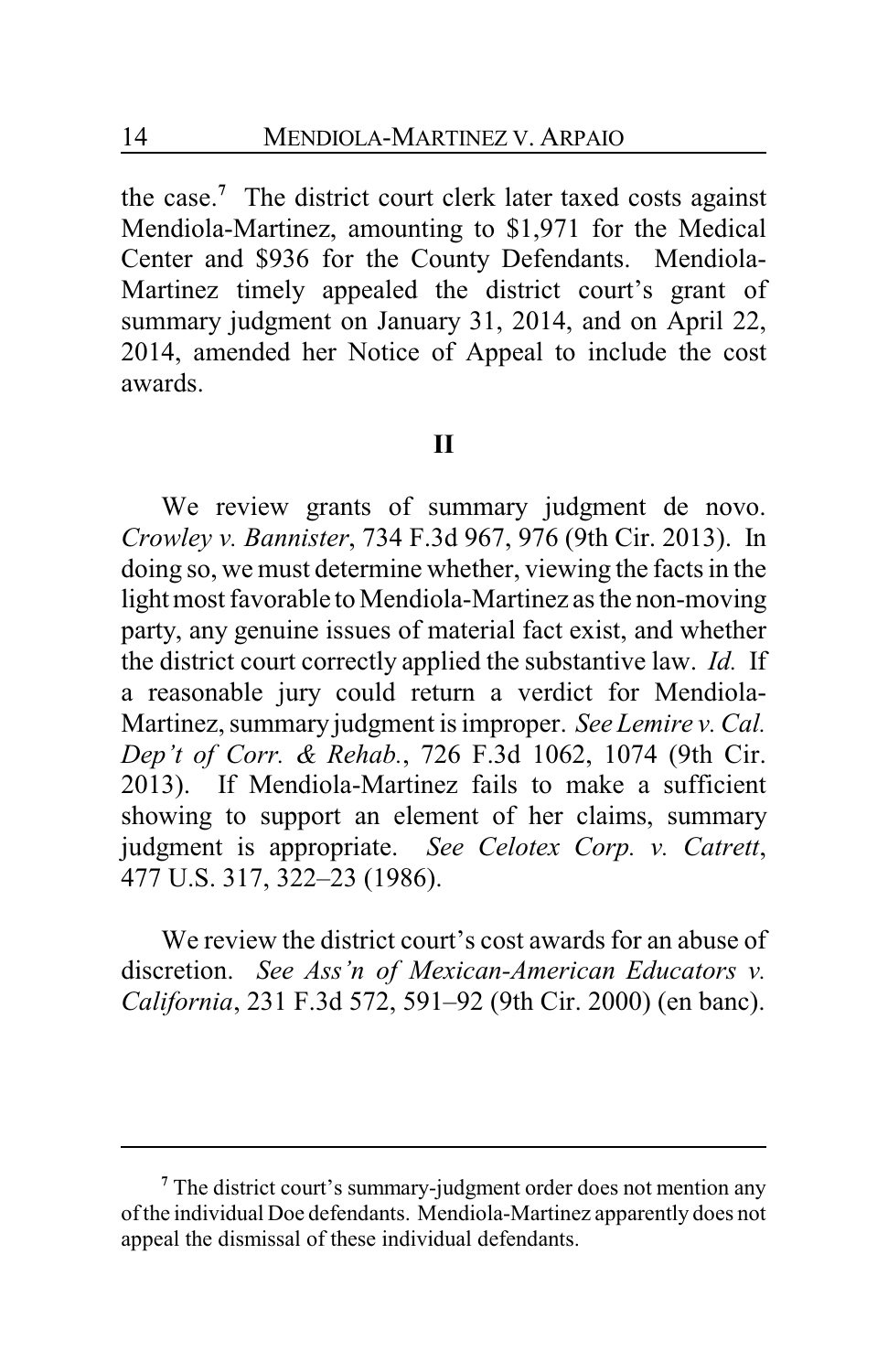#### **III**

Mendiola-Martinez asserts that the County Defendants' policy of shackling women during labor and postpartum recovery violated her rights under the Eighth and Fourteenth Amendments. She further contends that because the Medical Center had a policy of acquiescing to the shackling during her postpartum recovery, it too violated her rights.

Because Mendiola-Martinez seeks to hold the County Defendants and the Medical Center liable for constitutional violations as "persons" under § 1983, she must satisfy the requirements for municipality liability established by *Monell* and its progeny. **8** In *Monell*, the Supreme Court held that while a plaintiff could sue a municipality or local government unit under § 1983, these entities were not liable for the malfeasance of their employees. 436 U.S. at 690–91 ("[I]n other words, a municipality cannot be held liable under § 1983 on a respondeat superior theory.") Instead, to establish municipal liability under § 1983, a plaintiff must show "a direct causal link between a municipal policy or custom and the alleged constitutional deprivation." *Castro v. County of Los Angeles*, No. 12-56829, 2016 WL 4268955, at \*10 (quoting *City of Canton v. Harris*, 489 U.S. 378, 385 (1989) (internal quotations omitted). "Where a plaintiff claims that a municipal action *itself* violates federal law," as Mendiola-Martinez does here by directly challenging what she contends are policies of the County Defendants and the Medical Center, "the issues of fault and causation are straightforward." *Bd. of Cty. Comm'rs of Bryan Cty., Okl. v. Brown*, 520 U.S. 397, 404 (1997). In such situations, "proof

**<sup>8</sup>** Mendiola-Martinez does not appeal the apparent dismissal of the individual Jane and John Doe defendants. *See supra* notes 6 & 7.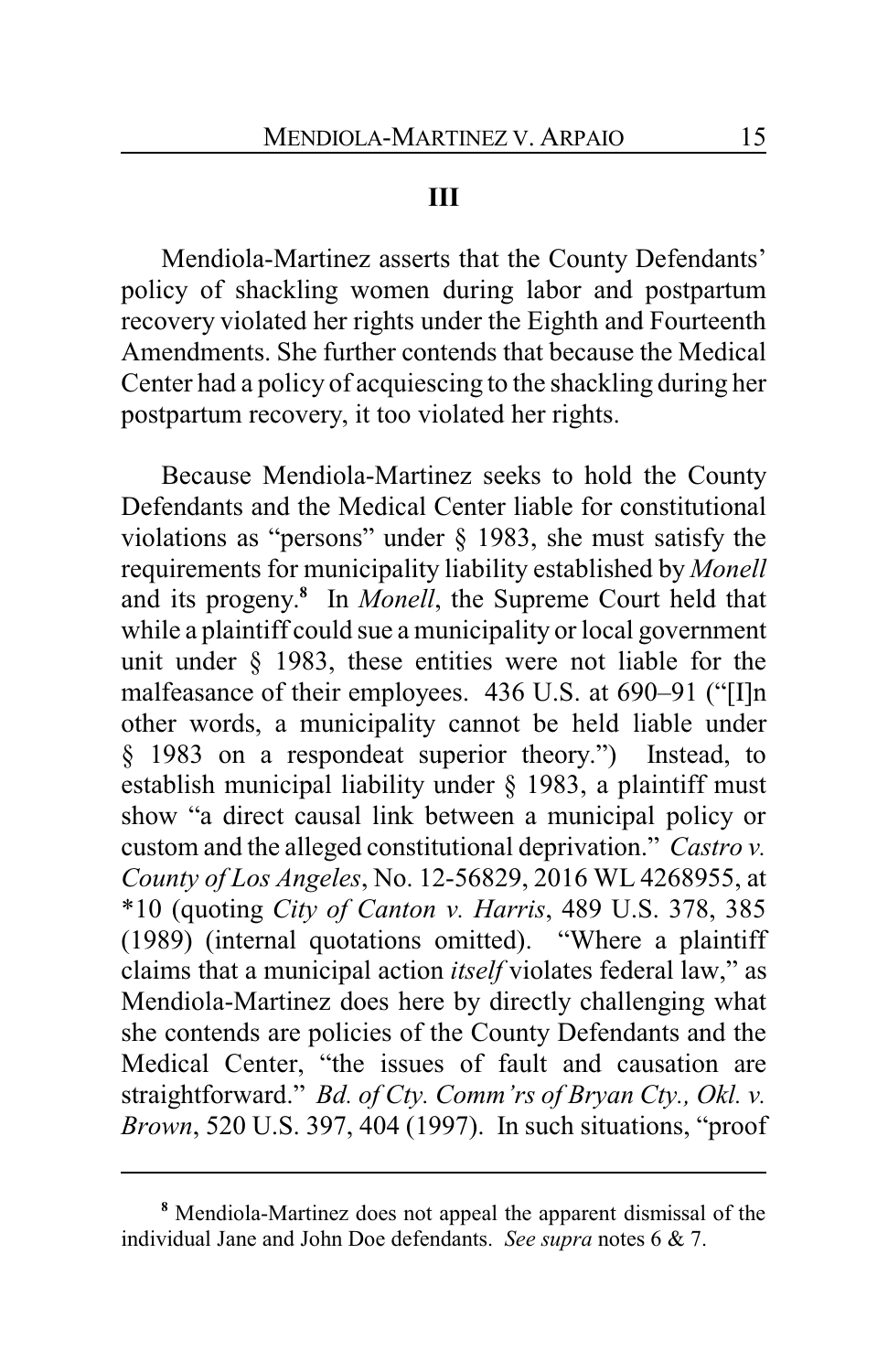that the municipality's decision was unconstitutional would suffice to establish that the municipality itself was liable for the plaintiff's constitutional injury." *Id*. at 405.**<sup>9</sup>**

#### **A**

Mendiola-Martinez's alleged constitutional injuries stem from the Eighth Amendment's prohibition on cruel and unusual punishment, which prevents government officials from acting with deliberate indifference to a prisoner's health and safety, *see Hope v. Pelzer*, 536 U.S. 730, 737–38 (2002), or serious medical needs, *see Estelle v. Gamble*, 429 U.S. 97, 104 (1976).**<sup>10</sup>** To prove a violation of the Eighth Amendment, a plaintiff must show that the defendant: (1) exposed her to a substantial risk of serious harm; and (2) was deliberately indifferent to her constitutional rights. *See Farmer v. Brennan*, 511 U.S. 825, 837, 842 (1994).

First, a plaintiff must prove that she suffered a "sufficiently serious" deprivation, such as "incarcerat[ion] under conditions posing a substantial risk of serious harm," *id.*, or that she had a "serious medical need," *Jett v. Penner*, 439 F.3d 1091, 1096 (9th Cir. 2006). This inquiry "is a question of fact, and as such must be decided by a jury if there is any room for doubt." *Lemire*, 726 F.3d at 1075–76.

**<sup>9</sup>** Alternatively, "a plaintiff seeking to establish municipal liability on the theory that a facially lawful municipal action has led an employee to violate a plaintiff's rights must demonstrate that the municipal action was taken with 'deliberate indifference' as to its known or obvious consequences." *Brown*, 520 U.S. at*.* 407 (citing*Canton*, 489 U.S. at 388).

**<sup>10</sup>** These duties under the Eighth Amendment are imposed on the states via the Fourteenth Amendment. *Wilson v. Seiter*, 501 U.S. 294, 296–97 (1991).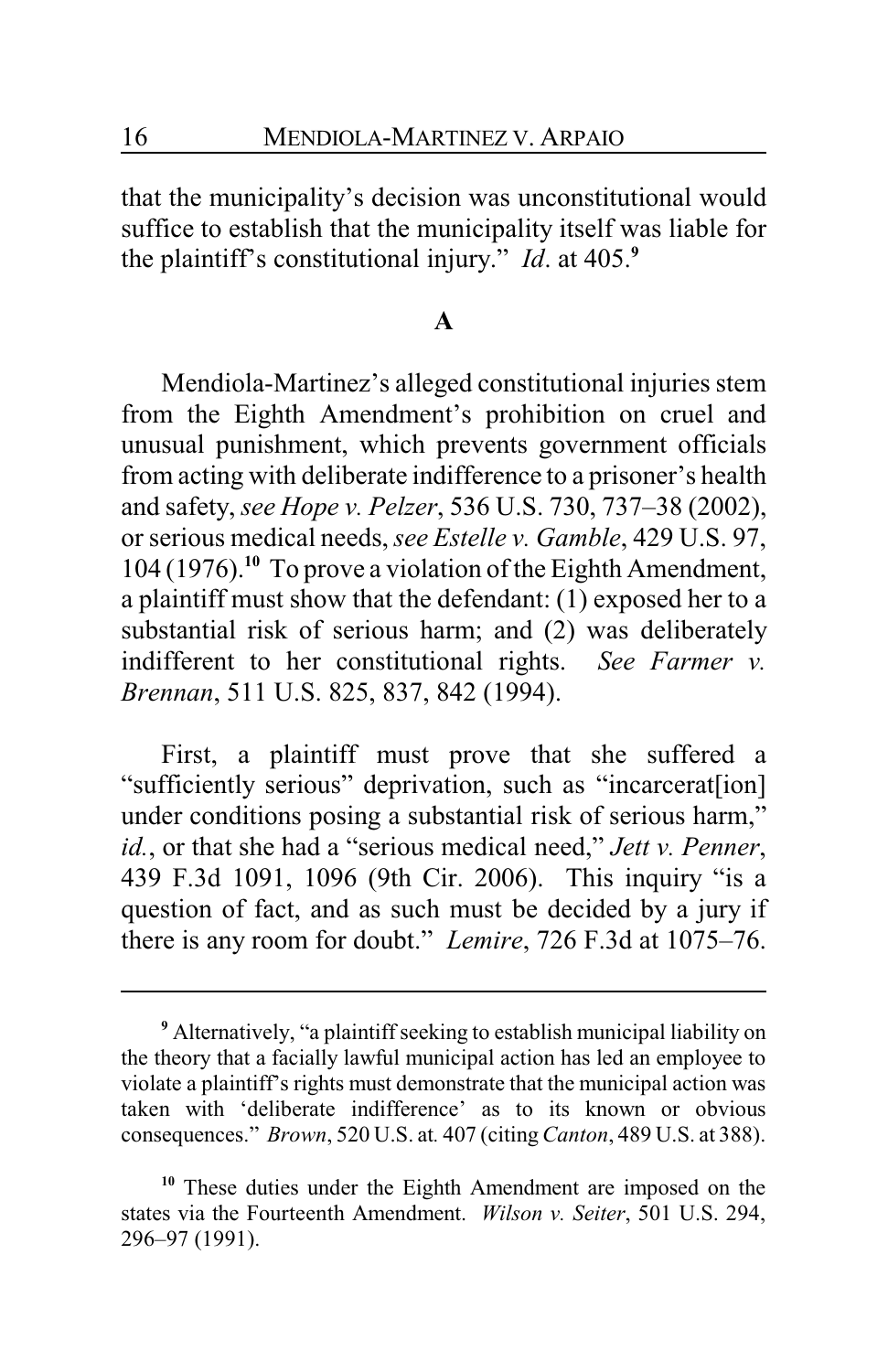When assessing whether a plaintiff was exposed to a substantial risk of serious harm, we may look to whether the risk "is not one that today's society chooses to tolerate." *Helling v. McKinney*, 509 U.S. 25, 36 (1993). A medical need is serious when the failure to treat it could result in significant injury or the unnecessary and wanton infliction of pain. *Jett*, 439 F.3d at 1096.

The plaintiff then must prove that the defendant was deliberately indifferent to her health and safety or serious medical needs. *See Farmer*, 511 U.S. at 837. Because Mendiola-Martinez brings her claims under § 1983, she must establish "the state of mind required to prove the underlying violations," even though her claims are against entity defendants. *Brown*, 520 U.S. at 405. While a claim of deliberate indifference against a prison *official* employs a subjective standard, *Farmer*, 511 U.S. at 837, we recently held that an objective standard applies to municipalities "for the practical reason that government entities, unlike individuals, do not themselves have states of mind," *Castro*, 2016 WL 4268955, at\*11.**<sup>11</sup>** This *Castro* objective standard

**<sup>11</sup>** We previously avoided the question of whether to apply *Farmer*'s subjective standard to a constitutional claim of deliberate indifference against a municipality. *See Gibson v. County of Washoe*, 290 F.3d 1175, 1188 n.9 (9th Cir. 2002), *overruled by Castro*, 2016 WL 4268955, at \*11. And the Supreme Court has not yet resolved the question. *See Doe By & Through Doe v. Washington County*, 150 F.3d 920, 923 (8th Cir. 1998) ("[T]he [Supreme] Court has not directly addressed the question of how *Monell*'s standard for municipal liability meshes with *Farmer*'s requirement of subjective knowledge."). acknowledged, however, that "considerable conceptual difficulty would attend any search for the subjective state of mind of a governmental entity, as distinct fromthat of a governmental official." *Farmer*, 511 U.S. at 841.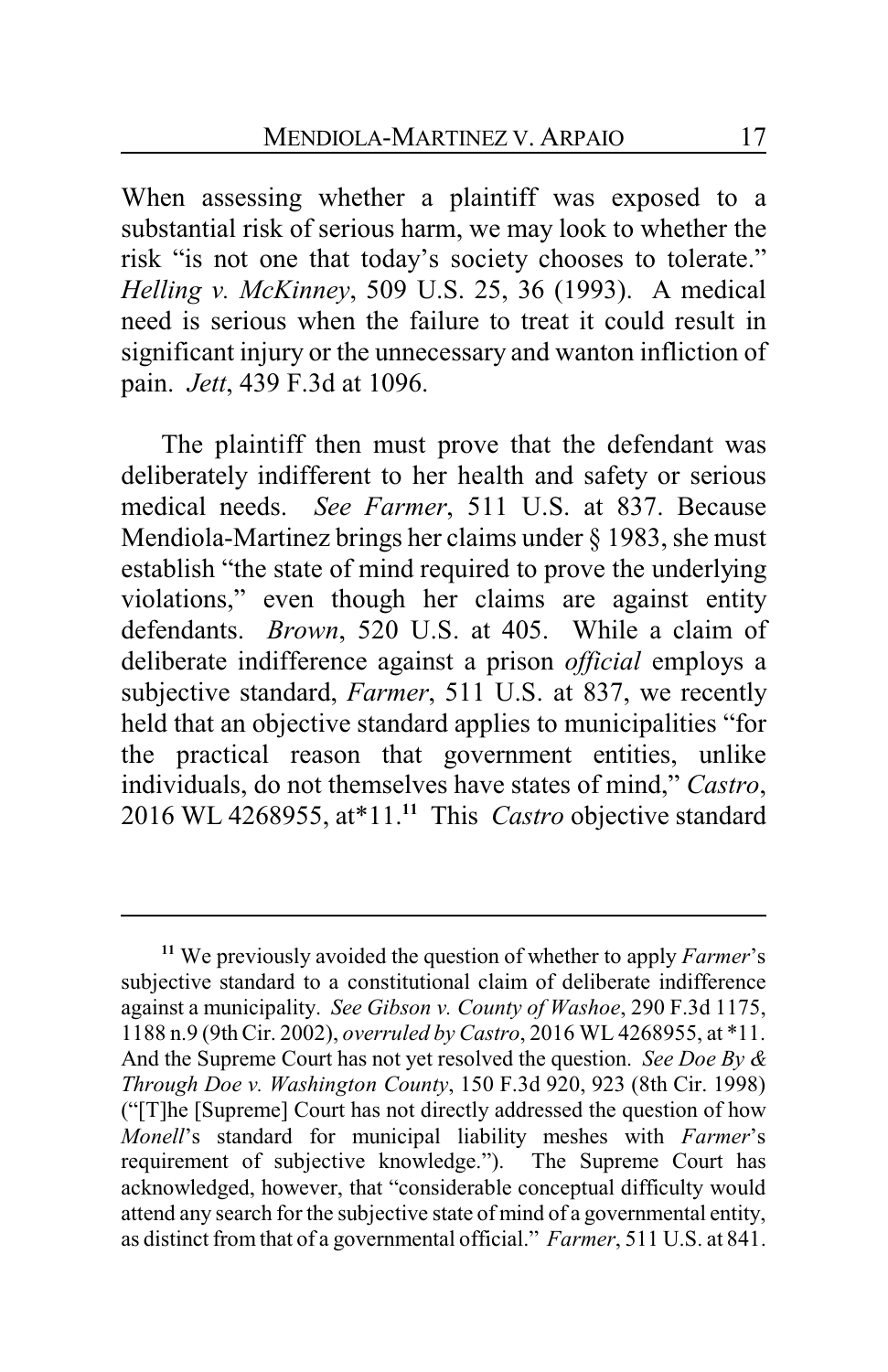In *Castro*, we noted that the "Supreme Court has strongly suggested that the deliberate indifference standard for municipalities is always an objective inquiry" and held that an objective standard should apply. 2016 WL 4268955, at \*11. In doing so, we cited *Canton*, which analyzed whether a municipality could be held liable for failing to adequately train its police officers. *Canton*, 489 U.S. at 388–90 ("The issue in a case like this one . . . is whether that training program is adequate; and if it is not, the question becomes whether such inadequate training can justifiably be said to represent 'city policy.'"). The Supreme Court in *Canton* held that a municipality could be liable under such a theory, but that liability would only attach when "a failure to train reflects a 'deliberate' or 'conscious' choice by a municipality—a 'policy' as defined by our prior cases." *Id.* at 389. Under *Canton*, a plaintiff can demonstrate a deliberate or conscience choice by showing that the municipality acted with "deliberate indifference." *Id*.

We recognize that the reason Mendiola-Martinez must show "deliberate indifference" here (to prove her Eighth Amendment claim under § 1983) differs from the reason "deliberate indifference" was required in *Canton* (to hold a municipality liable for its failure to train police officers). As the Supreme Court explained:

> Although the term "deliberate indifference" has been used in other contexts to define the threshold for finding a violation of the Eighth Amendment, *see Estelle v. Gamble*, 429 U.S. 97, 104, 97 S. Ct. 285, 291, 50 L.Ed.2d 251 (1976), as we have explained, that term was used in the *Canton* case for the quite different purpose of identifying the threshold for holding a city responsible for the constitutional torts committed by its inadequately trained agents.

*Collins v. City of Harker Heights, Tex.*, 503 U.S. 115, 124 (1992).

Although *Castro* relied on *Canton*'s discussion of municipal liability under *Monell*, rather than an Eighth Amendment claim that requires deliberate indifference, we see no reason why the objective standard of deliberate indifference we adopted in *Castro* should not apply to constitutional claims against a municipality like Mendiola-Martinez's.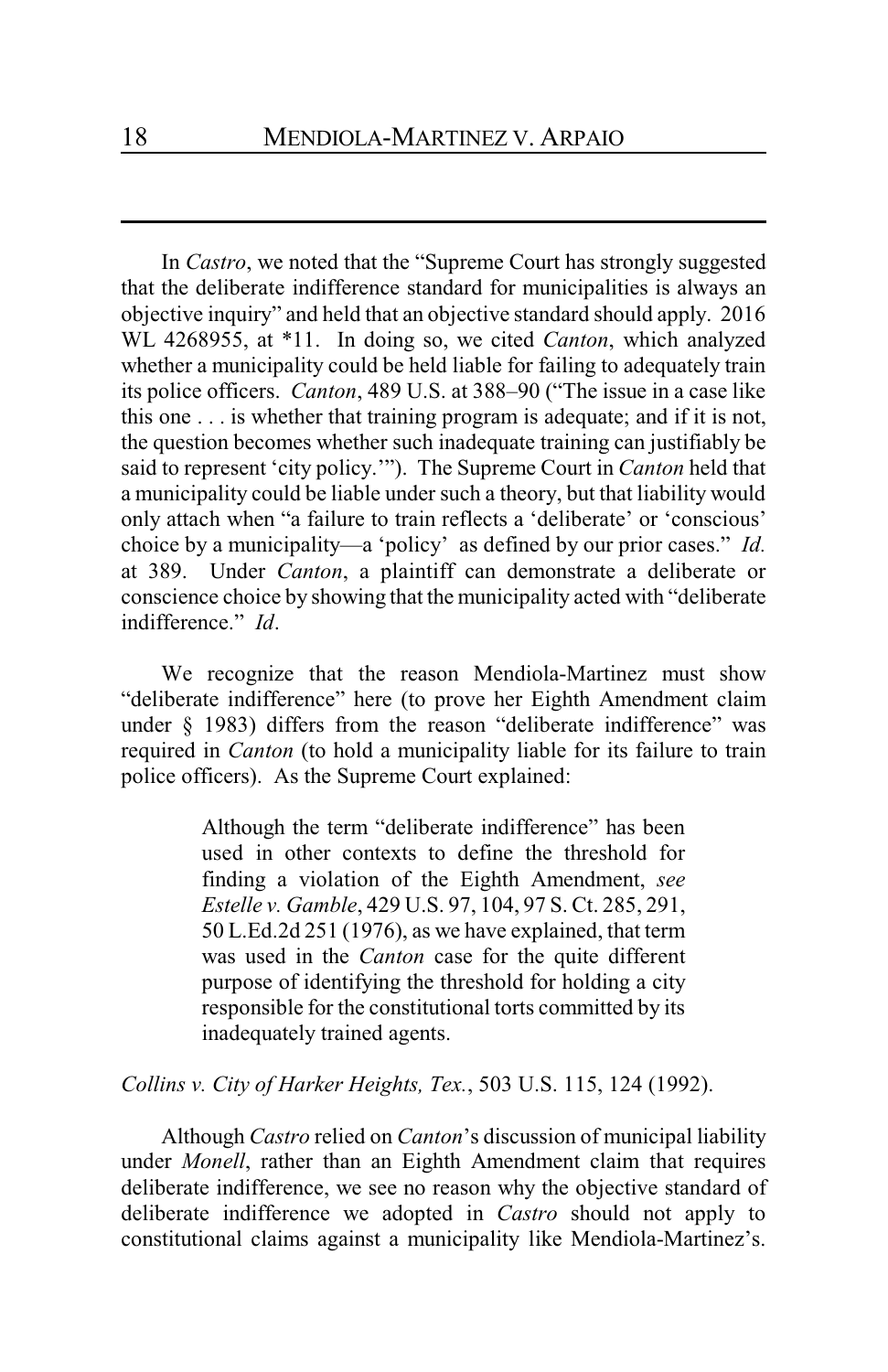is satisfied when "a § 1983 plaintiff can establish that the facts available to city policymakers put them on actual or constructive notice that the particular omission [or act] is substantially certain to result in the violation of the constitutional rights of their citizens." *Id.* (quoting *Canton*, 489 U.S. at 396 (O'Connor, J., concurring in part and dissenting in part)) (emphasis omitted).

#### **1**

The district court never determined whether the County Defendants' policies led to a violation of Mendiola-Martinez's rights under *Monell.* Instead, it ruled that Maricopa County and Sheriff Arpaio were entitled to qualified immunity on the shackling claims and granted summary judgment on that basis. The district court erred in doing so.

Qualified immunity protects government officials from liability for civil damages. *Pearson v. Callahan*, 555 U.S. 223, 231 (2009). Government officials are entitled to qualified immunity unless: (1) a plaintiff's allegations make out a violation of a constitutional right; and (2) the right was clearly established at the time of the officials' alleged misconduct. *See id*. at 231–32. As permitted under *Pearson*, *id.* at 236, the district court began with the second part of this inquiry and found that the constitutional right Mendiola-Martinez was seeking to enforce—to be completely free of restraints during labor and postpartum recovery—was not clearly established when she was in MCSO custody.

The same "conceptual difficulty" of searching for the "subjective state of mind of a government entity" applies. *Farmer*, 511 U.S. at 841.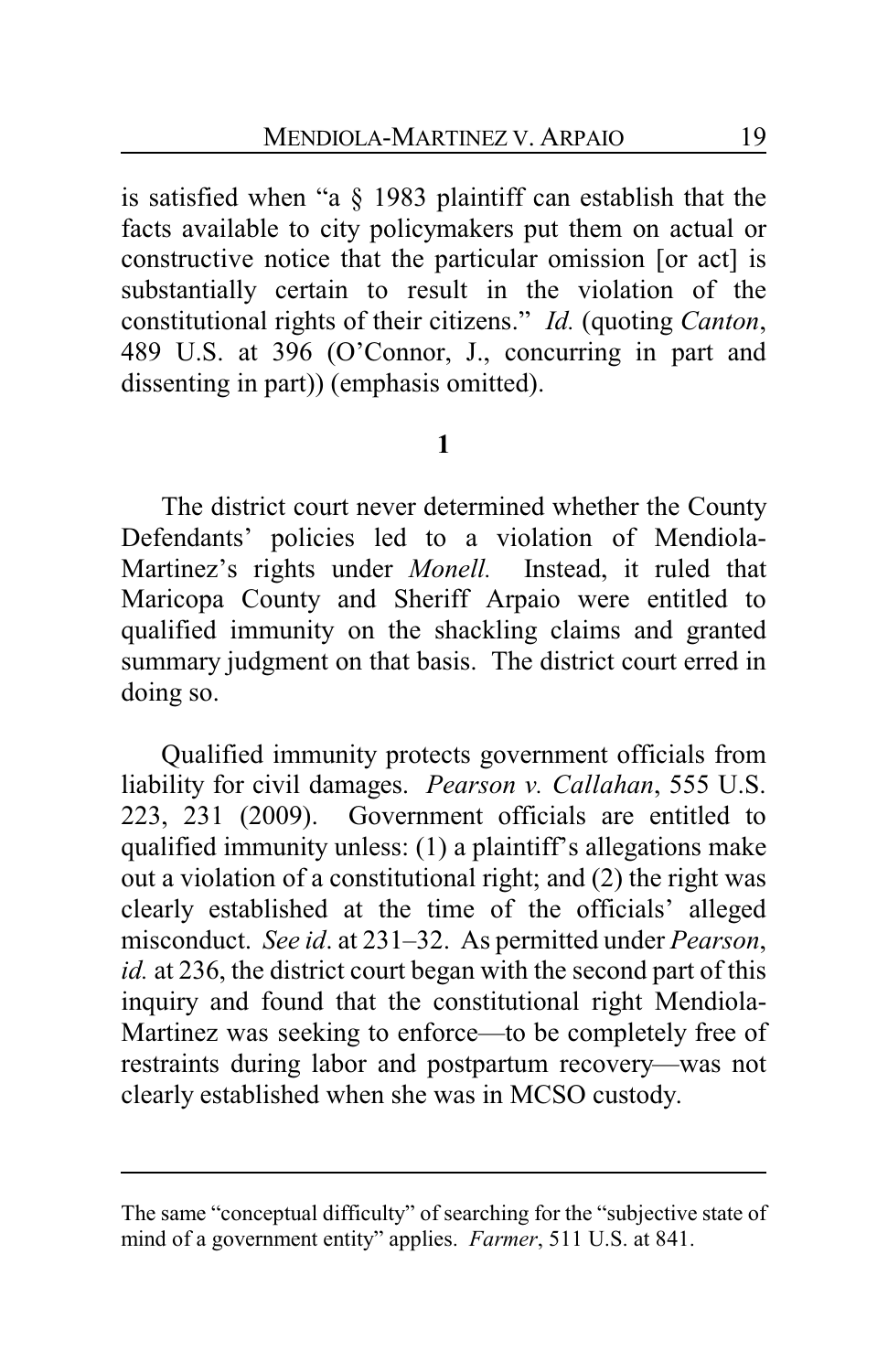But as a threshold matter, Maricopa County is not eligible for qualified immunity because counties "do not enjoy immunity from suit—either absolute or qualified—under § 1983." *Leatherman v. Tarrant Cty. Narcotics Intelligence & Coordination Unit*, 507 U.S. 163, 166 (1993); *see also Lowry v. City of San Diego*, 818 F.3d 840, 855 (9th Cir. 2016) ("[Q]ualified immunity analysis is irrelevant to the issue of *Monell* liability.") (citing *Brandon v. Holt*, 469 U.S. 464, 471 (1985)). Therefore, granting qualified immunity to Maricopa County was "plainly wrong." *Henry A. v. Willden*, 678 F.3d 991, 999 (9th Cir. 2012) (reversing district court's grant of qualified immunity to county defendant and emphasizing that qualified immunity protects *officials* only). "Qualified immunity simply does not apply to these claims." *Id*.

Sheriff Arpaio is likewise not eligible for qualified immunity. When a county official like Sheriff Arpaio is sued in his official capacity, the claims against him are claims against the county. *See Kentucky v. Graham*, 473 U.S. 159, 166 (1985) ("[A]n official-capacity suit is, in all respects other than name, to be treated as a suit against the entity."); *Ctr. for Bio-Ethical Reform v. L.A. Cty. Sheriff Dep't*, 533 F.3d 780, 786 (9th Cir. 2008) (holding that sheriff was a "redundant defendant" in lawsuit against county and county sheriff in his official capacity). Mendiola-Martinez brought this action against Sheriff Arpaio in his official capacity as the person who "oversees the operations of the Maricopa County jails and is responsible for and accountable for ultimate decisions of the Office." She does not contend that Sheriff Arpaio is personally liable for the alleged constitutional violations, nor does she allege that he is liable as a supervisor under a vicarious liability theory. *See Crowley*, 734 F.3d at 977. Accordingly, Sheriff Arpaio, like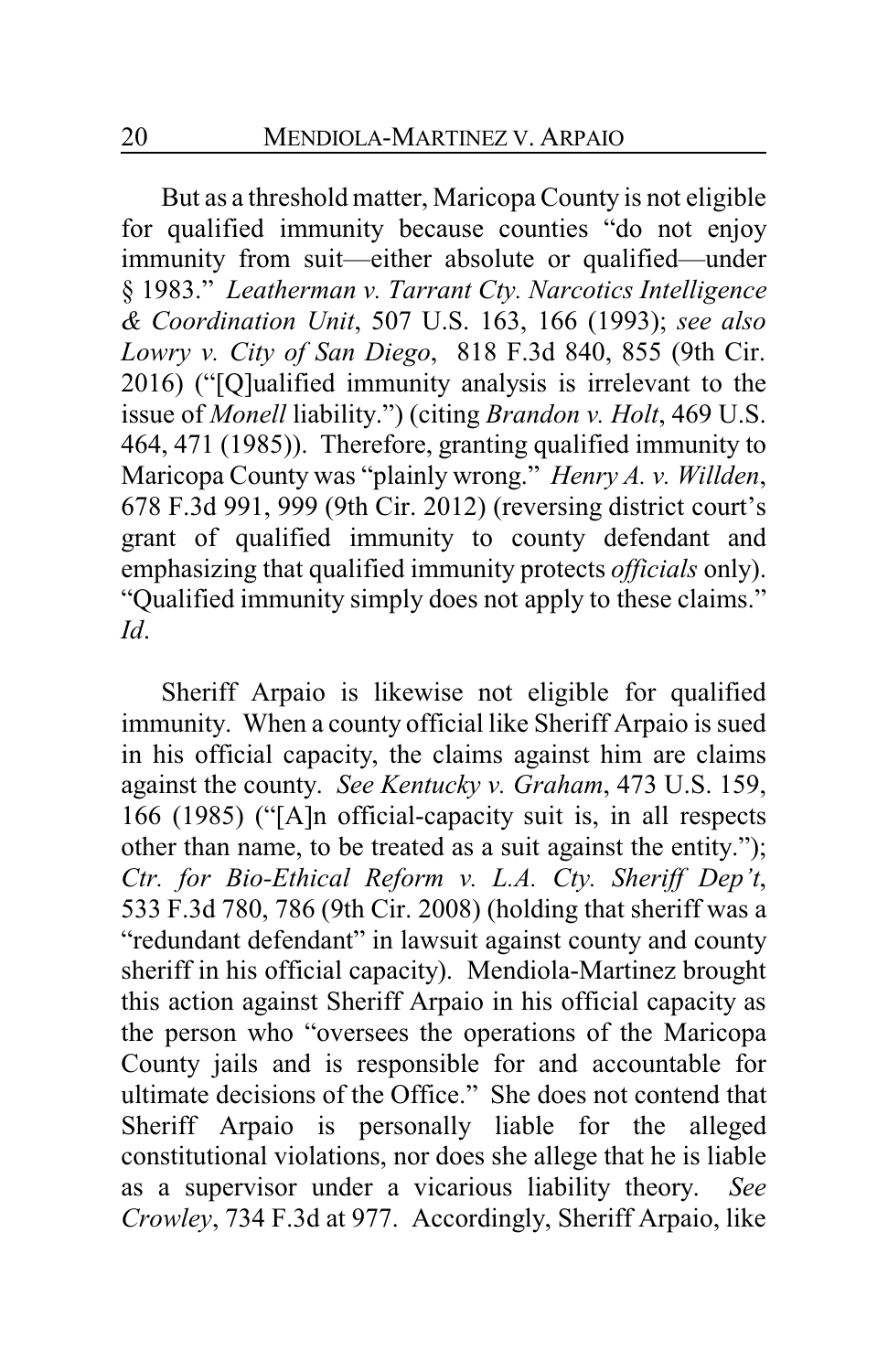Maricopa County, is not eligible for qualified immunity and awarding summary judgment on that basis was improper.**<sup>12</sup>**

The proper question regarding the County Defendants was not whether they are entitled to qualified immunity, but whether a reasonable jury could find that MCSO policies caused a violation of Mendiola-Martinez's constitutional rights. *See Monell*, 436 U.S. at 690–91. When briefly discussing the CountyDefendants' liability under *Monell*, the district court touched on this question by stating that Mendiola-Martinez had not shown that any employee of the County violated her constitutional rights. But the district court never directly analyzed or answered the question, so we will do so here.

#### **2**

MCSO's Restraint Policy requires officers to restrain all inmates during transport and while at the hospital. The Restraint Policy does not exempt women who are pregnant from being restrained when outside of an MCSO jail. And it appears the active-labor memorandum, issued days before Mendiola-Martinez gave birth, did not apply to her.**<sup>13</sup>**

**<sup>12</sup>** Even a finding by the district court that the individual Jane and John Doe defendants were entitled to qualified immunity would not absolve the County Defendants from liability: "If a plaintiff established he suffered constitutional injury *by the [County]*, the fact that individual officers are exonerated is immaterial to liability under § 1983." *Fairley v. Luman*, 281 F.3d 913, 917 (9th Cir. 2002).

<sup>&</sup>lt;sup>13</sup> The County Defendants' position at oral argument that the activelabor memorandum applied to Mendiola-Martinez is contrary to its position before the district court. In the County Defendants' statement of facts accompanying its motion for summary judgment, the County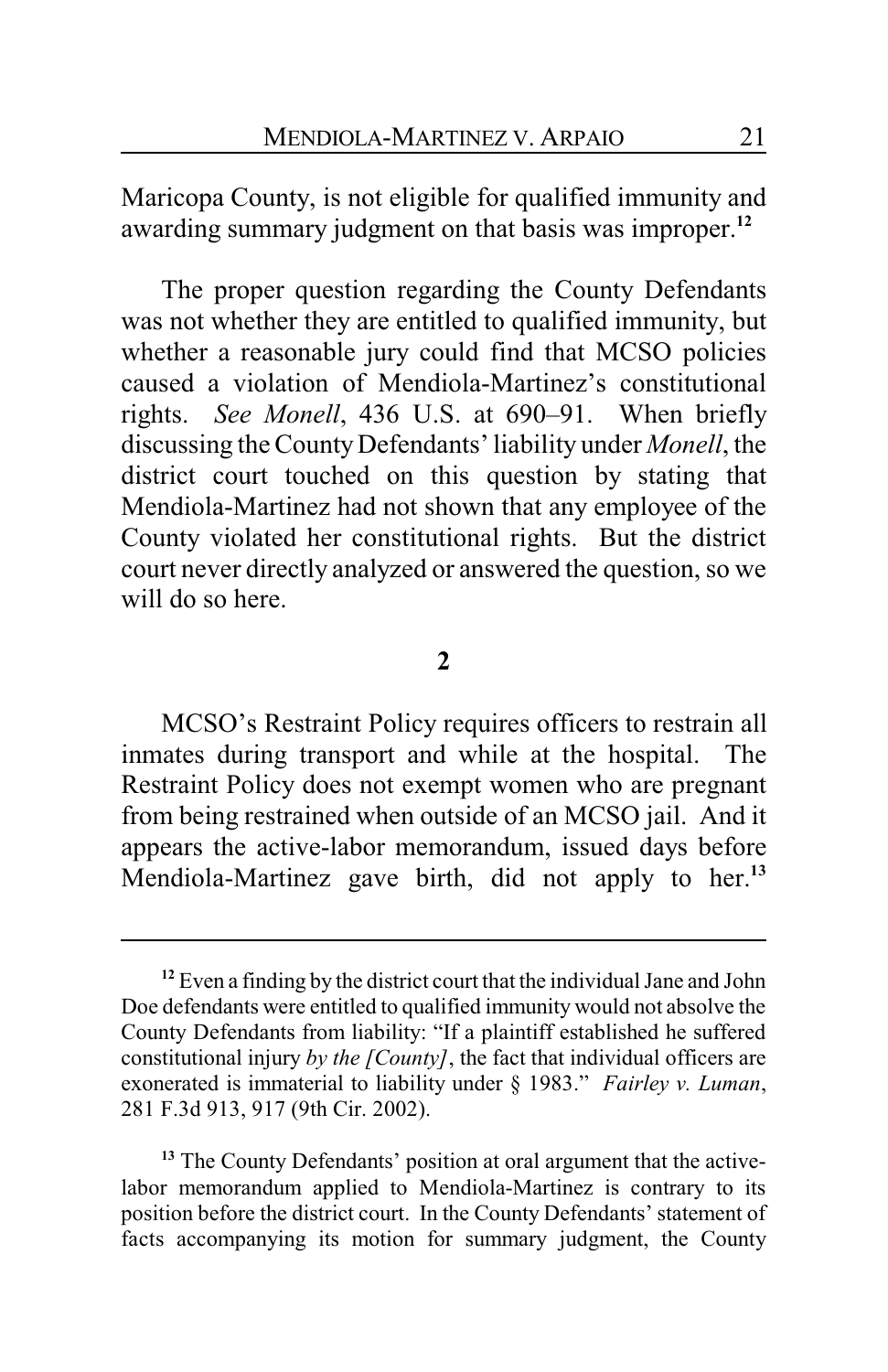Therefore, we must assess whether a jury could find that the Restraint Policy exposed Mendiola-Martinez to a substantial risk of serious harm.

But even before assessing the severity of the risk Mendiola-Martinez faced under the Restraint Policy, a factual dispute emerges about whether she was restrained during the second transport on December 21, 2009. Mendiola-Martinez testified that she was not restrained, while Officer Hertig testified that she was handcuffed before the EMT asked Officer Hertig to remove the cuffs. We cannot resolve this important factual issue when reviewing a summary-judgment

Defendants asserted that the "only distinction between the policy at the time of Plaintiff's incarceration and now is that the current policy prohibits pregnant inmates from being restrained during active labor." Relying on this purported fact, the County Defendants argued the following to the district court in their motion for summary judgment:

> The prevailing policy at the time of Plaintiff's incarceration required restraint of the pregnant inmates during transport and during recovery from delivery. (SOF ¶ 50). This policy remains in effect. The only distinction between the policy at the time of Plaintiff's incarceration and now is that the current policy prohibits pregnant inmates frombeing restrained during active labor. (SOF ¶ 51). Plaintiff, however, was never restrained during labor. (SOF ¶ 52).

We do not allow parties to switch their positions on appeal. *See Reynoso v. Giurbino*, 462 F.3d 1099, 1110 (9th Cir. 2006) (holding that a party is bound by a concession to the district court notwithstanding a contrary position on appeal). The County Defendants are thus bound to their previous position that the Restraint Policy in place at the time of Mendiola-Martinez's incarceration required restraining inmates in labor, unless or until a medical professional asked an officer to remove the restraints.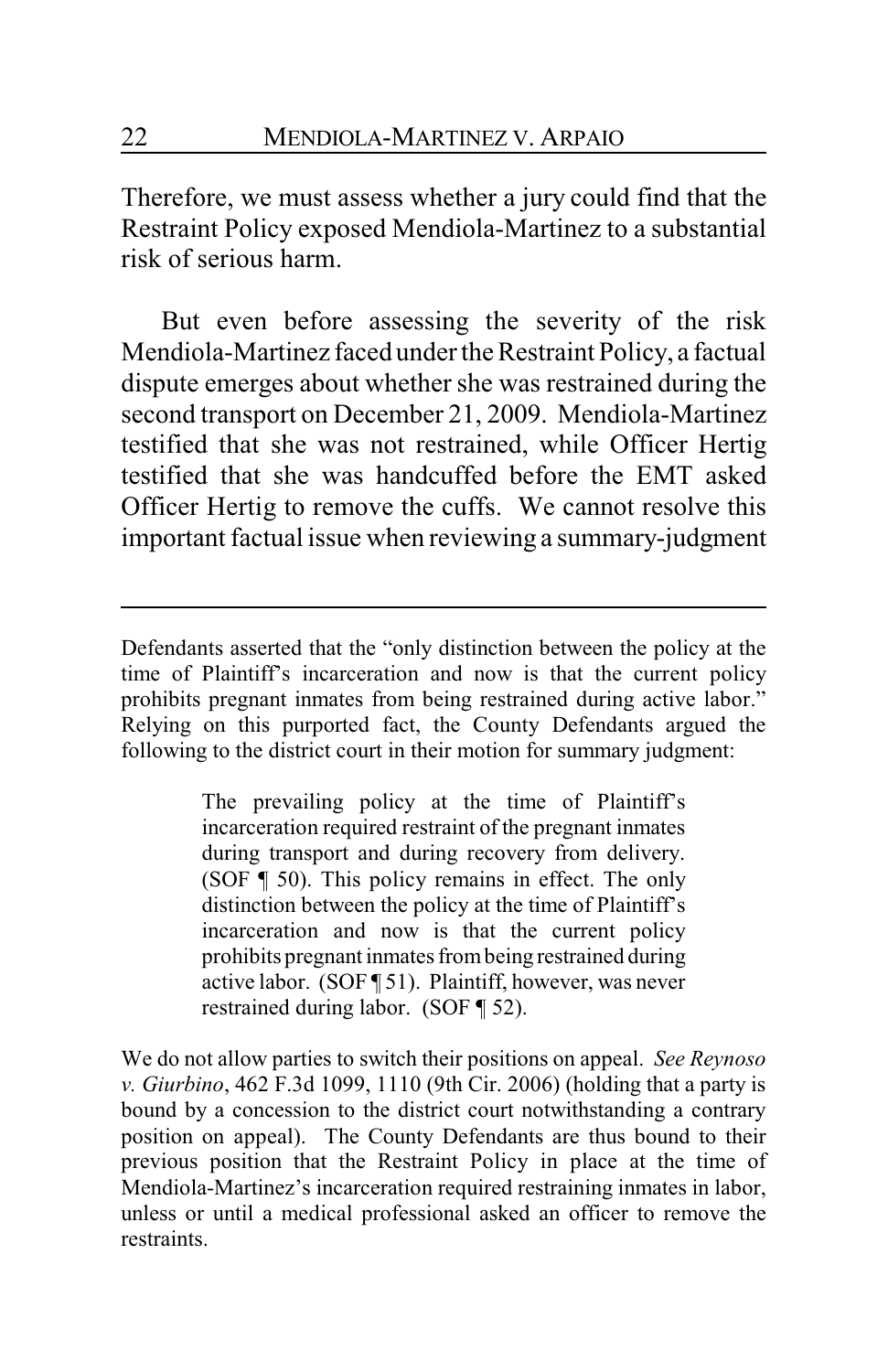ruling. Viewing the evidence in the light most favorable to Mendiola-Martinez, however, we think a jury could believe Officer Hertig's version of events and find that Mendiola-Martinez was restrained, pursuant to the Restraint Policy in effect at the time, while in labor in the ambulance. This dispute is material to her claim and precludes summary judgment only if a jury could find that handcuffing Mendiola-Martinez in the second ambulance ride was a violation of the Eighth Amendment. Because such a finding is possible, summary judgment for the County Defendants was improper.

**3**

As evidence that the CountyDefendants' policy subjected Mendiola-Martinez to a substantial risk of harm, Mendiola-Martinez offered the expert report of Dr. Carolyn Sufrin, an Assistant Professor and Physician of the Department of Obstetrics, Gynecology and Reproductive Sciences at the University of California, San Francisco. The expert report states that shackling at "any point in pregnancy" and "during postpartum recovery" poses a threat to the mother. The expert opines that shackling is problematic because of the increased risk of tripping and a "potentially life-threatening" fall. Shackling during labor is "dangerous," according to the expert, because restraints limit the ability of health care providers to evaluate the woman. Further, restraints could cause injury to a pregnant woman while she moves her body to mollify painful contractions. According to the expert, the risk of falling is also present after a C-section, and restraints on women in postpartum recovery increase that risk as well. The expert further opines that postpartum restraints are problematic because walking after a C-section is necessary to decrease the risk of blood clots, and restraints restrict a woman's ability to walk freely and carefully.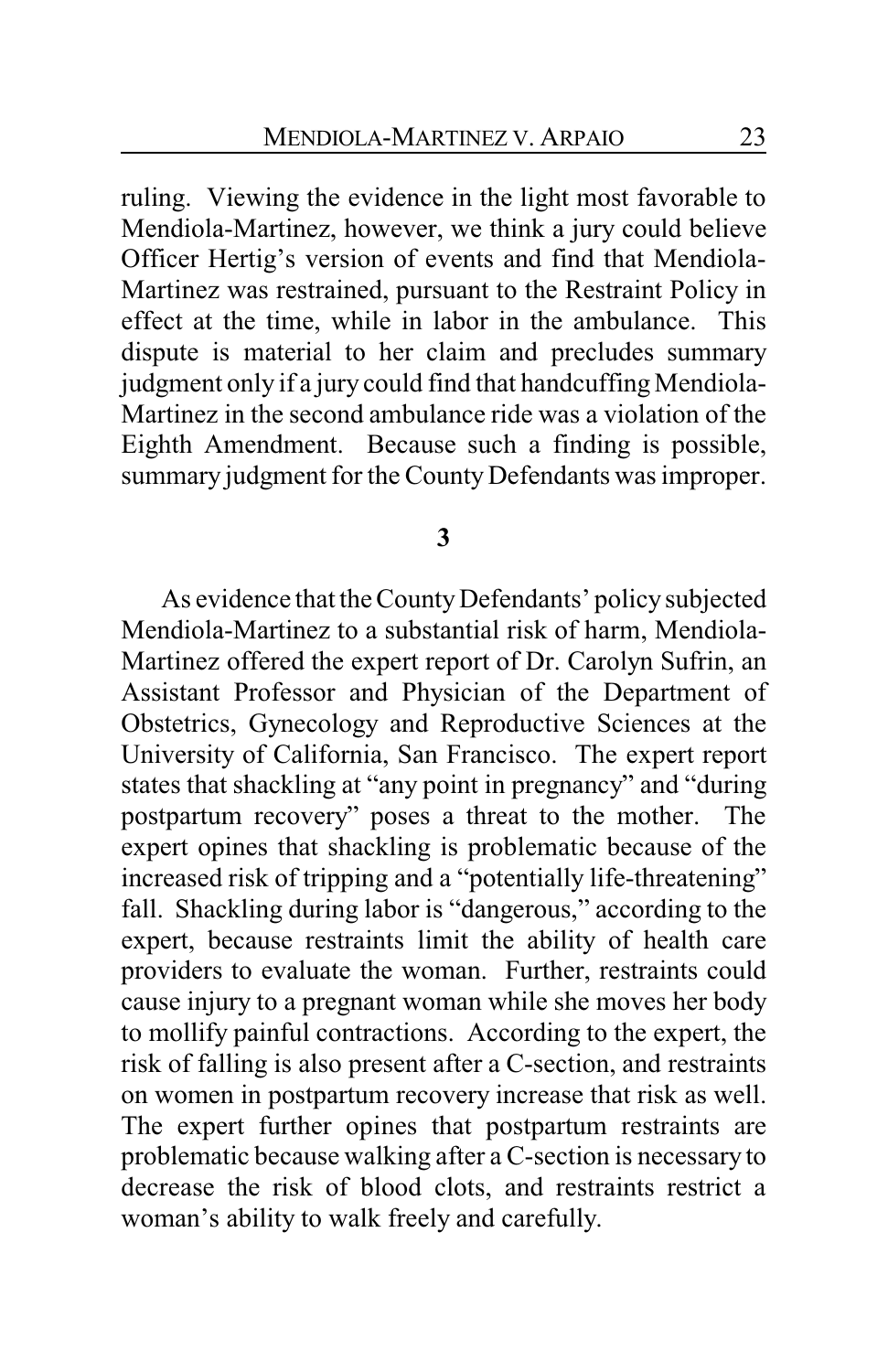The doctor who treated Mendiola-Martinez, Dr. LaValley, similarly testified that it was "unsafe" for a woman to be shackled during pregnancy. Dr. LaValley also stated that she would object to restraints being placed on a woman after a Csection. She did clarify, however, that a restraint allowing the patient to walk around after a C-section would be acceptable.

Mendiola-Martinez also cites to our sister circuits and two district courts that have found, under the facts of their respective cases, that shackling female prisoners while they are in labor creates a substantial risk of serious harm and violates contemporary standards of decency. In *Villegas v. Metropolitan Government of Nashville*, 709 F.3d 563, 574 (6th Cir. 2013), the Sixth Circuit held:

> [S]hackling of pregnant detainees while in labor offends contemporary standard of human decency such that the practice violates the Eighth Amendment's prohibition against the "unnecessary and wanton infliction of pain"—i.e., it poses a substantial risk of serious harm.

Finding disputed issues of fact as to whether the plaintiff was a flight risk and whether the defendant subjectively knew of the risk of shackling an inmate in labor, the Sixth Circuit vacated summary judgment for the plaintiff. *Id.* at 578.

Similarly, in *Nelson v. Correctional Medical Services*, 583 F.3d 522, 529 (8th Cir. 2009) (en banc), the plaintiff's expert testified by affidavit that shackling "'is inherently dangerous to both the mother and the unborn fetus' and that it may interfere with the response required 'to avoid potentially life-threatening emergencies for both the mother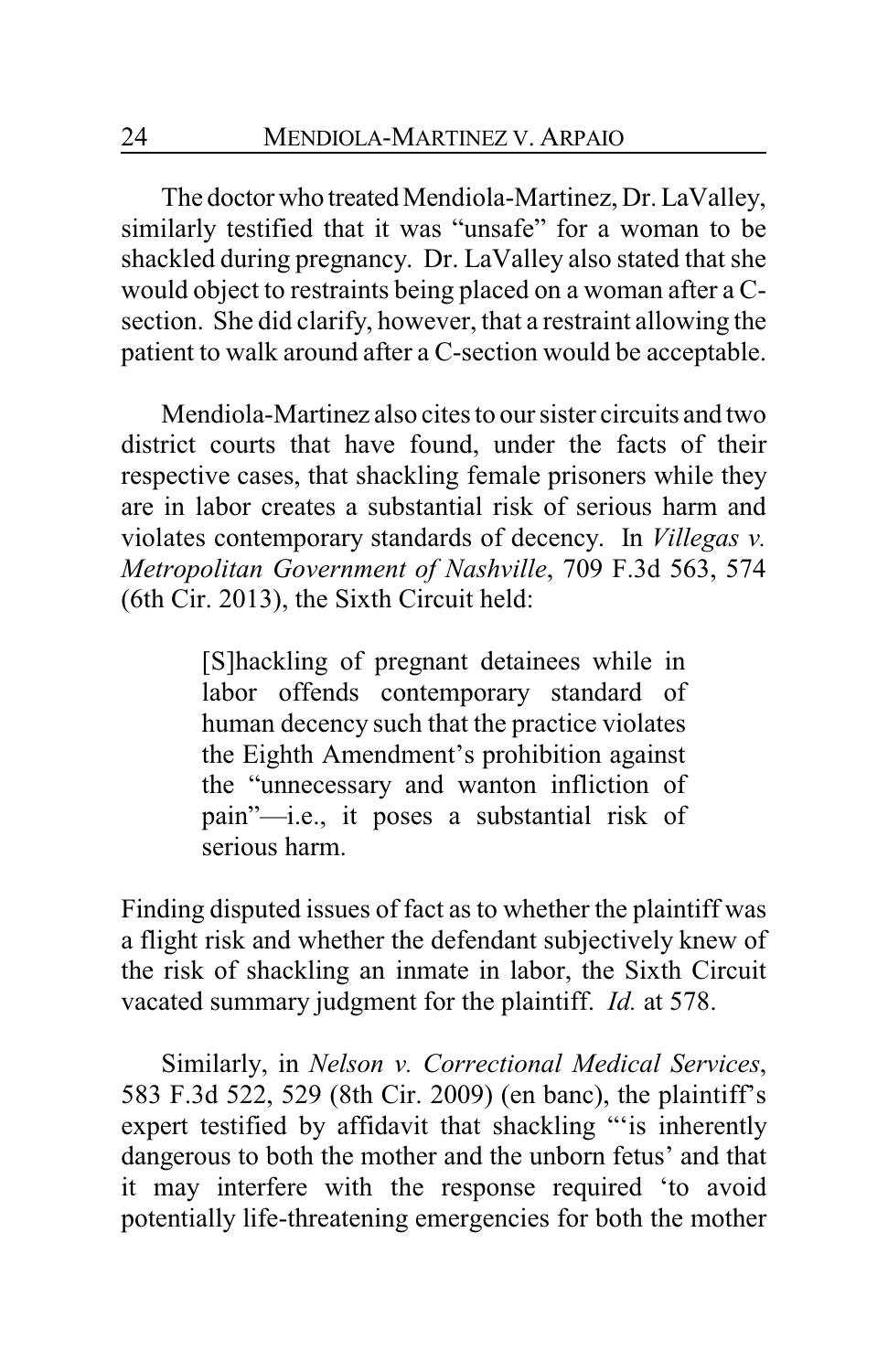and the unborn fetus.'" *Id.* at 529. Based on this undisputed report, the lack of evidence that the plaintiff was a flight risk, and the possibility the defendant officer knew of the risks of shackling, the Eighth Circuit held that a rational jury could find that the individual officer applying the restraints violated the Eighth Amendment. *See id.* at 531

In *Brawley v. Washington*, 712 F. Supp. 2d 1208 (W.D. Wash. 2010), the plaintiff's expert testified that the shackles used on the plaintiff while she was in labor exposed her to a serious risk of harm and injury. *Id.* at 1219. The district court found that in addition to the expert testimony, "[c]ommon sense" and the defendant's own policy, which prohibited restraints during labor and delivery, "tells us that it is not good practice to shackle women to a hospital bed while they are in labor." *Id.* Denying summary judgment for the defendants, the district court ruled that the plaintiff had shown she had a serious medical need and was exposed to an unnecessary risk of harm when she was shackled while in labor and immediately postpartum. *Id.* at 1219–20.

All of the above cases cite to *Women Prisoners of D.C. Department of Corrections v. District of Columbia*, 877 F. Supp. 634 (D.D.C. 1994) *vacated in part, modified in part*, 899 F. Supp. 659 (D.D.C. 1995), which appears to be the first federal case to address this issue. In that class action, the district court held that "[w]hile a woman is in labor and shortly thereafter, . . . shackling is inhumane." *Id.* at 668. The district court also acknowledged that restraints may be necessary for a female prisoner with "a history of assaultive behavior or escapes." *Id.*

The defendants seek to evade the persuasive force of these cases by arguing that the facts here are less egregious.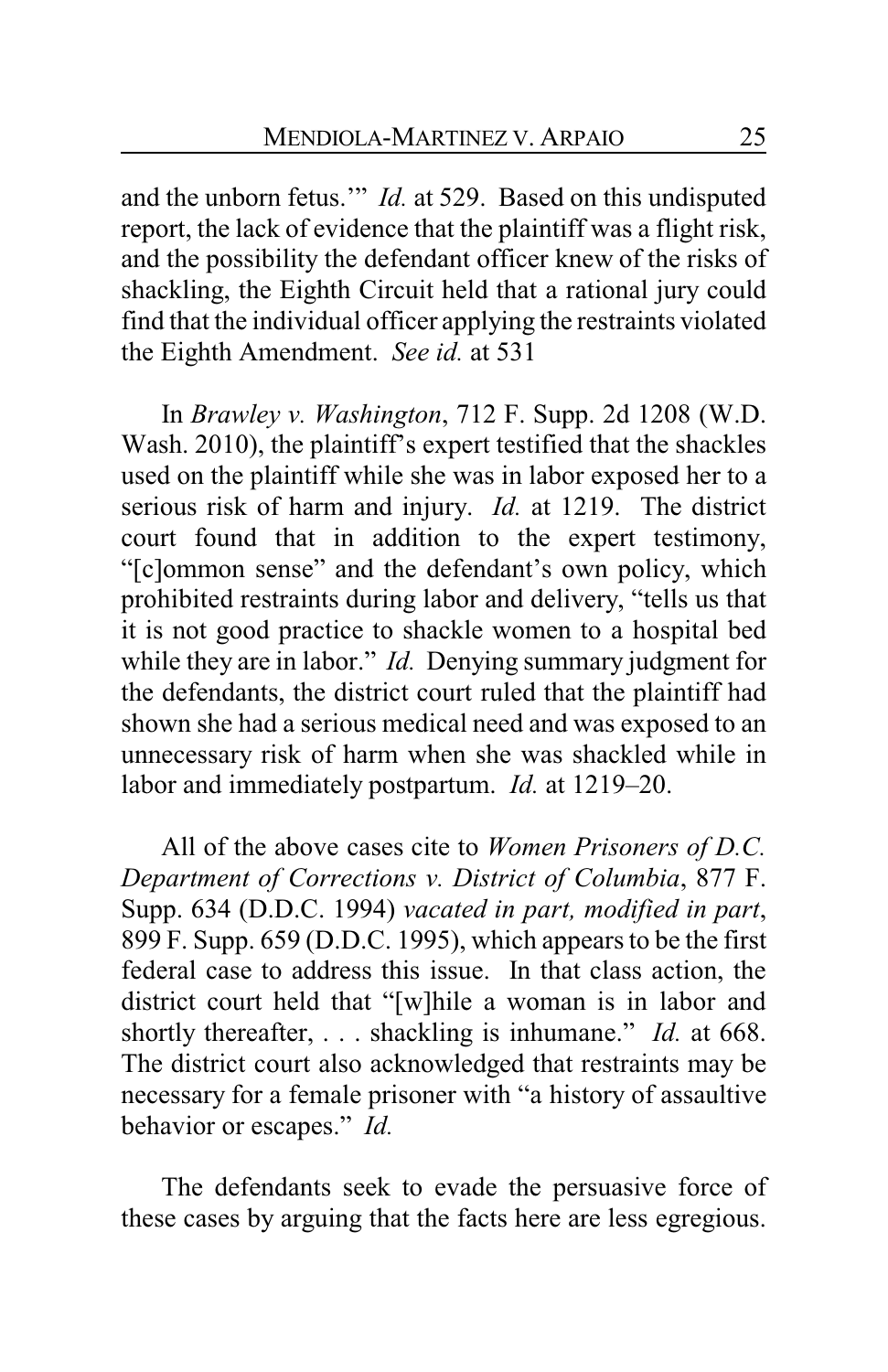It is true that the plaintiffs in *Nelson*, *Villegas*, and *Women Prisoners* may have endured greater injury or risk of injury than Mendiola-Martinez due to the type of restraints used and the duration and timing of those restraints. In *Nelson*, for example, the plaintiff's legs were both shackled to the opposite sides of her hospital bed "well into the final stage of labor" and prevented her from "moving her legs, stretching, or changing positions." 583 F.3d at 525–26. In *Villegas*, the plaintiff's wrists and ankles were cuffed together while she was on a stretcher for transportation to the ambulance. 709 F.3d at 566. When she arrived at the hospital, officers restrained one of her legs to the hospital bed while she was in labor and removed the restraint two hours before she gave birth. *Id.* at 567. And in *Women Prisoners*, when transporting pregnant women for medical visits, the defendants "customarily place[d] women in leg shackles, handcuffs and a belly chain with a box that connect[ed] the handcuffs and belly chain." 877 F. Supp. at 646.

Despite the factual distinctions, these cases support Mendiola-Martinez's position. First, the cases show that the four courts that have dealt with this issue have found that objectively, shackling women in labor exposes them to a risk so serious that it amounts to a constitutional violation. *Cf. Fain v.Rappahannock Reg'l Jail*, No. 3:12CV293-JAG, 2013 WL 3148145, at \*5–6 (E.D. Va. 2013) (declining to determine whether shackling female inmate in labor was a constitutional violation after holding that individual defendants were entitled to qualified immunity because the right to be free of restraints while in labor was not clearly established). Although the pregnant inmates in *Nelson* and *Women Prisoners* were restrained further into the birthing process and forced to labor under more restrictive restraints,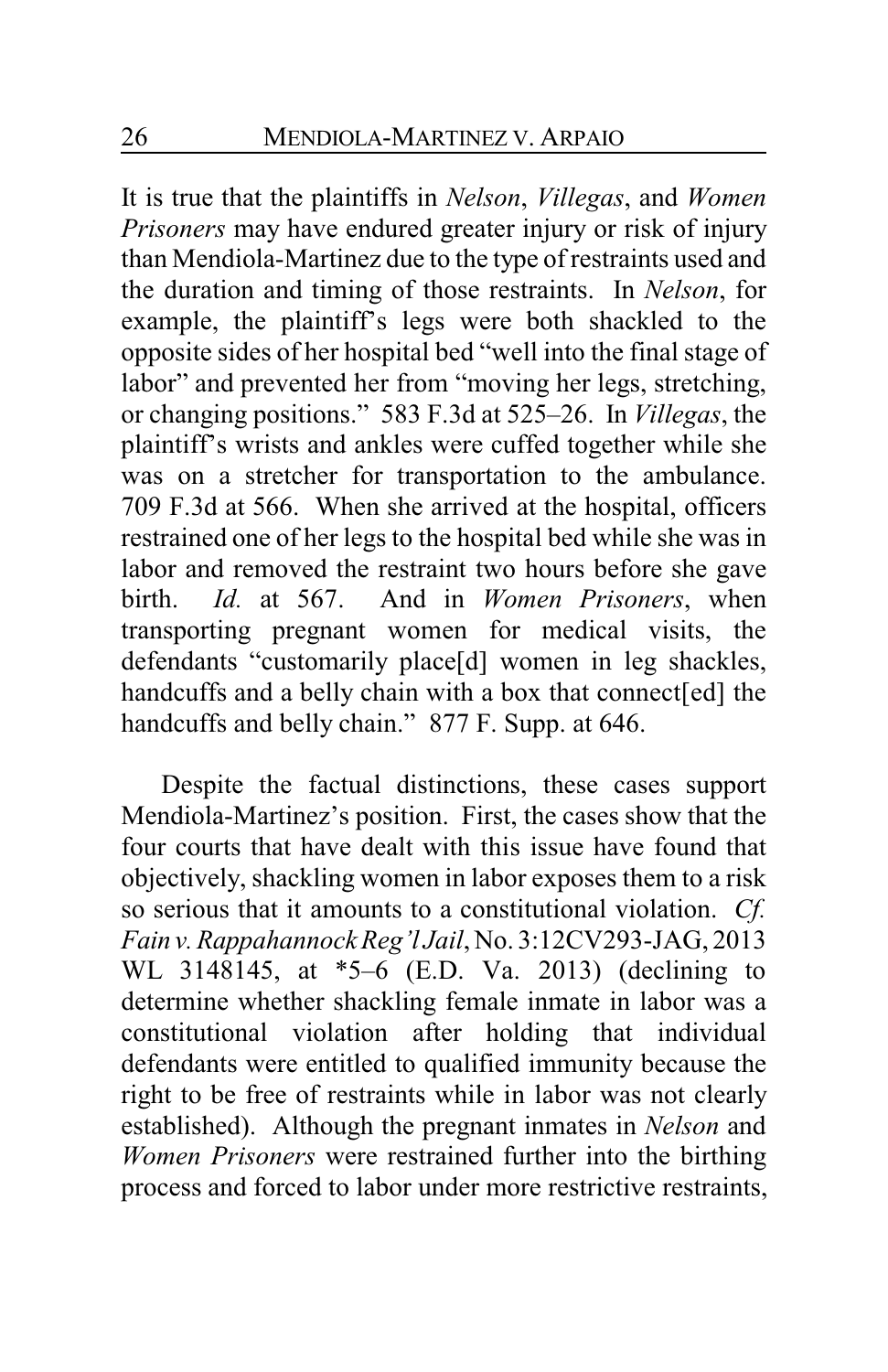the County Defendants may still have exposed Mendiola-Martinez to an unjustified risk of serious harm.

Additionally, the injuries caused by the restraints in these cases—such as permanent hip injury, torn stomach muscles, an umbilical hernia, and injured and deformed hips, *see Nelson*, 583 F.3d at 526*—*show the severity of the risks posed by shackling women in labor. Even if the actual harm Mendiola-Martinez suffered is less severe than the physical injuries claimed by the *Villegas* and *Nelson* plaintiffs, a reasonable juror could find that she faced an excessive risk of harm.

These cases are also aligned with the chorus of organizations that have warned of the danger of restraining women in labor and decried the practice, which is relevant to our inquiry—whether "today's society chooses to tolerate" the risk posed by restraining women in labor. *Helling*, 509 \U.S. at 36. The organizations include: the American Medical Association, American College of Obstetricians and Gynecologists, the United Nations, and Amnesty International. *See Villegas*, 709 F.3d at 572–73. These same organizations acknowledge, however, that shackles may be necessary, despite the risks, when an inmate poses a flight or safety risk. *See id.* at 572–74 (citing reports).

The State of Arizona also has recognized the risk of shackling pregnant women. In 2012, three years after Mendiola-Martinez gave birth to Angel in Maricopa County, Arizona, the state legislature banned the use of certain restraints on a prisoner "who is being transported for delivery or during labor, delivery and postpartum recovery" unless restraints are requested by the attending medical staff or a corrections officer determines that the prisoner "presents an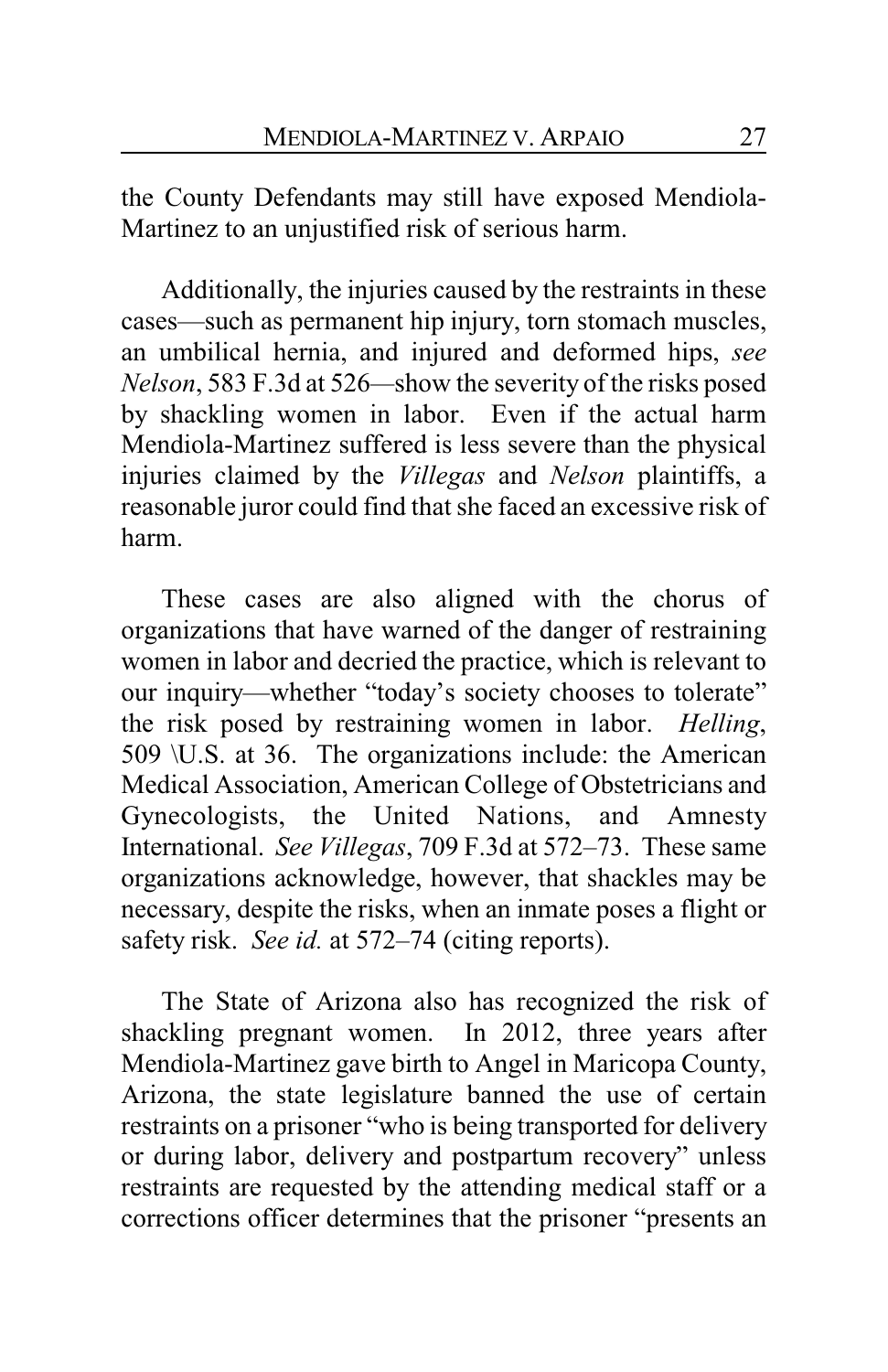extraordinary circumstance." Ariz. Rev. Stat. Ann. § 31- 601(A).**<sup>14</sup>** Additionally, MCSO itself recognized the risk of restraining a woman in "active labor" when it announced its new practice of not restraining women in active labor "to protect the mother and the baby" days *before* Mendiola-Martinez gave birth.

Unlike the defendants in *Villegas*, 709 F.3d at 576–77, the County Defendants provide no evidence disputing the severity of the risk caused by restraining an inmate during labor or postpartum recovery. Therefore, we find that Mendiola-Martinez has presented sufficient evidence for a reasonable jury to conclude that by restraining Mendiola-Martinez when she was in labor**<sup>15</sup>** and postpartum recovery, the County Defendants exposed her to a substantial risk of serious harm.

Instead of disputing the risk posed by the Restraint Policy, the County Defendants seek to justify the policy by arguing that it "serves a legitimate government purpose, specifically the safety and security of the inmate, detention officers, hospital personnel, as well as the general public." Of course, ensuring the safety of inmates, staff and the public is a worthy objective, and in some circumstances, justifies the use of

**<sup>14</sup>** This statute appears to apply to Maricopa County. *See* Ariz. Rev. Stat. Ann. § 31-60 $1(F)(1)$  (defining "correctional institution" as "any entity under the authority of any state or county law enforcement agency"). The statute permits the use of a "security tether chain" attached to an inmate's ankle and a hospital bed during postpartum recovery. *Id.*  $§$  31-601(D).

**<sup>15</sup>** To make such a finding, the jury also would have to find that Mendiola-Martinez was restrained in the ambulance while in labor on December 21, 2009.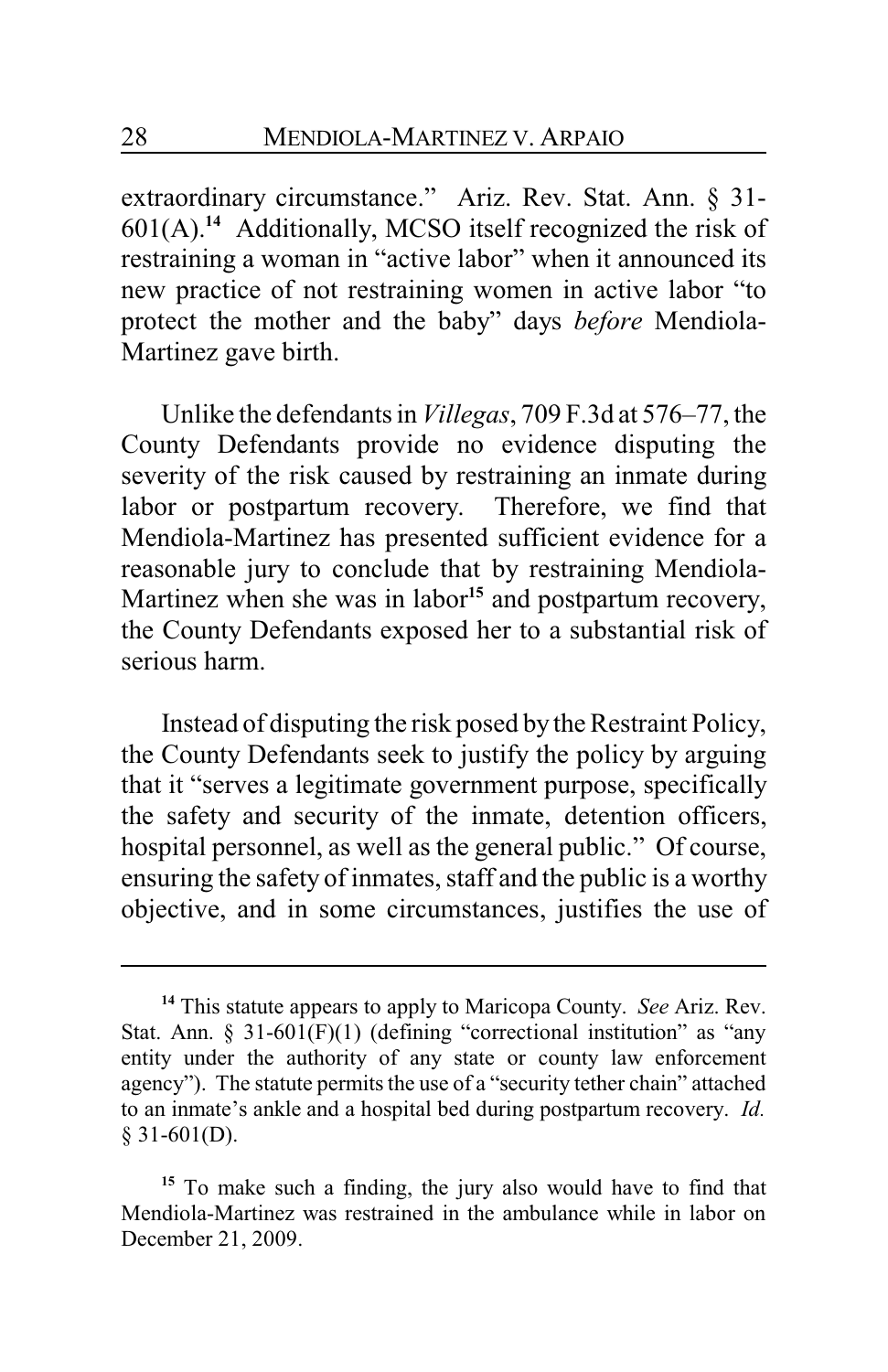restraints on certain inmates. *See, e.g.*, *Keenan v. Hall*, 83 F.3d 1083, 1092 (9th Cir. 1996) *opinion amended on denial of reh'g*, 135 F.3d 1318 (9th Cir. 1998) ("[F]or the protection of staff and other inmates, prison authorities may place a dangerous inmate in shackles and handcuffs when they move him from his cell."); *LeMaire v. Maass*, 12 F.3d 1444, 1457 (9th Cir. 1993) (restraining a "dangerous" inmate while he showered did not violate the Eighth Amendment despite a risk of slipping because it was a "security imperative"); *see also Bell v. Wolfish*, 441 U.S. 520, 546 (1979) ("[M]aintaining institutional security and preserving internal order and discipline are essential goals that may require limitation or retraction of the retained constitutional rights of both convicted prisoners and pretrial detainees."). It is a relevant consideration here as well. We recognize that prison officials have a "better grasp" of the policies required to operate a correctional facility than either judges or juries. *See id.* at 548. For this reason, in excessive force and conditions of confinement cases, we instruct juries to defer to prison officials' judgments in adopting and executing policies needed to preserve discipline and maintain security. *See Chess*, 790 F.3d at 972–73 (citing *Norwood v. Vance*, 591 F.3d 1062, 1067 (9th Cir. 2010)).

Such deference is generally absent from serious medical needs cases, however, where deliberate indifference "can typically be established or disproved without the necessity of balancing competing institutional concerns for the safety of prison staff or other inmates." *Whitley v. Albers*, 475 U.S. 312, 320 (1986); *see also Chess*, 790 F.3d at 973 ("[S]ecurity considerations are usually not present in medical care cases."). Therefore, whether the County Defendants are entitled to deference depends on the type of claim Mendiola-Martinez brings against them: do her shackling claims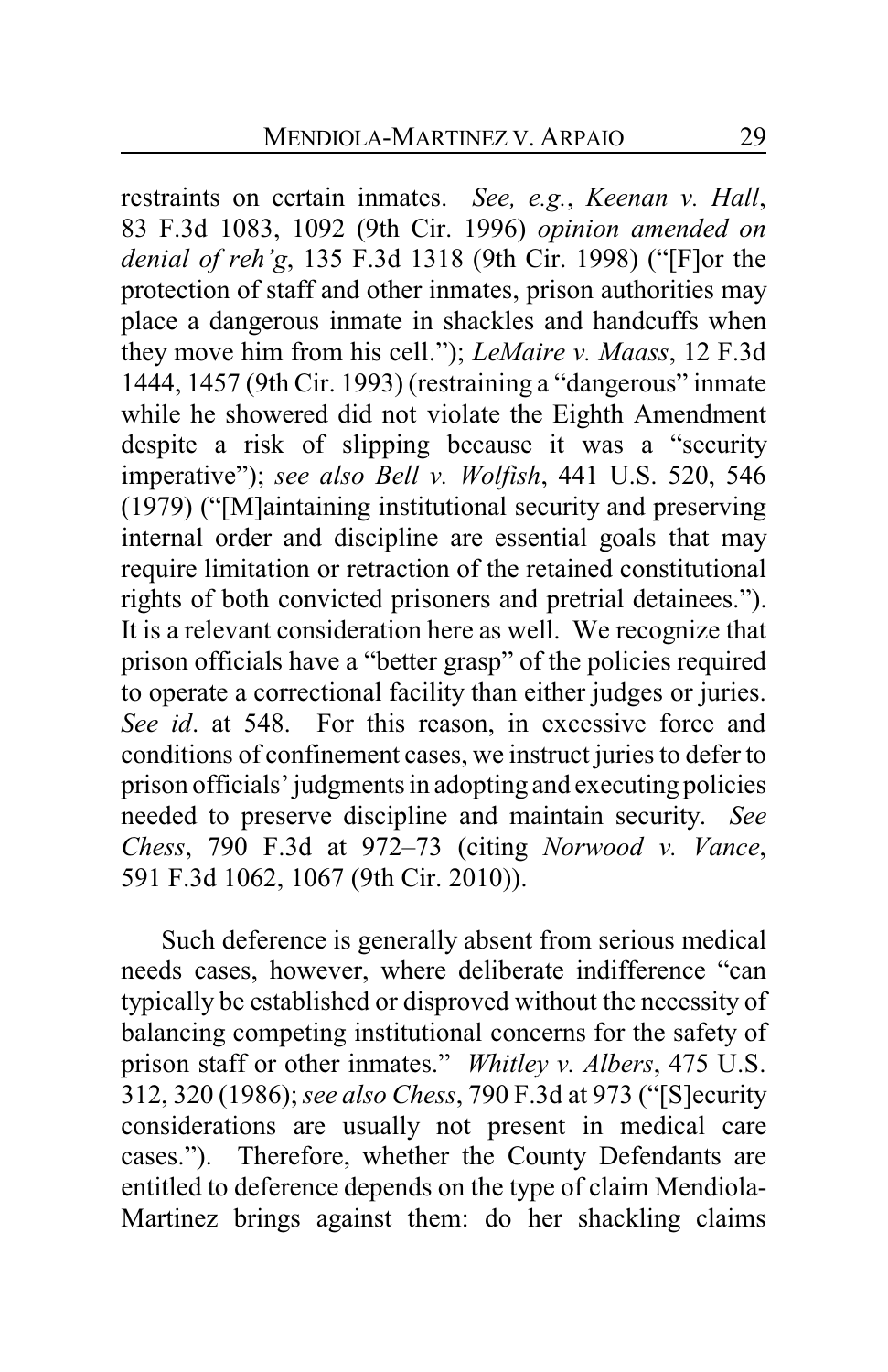challenge the conditions her confinement? Or are they of the medical-needs variety?

Mendiola-Martinez contends that her shackling claims are a hybrid of both. We agree that her shackling claims do not fit neatly into either category. *See Villegas*, 709 F.3d at 571 (discussing the "crossover nature of a pregnant shackling claim" recognized in *Nelson*, which combines language from cases involving medical needs and conditions of confinement). Her challenge to the Restraint Policy is more akin to the "outlier cases" we recognized in *Chess*, "in which medical care and security concerns genuinely clash and prison personnel must make their medical care decisions in light of those concerns." 790 F.3d at 974. In such unusual situations, the district court must instruct the jury to defer to the prison officials who adopted and executed a practice or policy needed to preserve discipline and maintain internal security. *See id.*; *see also* Ninth Circuit Model Civil Jury Instruction § 9.25.**<sup>16</sup>** That deference, however, comes with an important caveat: "The [Supreme] Court has held that deference must be given to the officials in charge of the jail unless there is 'substantial evidence' demonstrating their response to the situation is exaggerated." *Chess*, 790 F.3d at 974 (quoting *Florence v. Bd. of Chosen Freeholders of Cty. of Burlington*, 132 S. Ct. 1510, 1518 (2012)); *see also Lemire*, 726 F.3d at 1079 ("A prison official's justification for exposing inmates to a substantial risk of harm is reasonable only if it represents a proportionate response to the

**<sup>16</sup>** After *Chess*, Ninth Circuit Model Civil Jury Instruction § 9.25 was modified to apply deference language to all conditions of confinement cases, and to medical needs cases only when a policy addresses security concerns and the challenged decision was made pursuant to a securitybased policy.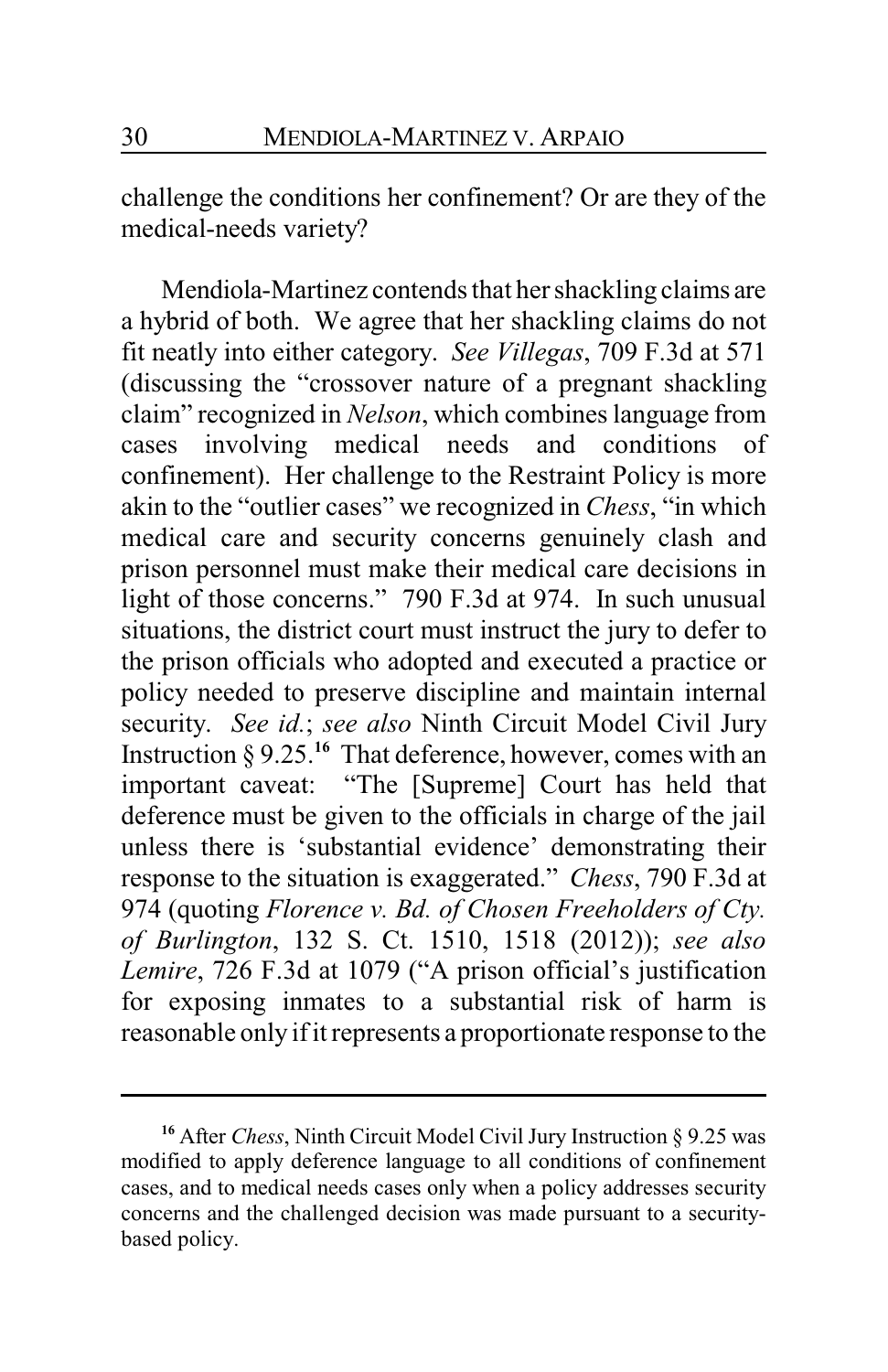penological circumstances in light of the severity of the risk to which the inmates are exposed."). **<sup>17</sup>** A jury could find in this case that the restraints used on Mendiola-Martinez were an "exaggerated" response to the County Defendants' safety concerns. Mendiola-Martinez was arrested for a nonviolent crime, and the County Defendants have failed to show she was a danger to others. Nor is there any evidence that Mendiola-Martinez was a flight risk. In fact, Officer Hertig, who escorted Mendiola-Martinez to the hospital and was with her during the C-section and shortly afterward, testified that Mendiola-Martinez was not a specific security threat and did not give any indication that she would try to escape.

Mendiola-Martinez's physical condition when she was transported to the Medical Center and after her C-section also make it highly unlikely that she would flee or fight. Her expert states that "labor contractions are extremely painful and would preclude a woman from absconding in the few minutes in between contractions." The expert additionally notes that "[p]ost-operative pain after abdominal surgery[like a C-section] makes it nearly impossible for someone to run." *See also Women Prisoners*, 877 F. Supp. at 668 ("[T]he physical limitations of a woman in the third trimester of pregnancy and the pain involved in delivery make complete shackling redundant and unacceptable in light of the risk of injury to a woman and baby.").

**<sup>17</sup>** This is consistent with the holdings of *Villegas*, 709 F.3d at 574, and *Nelson*, 583 F.3d at 534, as well as the reports of the medical and human-rights organizations we referenced, which all recognize that prison staff may be justified in restraining a woman in labor and postpartum recovery if she is a threat to herself or others, or poses a flight risk that they cannot otherwise manage. *See Villegas*, 709 F.3d at 573–74.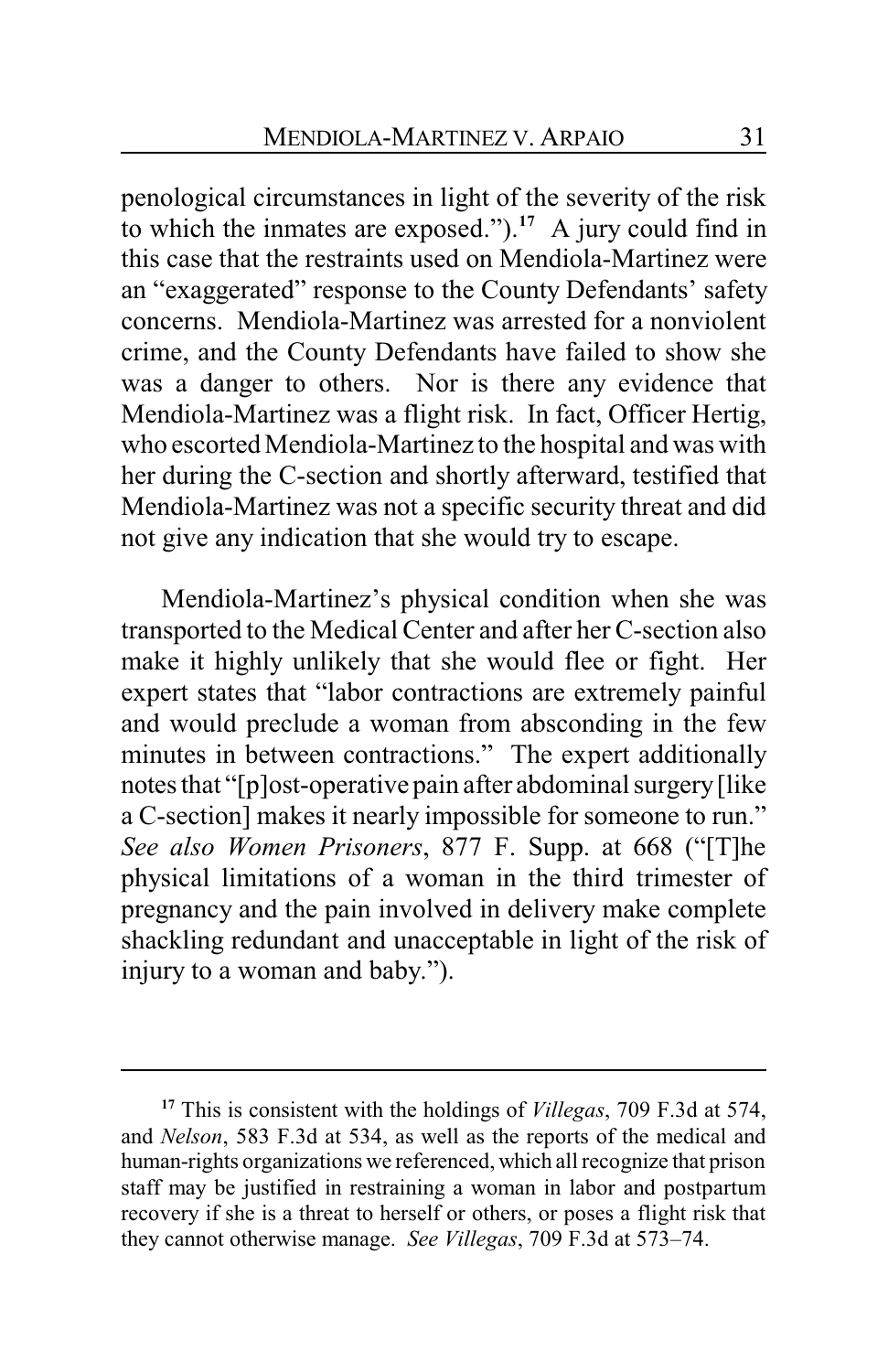Furthermore, pursuant to the Restraint Policy, an armed officer remained with Mendiola-Martinez at all times while she was at the hospital, even when she was undergoing a Csection and under anesthesia. Even if Mendiola-Martinez was contemplating an escape, the armed officer outside of her hospital door may have negated the need for any restraint. Without more than a broad assertion about the penological interest in restraining all inmates—even one who is in labor—a reasonable jury could find that the Restraint Policy exposed Mendiola-Martinez to a substantial and unjustified risk of harm.

#### **4**

Our inquiry does not end there, for the County Defendants are liable only if Mendiola-Martinez demonstrates that they were deliberately indifferent to her constitutional rights. *See Farmer*, 511 U.S. at 837, 842; *see also supra* pp. 15–19. In this case, MCSO's active-labor memorandum, which states that women in active labor would not be restrained to avoid harm to the woman and the baby, seems to "explicitly acknowledge that substantial risks of serious harm exist" when restraining a woman in labor. *Castro*, 2016 WL 4268955, at \*12 (quoting *Gibson v. County of Washoe*, 290 F.3d 1175, 1188 n.10 (9th Cir. 2002), *overruled by Castro*, 2016 WL 4268955, at \*11)).**<sup>18</sup>** Therefore, a jury

**<sup>18</sup>** *Castro* overruled *Gibson* only to the extent that *Gibson* suggested a subjective test for showing that a municipality was deliberately indifferent. *See Castro*, 2016 WL 4268955, at \*11. Therefore, *Gibson*'s holding that certain evidence was sufficient to show subjective intent, a more stringent standard than the objective test we apply here, is still relevant. *See id.* at \*12 (citing *Gibson*, 290 F.3d at 1188 n.10, as authority for its holding that ""a municipality's policies [that] explicitly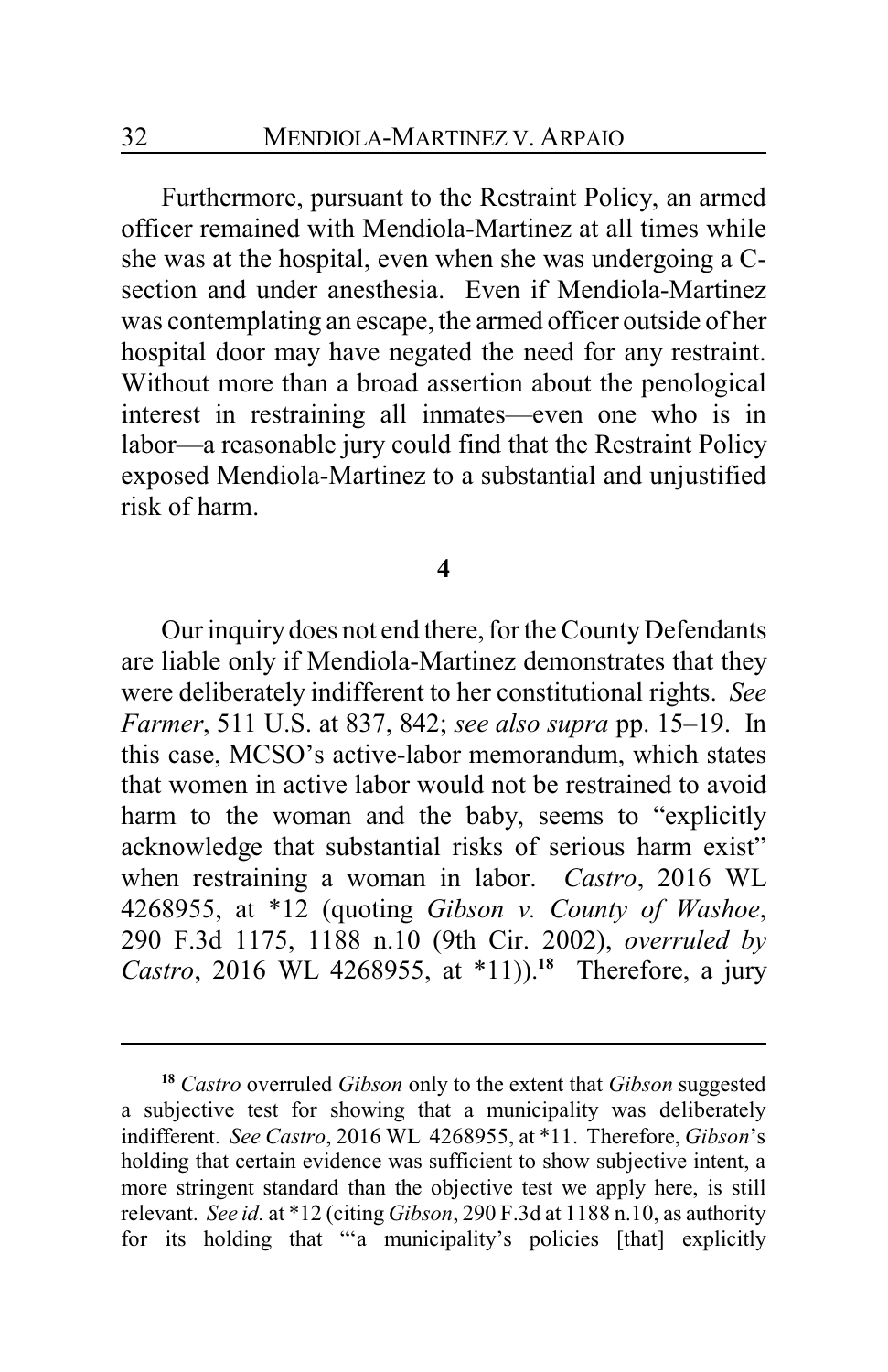could conclude that the County Defendants were aware of the risk caused by restraining an inmate in labor and deliberately indifferent to that risk by restraining Mendiola-Martinez during transport.

A jury could also infer the County Defendants' awareness of the risk of restraining Mendiola-Martinez while she was in labor because the risk is obvious. *See Hope*, 536 U.S. at 745 ("The obvious cruelty inherent in this practice should have provided respondents with some notice that their alleged conduct violated [the plaintiff's] constitutional protection against cruel and unusual punishment."); *Nelson*, 583 F.3d at 534 ("Existing constitutional protections . . . would have made it sufficiently clear to a reasonable officer in September 2003 that an inmate in the final stages of labor cannot be shackled absent clear evidence that she is a security or flight risk."); *Women Prisoners*, 877 F. Supp. at 669 (finding that the risk caused by complete shackling of an inmate in her third trimester of pregnancy was "obvious"); *see also Farmer*, 511 U.S. at 841 (describing *Canton*'s objective understanding of deliberate indifference as permitting liability premised on "obviousness or constructive notice").

Whether the County Defendants were deliberately indifferent to any risk created by restraining women in postpartum recovery is a closer question. Such a risk is not as obvious as restraining an inmate in labor. Mendiola-Martinez's expert states that walking "without restraint" after a C-section is necessary to prevent blood clots. But Mendiola-Martinez testified that she could walk around the room with the six-to-eight foot "leg tether," which was longer

acknowledge that substantial risks of serious harm exist' may demonstrate municipal knowledge of that risk").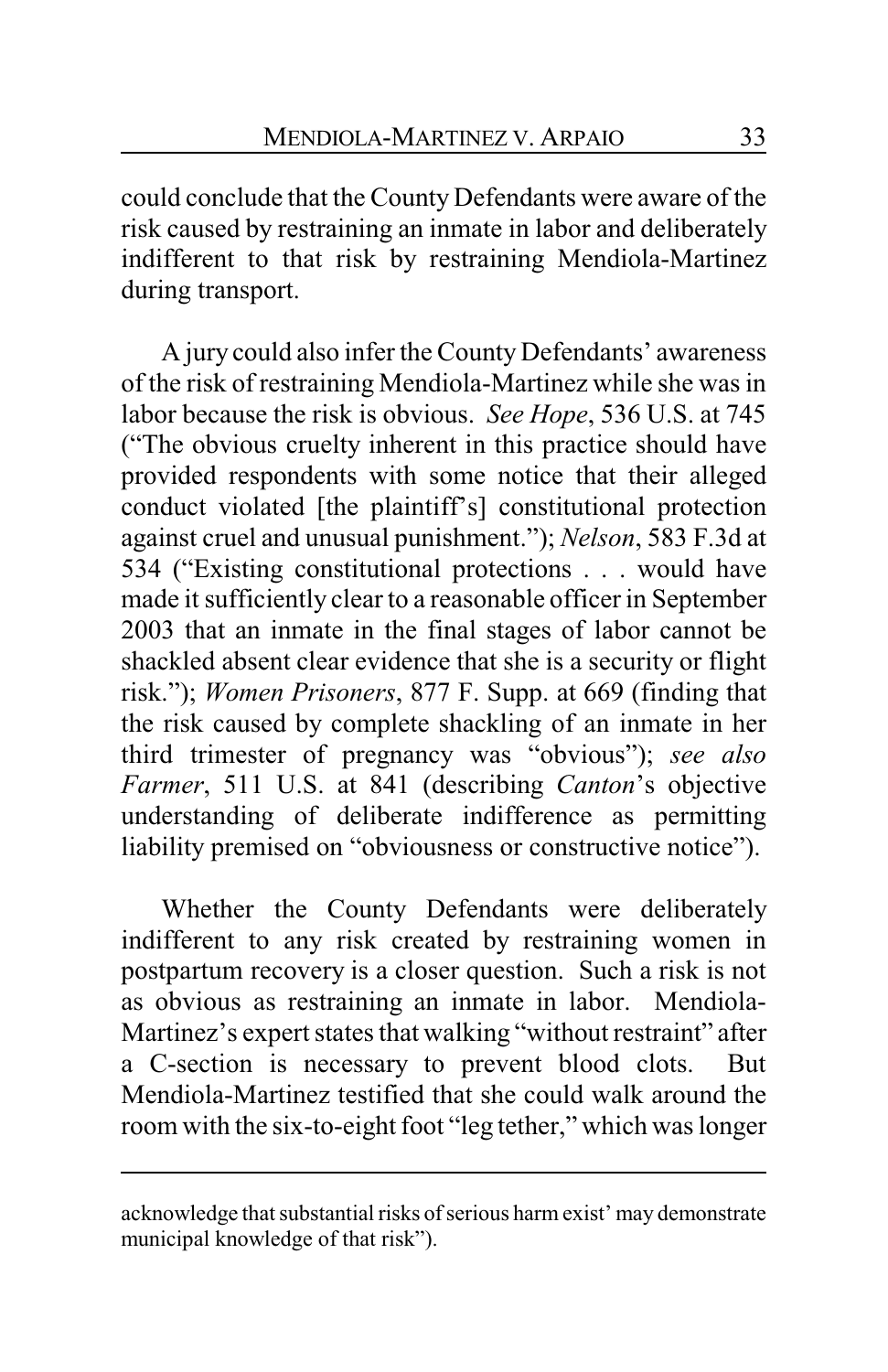than the other chains used to restrain her, and that nurses came into the room to help her walk around. The use of a leg tether long enough to permit Mendiola-Martinez to walk around indicates that the County Defendants were aware of the risk of restraining woman in postpartum recovery and sought to neutralize the risk, not disregard it. Therefore, we conclude that a reasonable jury could *not* find that the use of the leg tether constituted deliberate indifference to Mendiola-Martinez's health and safety in violation of her constitutional rights. Summary judgment on this aspect of Mendiola-Martinez's shackling claims was proper.

The length of the tether works against the County Defendants, however, when we look at the restraints applied to Mendiola-Martinez as she left the Medical Center. In *Gibson*, the defendant county had employed a mental health professional at its jail to screen detainees for mental health issues. 290 F.3d at 1191. The county then dropped the mental health professional position, leaving it vacant for four years. *Id.* Based on those facts, we held that a jury could find that the county was deliberately indifferent to the mental health needs of its detainees because the existence of the screening program showed that the county subjectively knew screenings were necessary to provide adequate health care and avoid serious harm to detainees. *Id.*

Similarly, the long leg tether placed on Mendiola-Martinez tends to show that the County Defendants knew that a woman in postpartum recovery needed to walk relatively freely to mitigate the risk of falling. **19** A jury could find that

<sup>&</sup>lt;sup>19</sup> It is possible that a longer tether is used on all inmates staying overnight at the Medical Center, and not just on inmates in postpartum recovery. But from this record, we know only that the longer tether was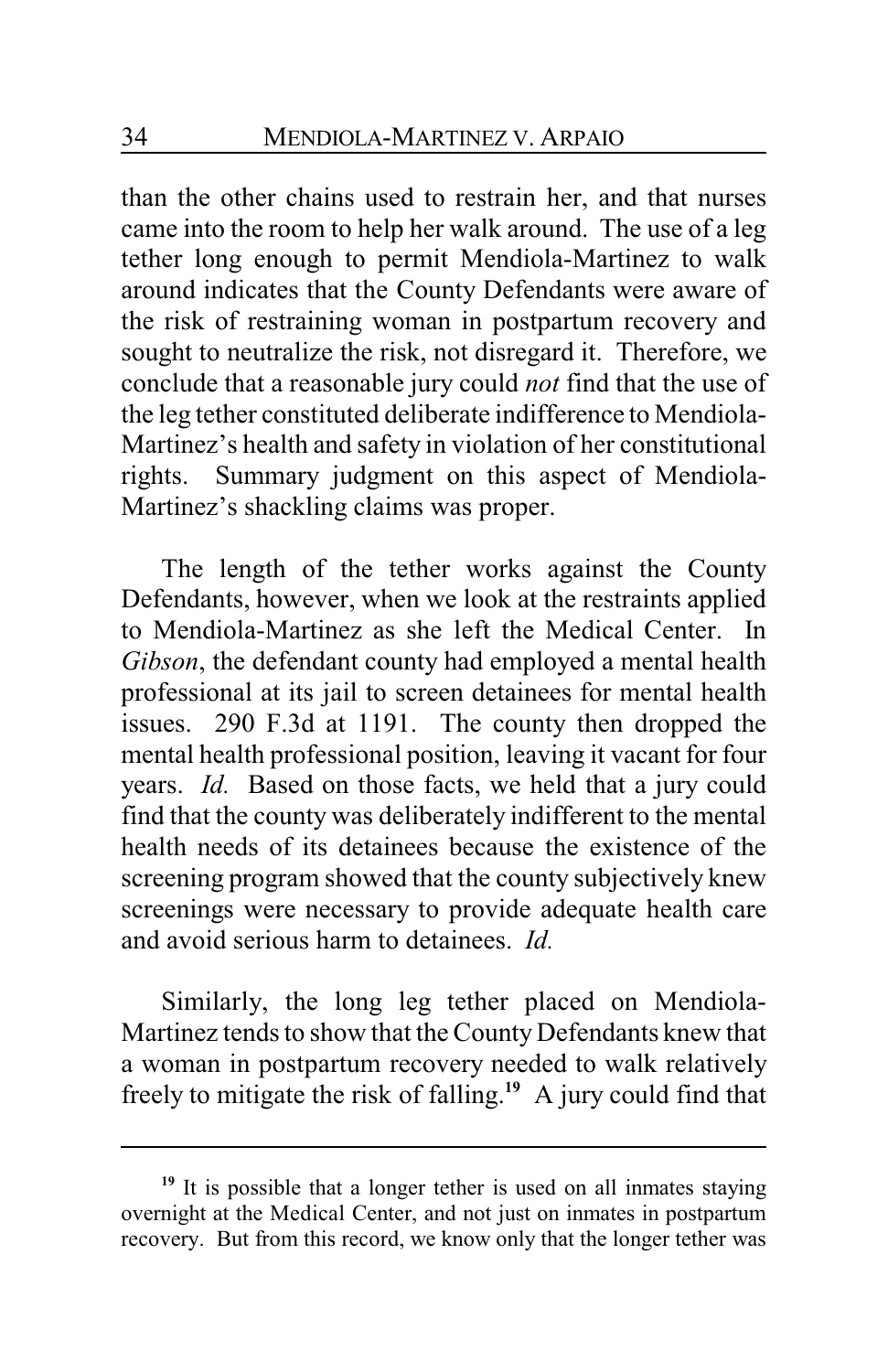the County Defendants then ignored the need for a longer tether or chain to permit safe walking when, pursuant to the Restraint Policy, MCSO officers cuffed Mendiola-Martinez's wrists and ankles, chained her to other inmates, and escorted her out of the Medical Center days after her C-section. Viewing the sparse evidence here in the light most favorable to Mendiola-Martinez, we hold that a jury could find the County Defendants were deliberately indifferent to any risk created bythe restraints used on Mendiola-Martinez when she left the Medical Center.

We therefore vacate summary judgment in favor of the CountyDefendants on Mendiola-Martinez'sshackling claims as they relate to shackling while Mendiola-Martinez was in labor and leaving the Medical Center. We affirm summary judgment for the County Defendants on Mendiola-Martinez's remaining shackling claim regarding the postpartum leg tether. We remand for a jury to resolve the factual dispute about whether Mendiola-Martinez was restrained in the second transport on December 21, 2009. The jury will also have to determine whether Mendiola-Martinez has proved her deliberate-indifference claim against the County Defendants regarding restraints during labor and in postpartum recovery when she left the Medical Center.<sup>20</sup> At trial, the district court

**<sup>20</sup>** Ninth Circuit Model Civil Jury Instruction § 9.25 lists "harm to the plaintiff" as another element of a deliberate-indifference claim. We also leave to the jury the issue whether the Restraint Policy caused Mendiola-Martinez the harm she alleges, but note that psychological harm is

used on Mendiola-Martinez. Viewing the evidence in Mendiola-Martinez's favor, the longer tether supports an inference that the County Defendants knew that an inmate in postpartum recovery needs a longer chain.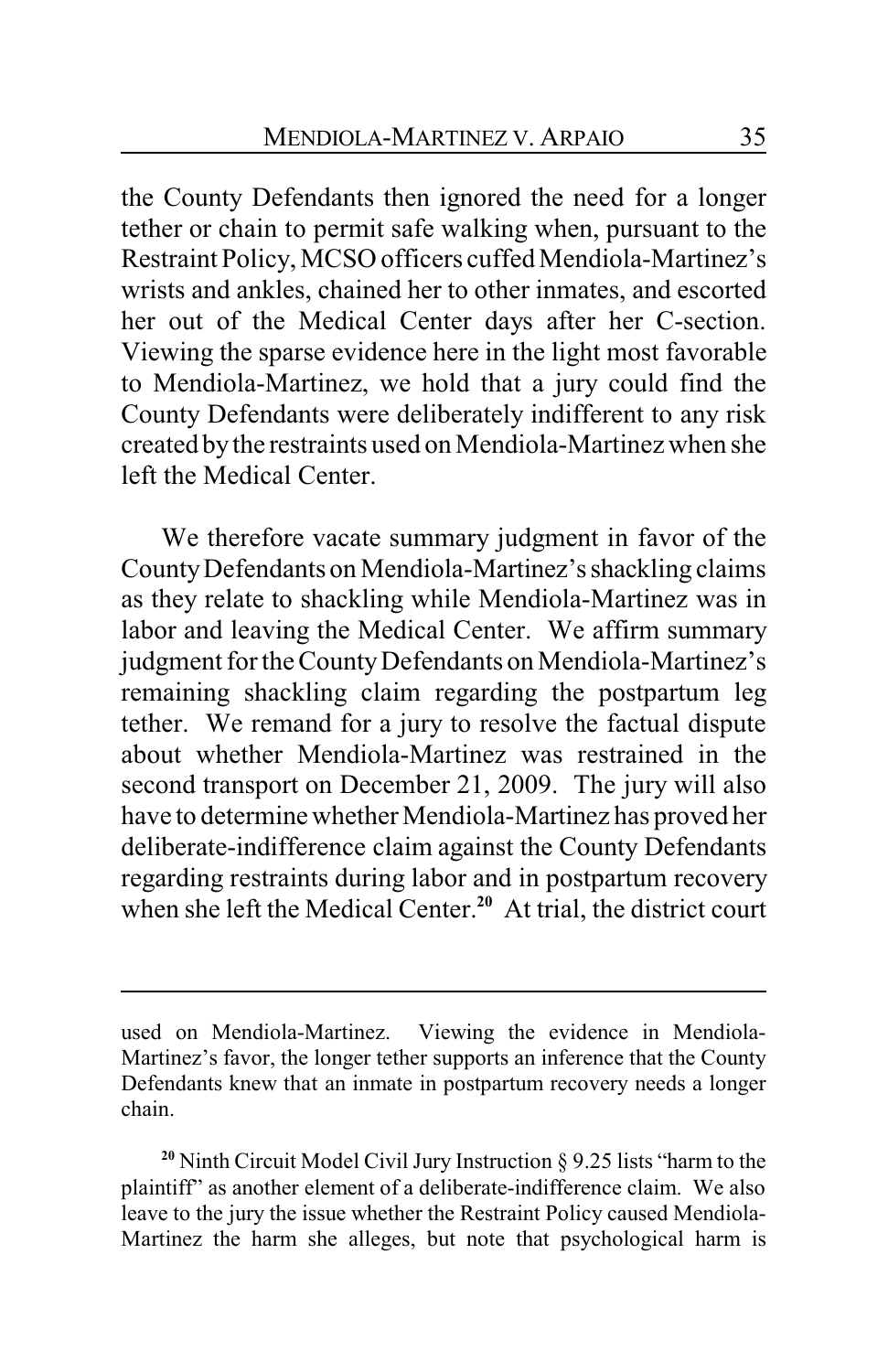should give the jury the deference instruction in Ninth Circuit Model Civil Jury Instruction § 9.25, but emphasize that the County Defendants are not entitled to deference if the jury finds that their response to any security or escape threat Mendiola-Martinez posed was "exaggerated." *Chess*, 790 F.3d at 974 (quoting *Florence*, 132 S. Ct at 1518)).

## **B**

We now turn to the shackling claims against the Medical Center. In granting summary judgment for the Medical Center on those claims, the district court did not apply qualified immunity. Instead, the district court found that Mendiola-Martinez had not proffered sufficient evidence to support her claims and survive summary judgment. We agree.

While at the Medical Center, Mendiola-Martinez was shackled only after her C-section. She asserts that the Medical Center's policy and practice of deferring to law enforcement about when patients should be shackled or restrained violates the Eighth Amendment. Once again, Mendiola-Martinez is taking the "direct path" to liability under *Monell* by challenging what she contends is an unconstitutional policy. *See Gibson*, 290 F.3d at 1185. And under § 1983 and the Eighth Amendment, she must demonstrate that the Medical Center had policies that (1) exposed her to a substantial risk of serious harm; and (2) were deliberately indifferent to her constitutional rights. *Farmer*, 511 U.S. at 837, 842.

sufficient. *See, e.g.*, *Jordan v. Gardner*, 986 F.2d 1521, 1530 (9th Cir. 1993).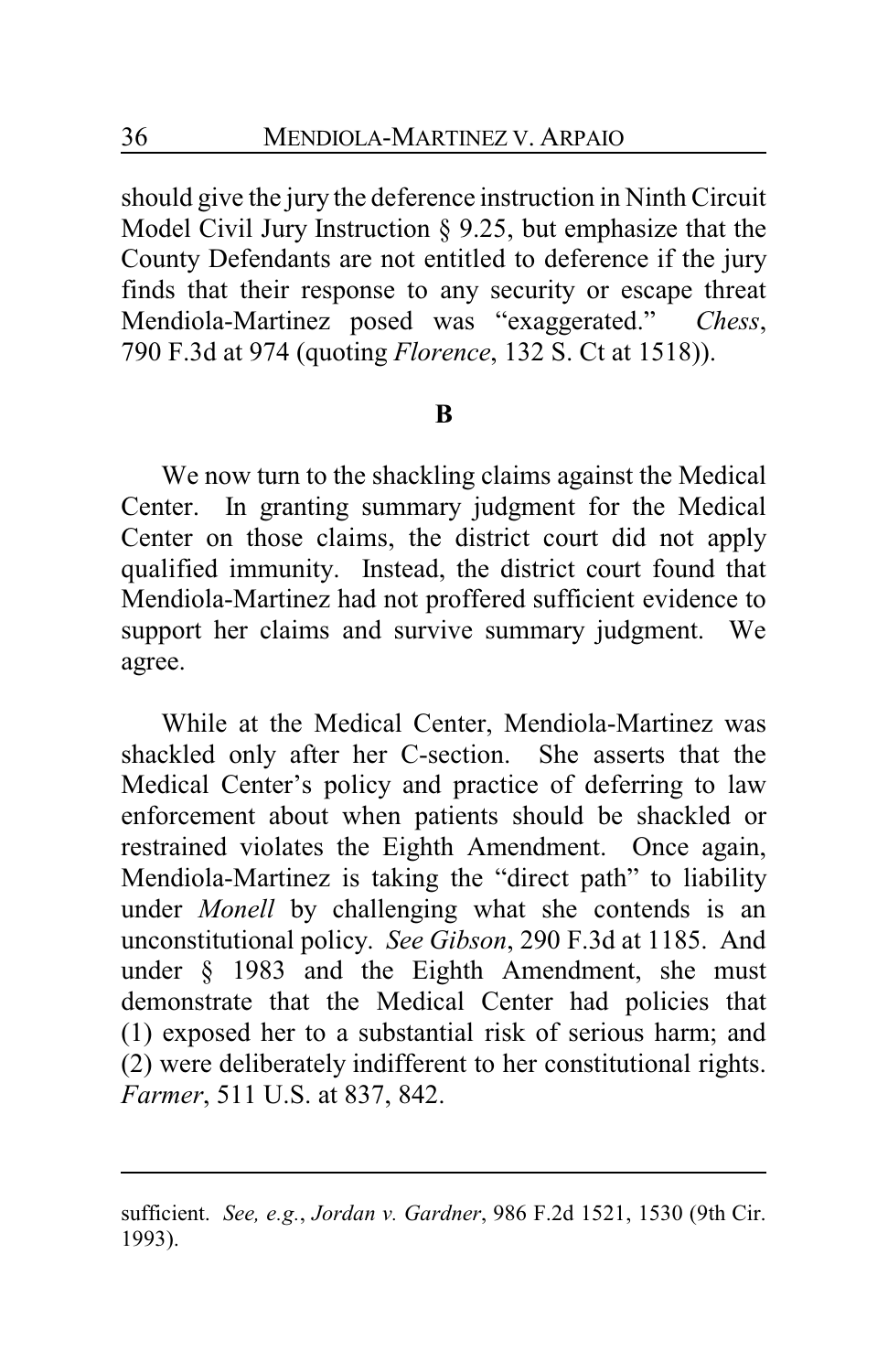First, Mendiola-Martinez presents no evidence that the Medical Center's practice of deference exposed her to any substantial risks. On the contrary, the alleged practice apparently applied only when no substantial risk of harm existed. Dr. LaValley, who treated Mendiola-Martinez at the Medical Center, testified that on prior occasions she has asked guards to remove an inmate's restraints, for instance when they interfere with a mother's ability to walk or to breastfeed, and MCSO officers have always complied with these requests. Additionally, Mendiola-Martinez testified that when she told a nurse her ankle cuff was hurting her, the nurse asked an MCSO officer to loosen the restraint and the officer complied. Accordingly, there is no absolute deference to law enforcement decisions by the Medical Center on this record. Medical personnel are permitted to (and do) ask officers to remove or adjust restraints for patients' safety or comfort. This mitigates—rather than creates—any risk of harm caused by the restraints.

Further, even assuming the Medical Center's general policy of deference exposed Mendiola-Martinez to a substantial risk of serious harm, Dr. LaValley's testimony that a restraint that allowed an inmate to walk about during postpartum recovery would be acceptable and that medical personnel could ask to have restraints loosened or removed as necessary leaves no reason to believe the Medical Center was deliberately indifferent to Mendiola-Martinez's health and safety.

Because Mendiola-Martinez has not presented a material factual dispute to preclude summary judgment on this issue, the district court properly granted summary judgment for the Medical Center on the shackling claims.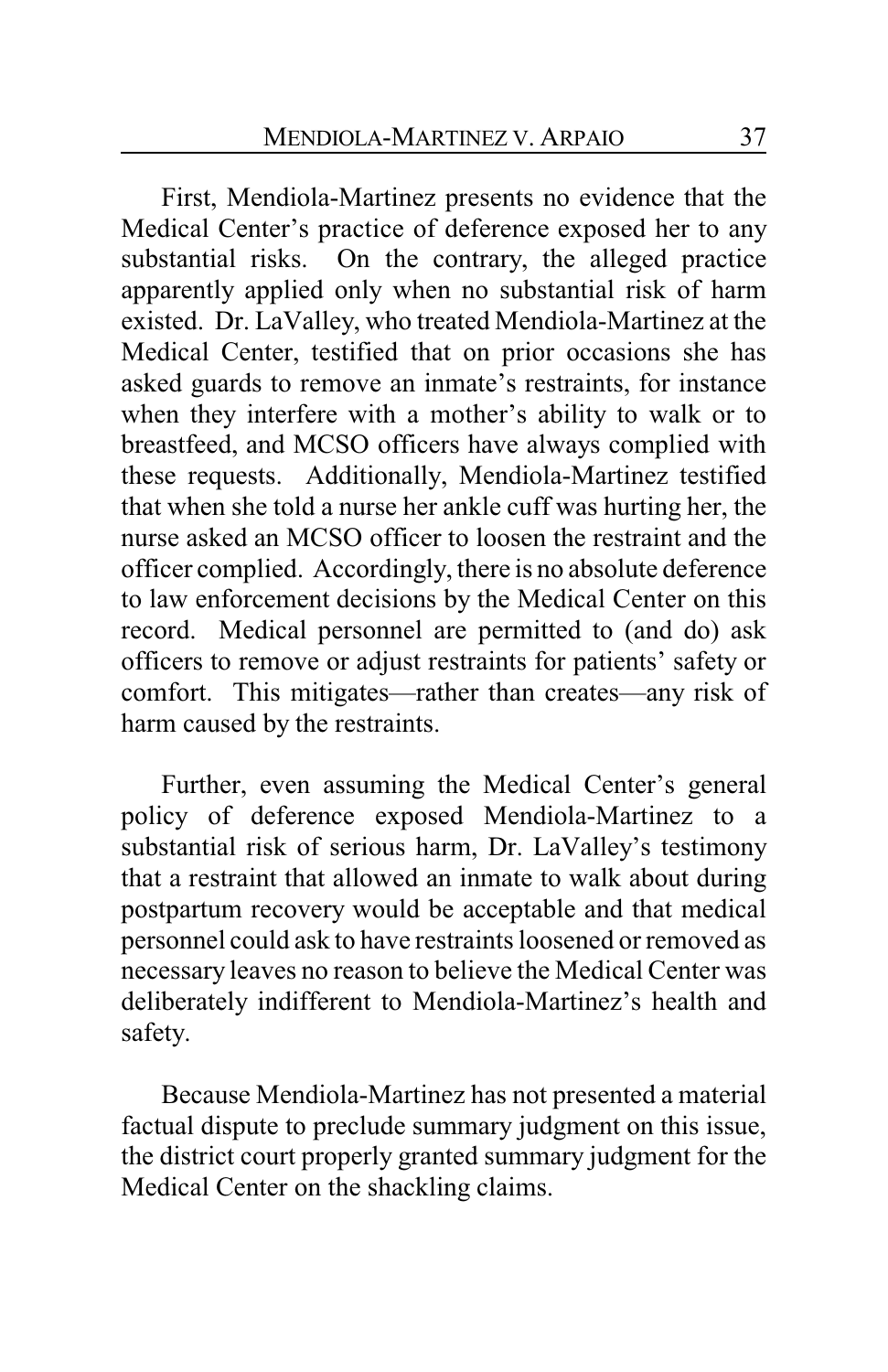#### **IV**

We next address whether summary judgment for the County Defendants and the Medical Center was proper on Mendiola-Martinez's breast pump claims. Mendiola-Martinez contends that the County Defendants and the Medical Center were deliberately indifferent to her serious medical needs by prohibiting her from using, or failing to provide her with, a breast pump.

Mendiola-Martinez lacks a plausible theory of liability supported by facts on the breast pump claims as to both the County Defendants and the Medical Center. She does not attempt to link any policy or practice of the County Defendants or of the Medical Center to the alleged failure to provide her with a breast pump. *See Monell*, 436 U.S. at 691; *see also Canton*, 489 U.S. at 394 ("[A] § 1983 plaintiff seeking to attach liability to the city for the acts of one of its employees may not rest on the employment relationship alone; both fault and causation as to the acts or omissions of the city itself must be proved."); *cf. Villegas*, 709 F.3d at 578–79 (noting plaintiff's allegation that defendant prohibited her from using a breast pump pursuant to its policy).

Nor does Mendiola-Martinez demonstrate that some omission, such as a failure to train, caused the alleged failure to provide her with a breast pump. *See Canton*, 489 U.S. at 387–90*.* Therefore, even if individual employees of the County Defendants or the Medical Center were deliberately indifferent to Mendiola-Martinez's need for a breast pump—which Mendiola-Martinez has not shown—the County Defendants and the Medical Center could not be liable under § 1983. *See Monell*, 436 U.S. at 691. Because Mendiola-Martinez lacks a basis for municipal liability, we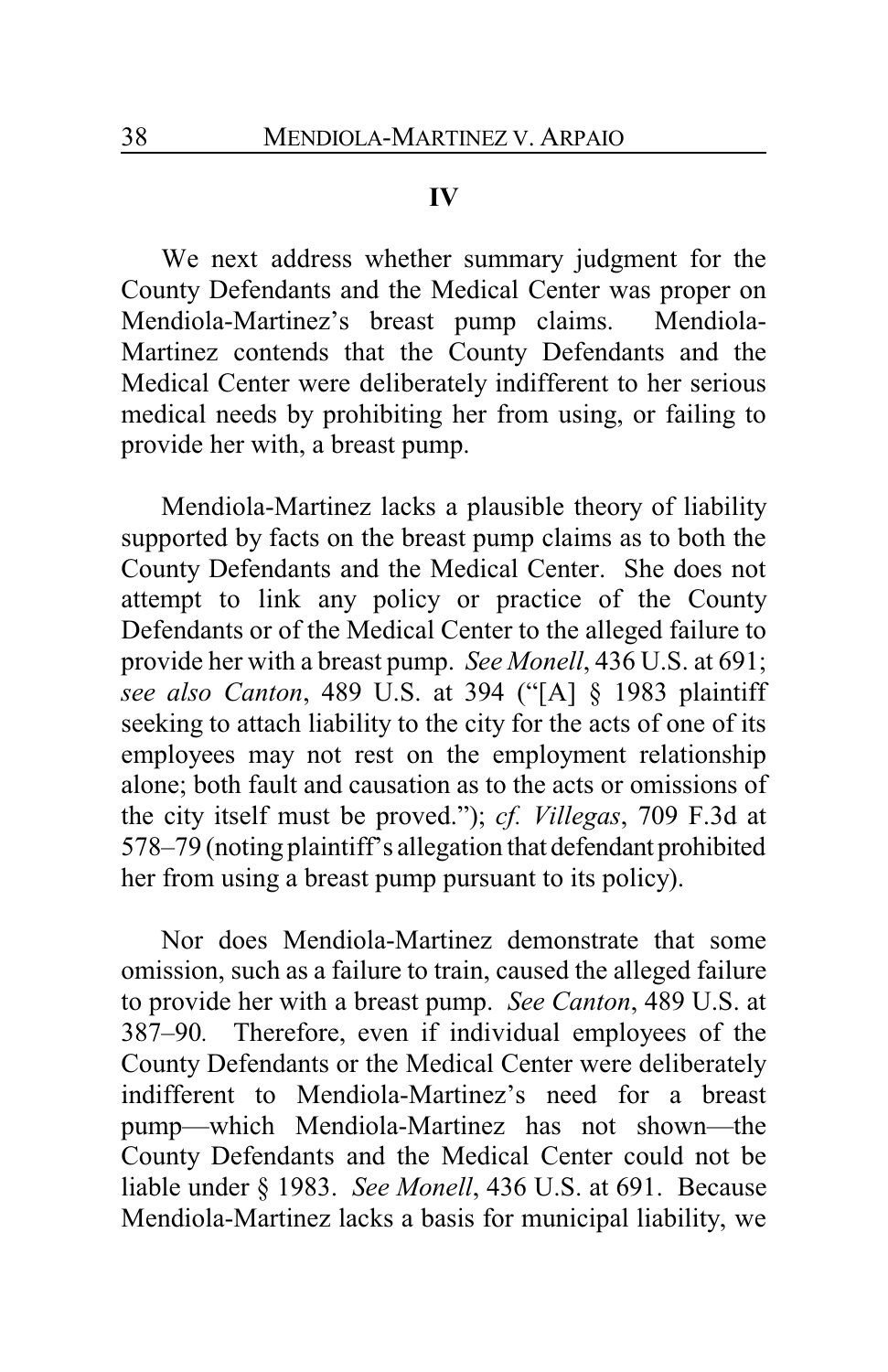affirm summary judgment for Defendants on her breast pump claims.

#### **V**

We now review the remaining claims asserted solely against the County Defendants. Mendiola-Martinez argues that the County Defendants' nutrition policy constituted deliberate indifference to her serious medical needs.**<sup>21</sup>** The Eighth Amendment "requires only that prisoners receive food that is adequate to maintain health." *Foster v. Runnels*, 554 F.3d 807, 813 n.2 (9th Cir. 2009) (quoting LeMaire, 12 F.3d at 1456). We have previously found that the "repeated and unjustified failure" to provide inmates adequate sustenance "amounts to a serious depr[i]vation" in violation of the Eighth Amendment. *Foster*, 554 F.3d at 814. In *Foster*, denying an inmate sixteen meals over twenty-three

**<sup>21</sup>** Mendiola-Martinez styles her nutrition claim as a serious medical needs claim. Previous § 1983 claims regarding prison nutrition have been brought as conditions of confinement claims. *See, e.g.*, *Foster v. Runnels*, 554 F.3d 807, 812 (9th Cir. 2009); *LeMaire*, 12 F.3d at 1447, 1449–50. We recognize that we should give "due regard for differences in the kind of conduct against which an Eighth Amendment objection is lodged." *Whitley*, 475 U.S. at 320. Here, however, whether Mendiola-Martinez asserts her nutrition claim as a serious medical needs claim or a conditions of confinement claim is of no consequence. Either way, the Eighth Amendment's deliberate indifference standard applies. *See, e.g.*, *Hope*, 536 U.S. at 737–38; *Whitley*, 475 U.S. 312 at 319 ("It is obduracy and wantonness, not inadvertence or error in good faith, that characterize the conduct prohibited by the Cruel and Unusual Punishments Clause, whether that conduct occurs in connection with establishing conditions of confinement, [or] supplying medical needs . . . ."); *Estelle*, 429 U.S. at 104. And either way, as we discuss *infra*, Mendiola-Martinez has not shown that any alleged deprivation of food or water was sufficiently serious to trigger Eighth Amendment protection.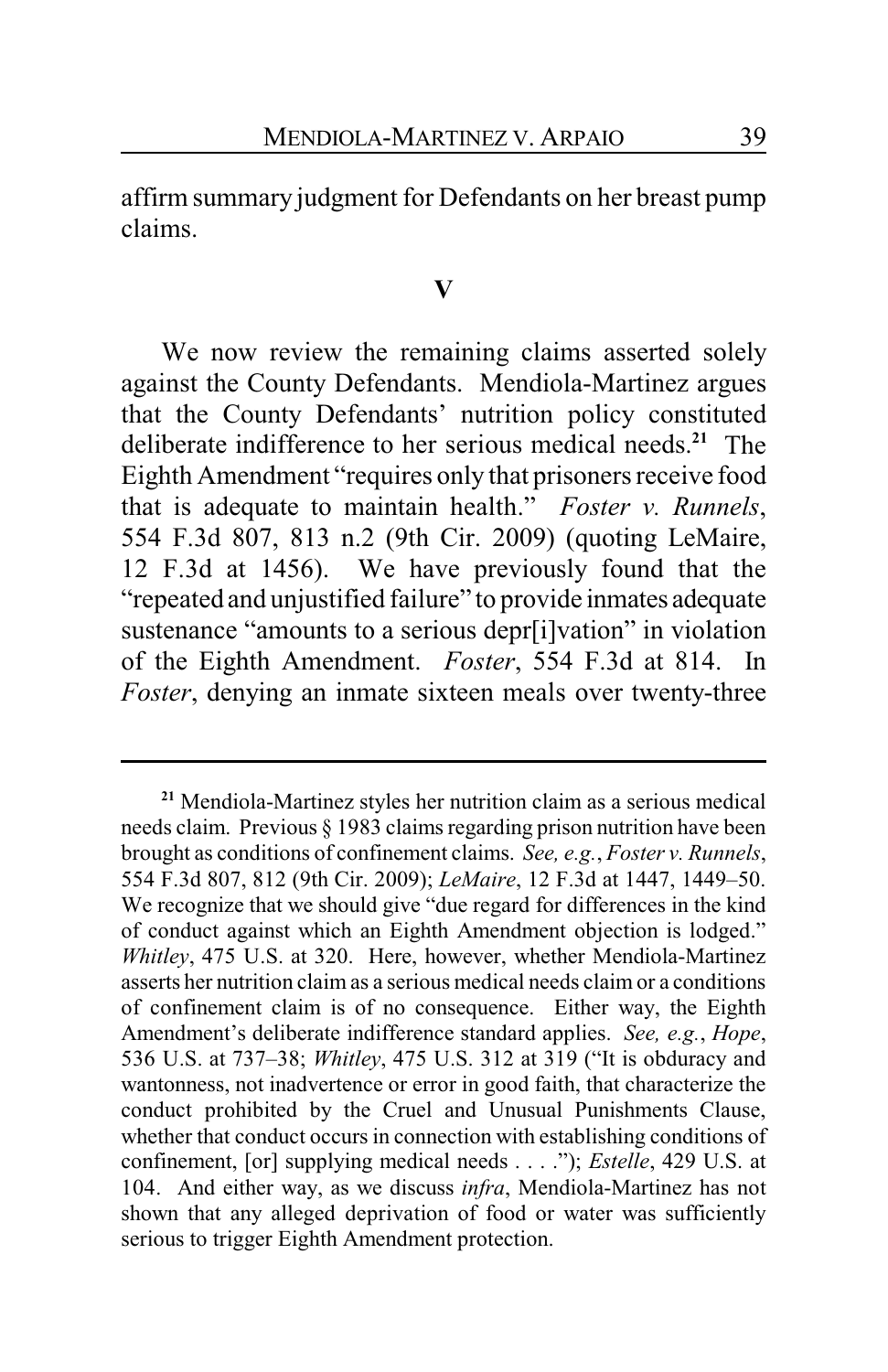days was sufficiently serious to violate the Eighth Amendment. *Id*. at 812–13. The denial of those meals, as well as the inmate's allegations of dizziness, weight loss, and headaches, all led to the permissible inference that the inmate's nutrition was inadequate and could not sustain him. *Id*. at 813 n.2.

Mendiola-Martinez lacks sufficient evidence to support her nutrition claim and survive summary judgment. She has not provided any evidence that the supplemental pregnancy diet she received was insufficient or that the water from her cell's sink was unsanitary. She likewise has not supported her allegation that she was deprived of sufficient food and water when going to court. Nor has Mendiola-Martinez shown that the County Defendants were deliberately indifferent to the nutritional needs of pregnant women. Instead, she merely points to an amended judgment from District Judge Neil Wake in *Graves v. Arpaio*, No. 77-0479, 2008 WL 4699770 (D. Ariz. Oct. 22, 2008), **22** in which he found that the food provided to MCSO inmates in that case violated their right to adequate food.

No evidence has been offered in the present case to make Judge Wake's findings applicable here. There is no evidence that the food Mendiola-Martinez received was moldy, inedible, or inadequate under the United States Department of Agriculture's recommended caloric intake. *See Graves*, 2008 WL 4699770, at \*42. Nor has Mendiola-Martinez shown or even alleged that the food she received left her or her baby in poor health. *See Foster*, 554 F.3d at 813 n.2.

**<sup>22</sup>** We believe that this order is the one on which Mendiola-Martinez relies. Due to the citation errors in Mendiola-Martinez's brief, we cannot be certain.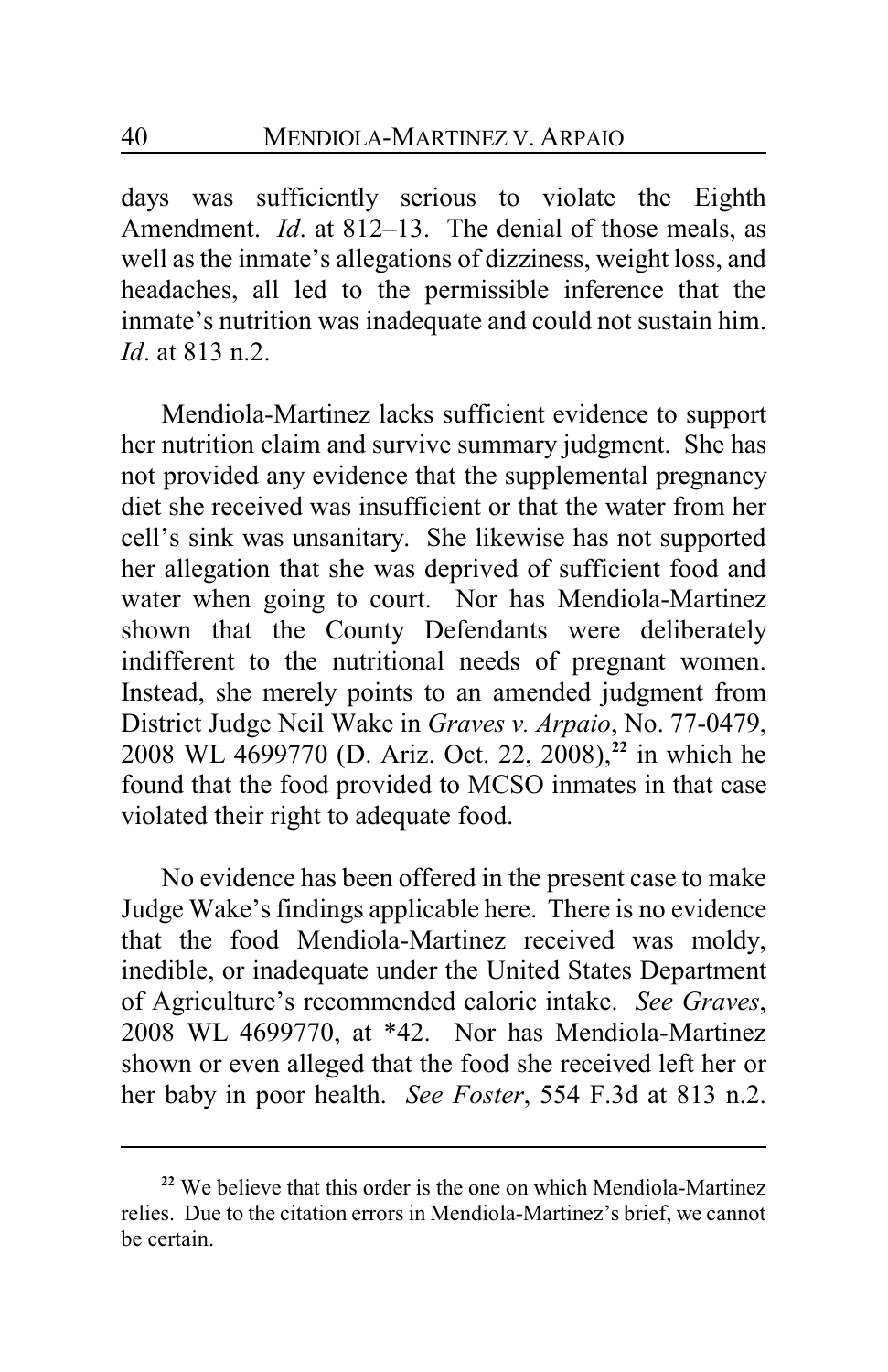Furthermore, without knowing what a pregnancy diet should include, no jury could gauge whether the extra milk and prenatal vitamin prescribed by MCSO's modified diet for pregnant women was inadequate. And unlike in *Graves*, there is no evidence demonstrating that Mendiola-Martinez did not actually receive those supplemental provisions. *See Graves*, 2008 WL 4699770, at \*44.

Finally, any inference a jury could draw from Mendiola-Martinez's claim that she was hungry would not establish a serious deprivation within the meaning of the Eighth Amendment. *Cf. Foster*, 554 F.3d at 813 (concluding that even though the record contained no evidence about the nutritional value of meals, the jury could infer meals were inadequate due to inmate's testimony that he was denied meals completely and suffered dizziness and headaches); *Villiarimo v. Aloha Island Air, Inc.*, 281 F.3d 1054, 1061 (9th Cir. 2002) ("[T]his court has refused to find a 'genuine issue' where the only evidence presented is 'uncorroborated and self-serving'testimony." (quoting *Kennedy v. Applause, Inc.*, 90 F.3d 1477, 1481 (9th Cir.1996)). The district court properly granted summary judgment for the County Defendants on the nutrition claim.

#### **VI**

Mendiola-Martinez alleges that the MCSO Restraint Policy disparately impacts pregnant women born outside of the United States because they are more likely to be detained under the Arizona Bailable Offenses Act, Ariz. Rev. Stat. Ann. § 13-3961, than similarly-situated United States citizens.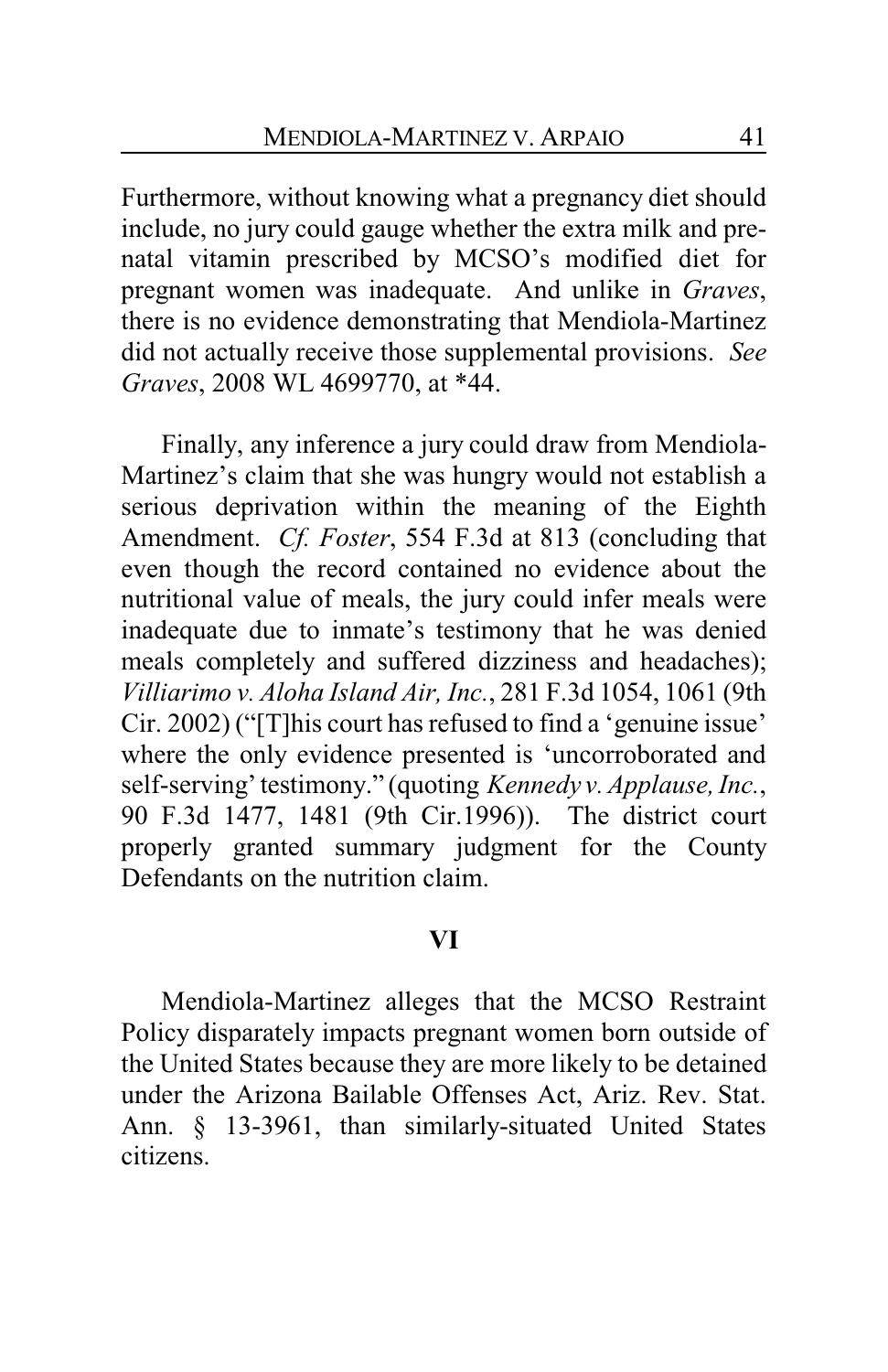The district court construed this equal protection claim as a challenge to the Arizona Bailable Offenses Act, rather than the MCSO Restraint Policy. But Mendiola-Martinez's amended complaint and supplemental appellate briefing clearly show that she is challenging the Restraint Policy, not the Arizona Bailable Offenses Act.**<sup>23</sup>** Because we may affirm summary judgment on any ground supported by the record, *Lee v. Kemna*, 534 U.S. 362, 391 (2002), we now turn to whether a reasonable jury on the record before us could find that the Restraint Policy was unconstitutionally discriminatory toward inmates like Mendiola-Martinez. We hold it could not.

The Equal Protection Clause of the Fourteenth Amendment "is essentially a direction that all persons similarly situated should be treated alike." *Lee v. City of Los Angeles*, 250 F.3d 668, 686 (9th Cir. 2001) (quoting *City of Cleburne v. Cleburne Living Ctr.*, 473 U.S. 432, 439 (1985)). To survive summary judgment, Mendiola-Martinez must show that the MCSO Restraint Policy not only had a discriminatory impact, but that it was enacted with an intent or purpose to discriminate against members of a protected class. *See Comm. Concerning Cmty. Improvement* ("*CCCI*") *v. City of Modesto*, 583 F.3d 690, 702–03 (9th Cir. 2009). Mendiola-Martinez's contention that she need not show discriminatory intent is incorrect. The Supreme Court has clearly stated that "'[p]roof of racially discriminatory intent or purpose is required' to show a violation of the Equal Protection Clause." *City of Cuyahoga Falls, Ohio v. Buckeye*

**<sup>23</sup>** In fact, the Arizona Bailable Offenses Act was already successfully challenged. *See Lopez-Valenzuela*, 770 F.3d at 792 (holding that Arizona Bailable Offenses Act categorically forbidding bail for certain undocumented immigrants violated substantive due process).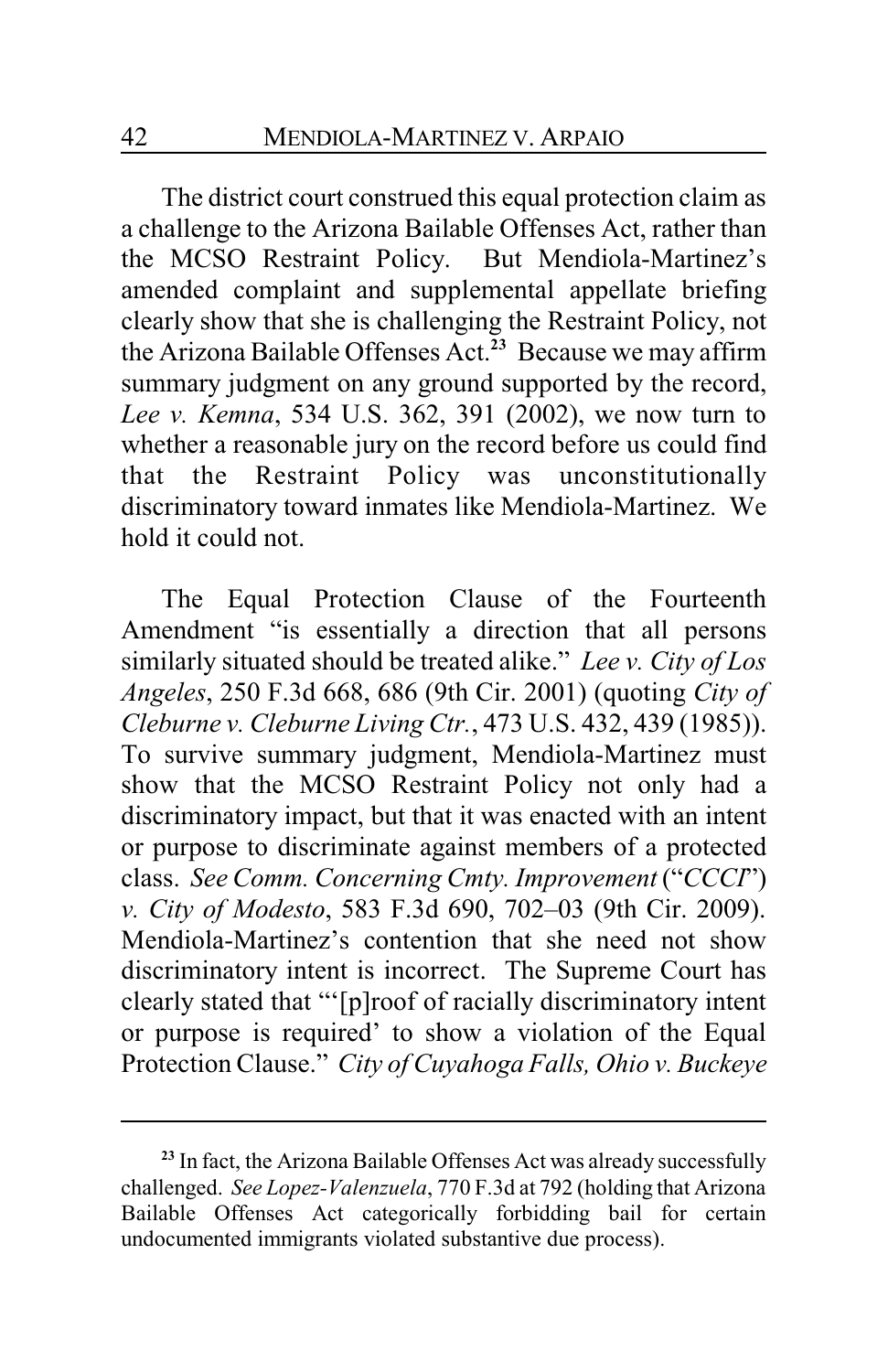*Cmty. Hope Found.*, 538 U.S. 188, 194 (2003) (quoting *Arlington Heights v. Metro. Hous. Dev. Corp.*, 429 U.S. 252, 265 (1977)).

In determining whether a discriminatory intent or purpose exists, we may consider direct evidence of discrimination, statistical evidence showing a discriminatory impact, or other factors that could reveal a discriminatory purpose, like the historical background of the policy. *See CCCI*, 583 F.3d at 703. Mendiola-Martinez, however, has not presented sufficient evidence of discriminatory intent or purpose direct, statistical, or otherwise.

As direct evidence of intent, Mendiola-Martinez relies on offensive quotes about Mexican nationals attributed to Sheriff Arpaio and published in newspapers. Even if those hearsay statements were admissible, however, theydo not mention the Restraint Policy and do not otherwise lead to any inference that Sheriff Arpaio's 2006 Restraint Policy was promulgated to discriminate against Mexican nationals.

Without direct evidence of discrimination, Mendiola-Martinez seeks to demonstrate the discriminatory purpose behind the Restraint Policy with statistical evidence. When challenging a facially neutral policy like the Restraint Policy, "proof of disproportionate impact on an identifiable group, such as evidence of 'gross statistical disparities,' can satisfy the intent requirement." *Id.* at 703. But the statistical evidence Mendiola-Martinez presents here is woefully inadequate to achieve her goal. Mendiola-Martinez provides only general population statistics about Maricopa County: "31.8% of Maricopa County's residents are Hispanic or Latino," and "[n]inety percent of the undocumented immigrants in Maricopa County are from Mexico." She also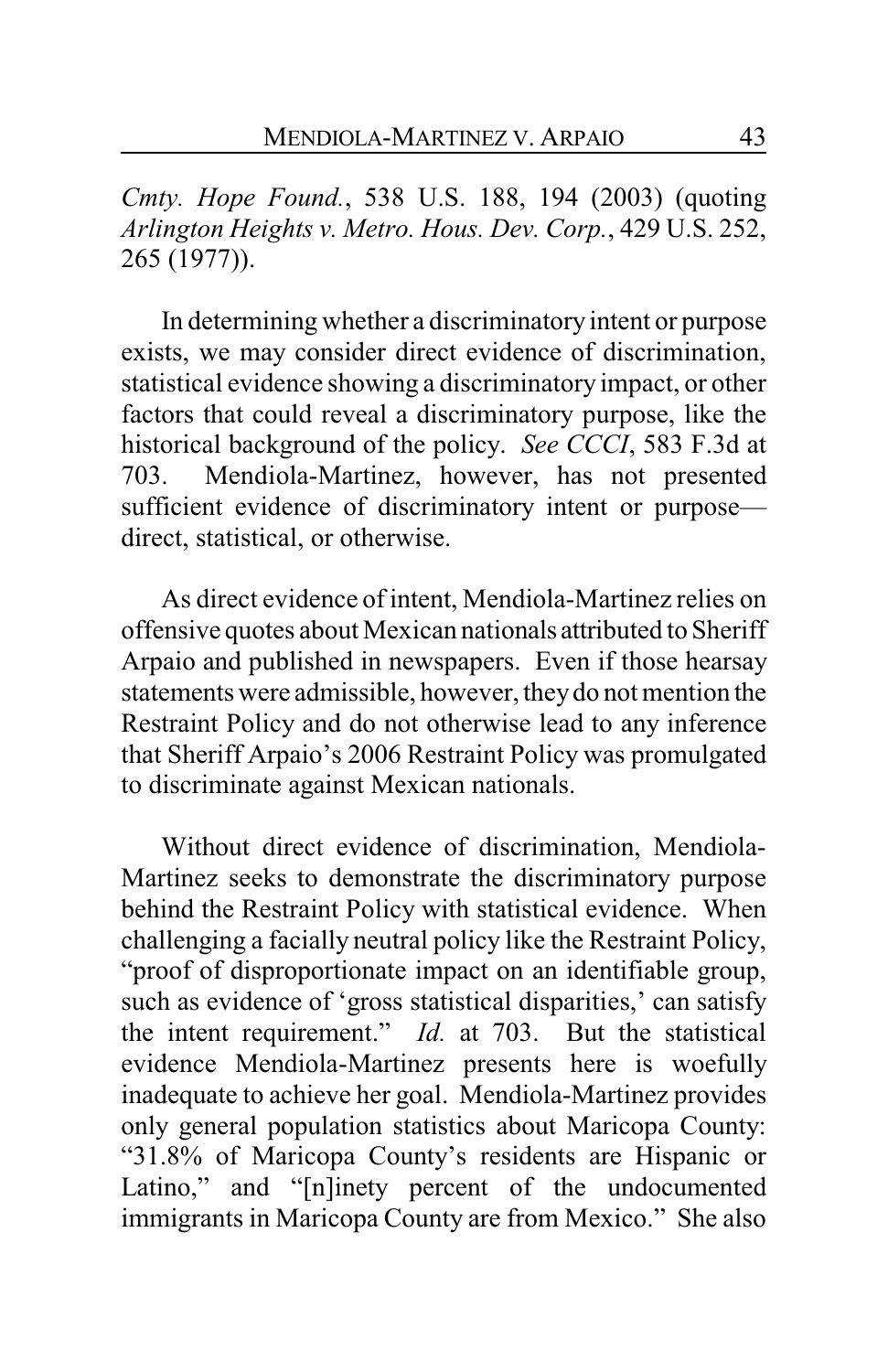cites to a district court order summarizing census data on Hispanics and Latinos in Maricopa County. *See Melendres v. Arpaio*, 989 F. Supp. 2d 822, 828–29 & n.2 (D. Ariz. 2013).

But these general population statistics do not establish that Mexican nationals are disproportionatelyimpacted bythe Restraint Policy, and Mendiola-Martinez simply fails to present any comparative figures to attempt to show disparate impact. *SeeDarensburg v. Metro. Transp. Comm'n*, 636 F.3d 511, 519–20 (9th Cir. 2011) ("The basis for a successful disparate impact claim involves a comparison between two groups—those affected and those unaffected by the facially neutral policy." (quoting *Tsombanidis v. W. Haven Fire Dep't*, 352 F.3d 565, 575 (2d Cir. 2003)). Her numbers reveal no "statistical disparit[y]," let alone a "gross" statistical disparity necessary to show discriminatory intent. *CCCI*, 583 F.3d at 703.

Mendiola-Martinez has not identified any other proof of discriminatory intent. *See id.* (noting that other factors may show discriminatory intent, such as a policy's historical background, the sequence of events leading to the decision, and the administrative history of the challenged statute). We therefore assume that the Restraint Policy was not born of discrimination and ask whether it was "rationally related to a legitimate government interest." *Id.* As Mendiola-Martinez's counsel recognized at oral argument, the Restraint Policy, even if potentially problematic when applied to women in labor or postpartum recovery, is rationally related to the legitimate government interest of ensuring the safety and security of law enforcement, the public, and the inmates. *See Hudson v. Palmer*, 468 U.S. 517, 526–27 (1984) (recognizing that prison officials "are to take all necessary steps to ensure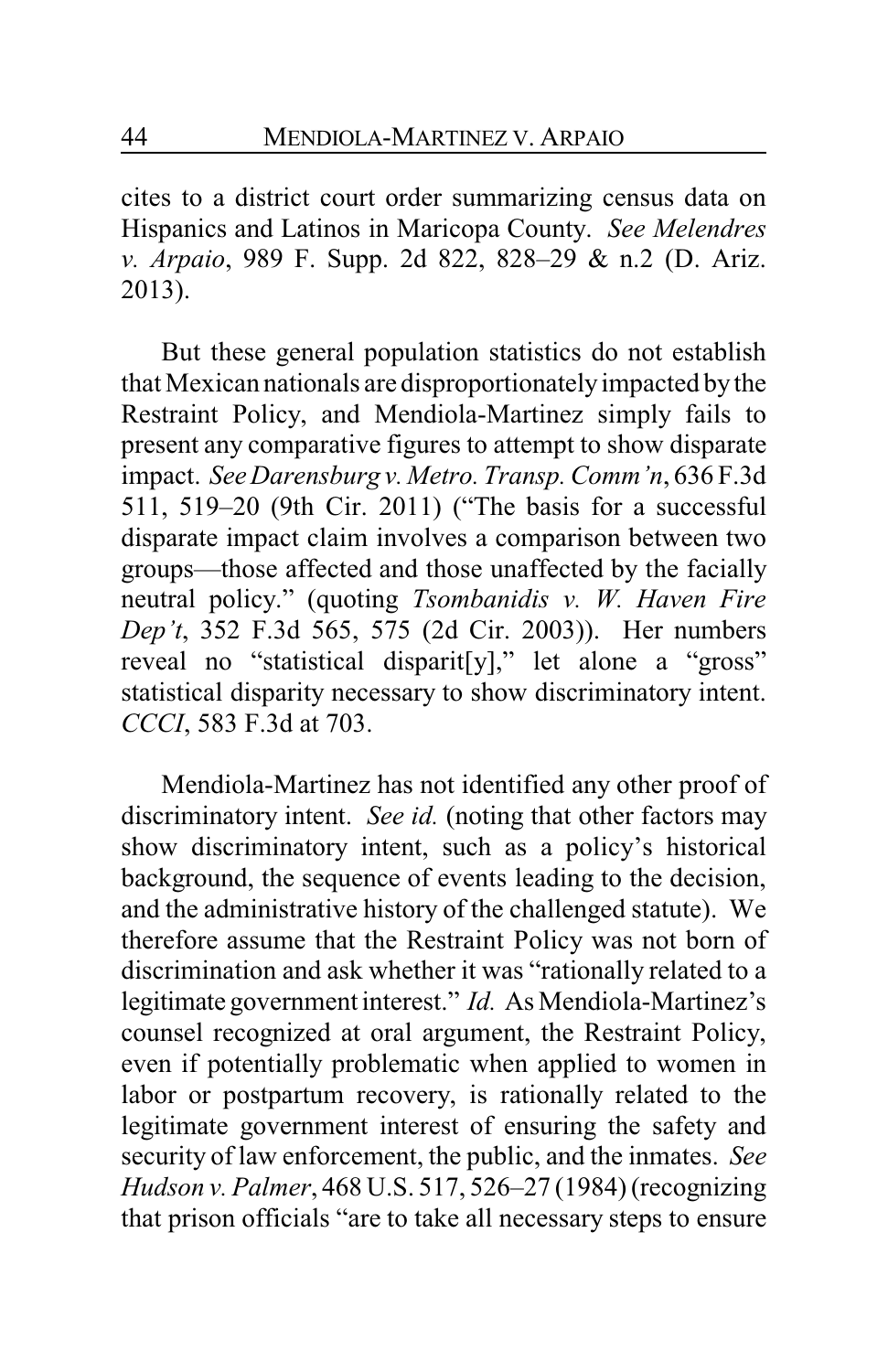the safety of not only the prison staffs and administrative personnel, but also visitors" and "are under an obligation to take reasonable measures to guarantee the safety of the inmates themselves"). We affirm the district court's entry of summary judgment on the equal protection claim because Mendiola-Martinez failed to present sufficient evidence that the Restraint Policy violated the Equal Protection Clause of the Fourteenth Amendment. *See Celotex*, 477 U.S. at 322–23.

#### **VII**

Our final task is to determine whether the district court abused its discretion by taxing costs against Mendiola-Martinez in favor of the County Defendants and the Medical Center. *See Ass'n of Mexican-American Educators v. California*, 231 F.3d 572, 591–92 (9th Cir. 2000) (en banc). Federal Rule of Civil Procedure 54(d)(1) provides that the court clerk should tax costs, other than attorney's fees, for the prevailing party, unless the Rules, federal law, or a court order directs otherwise. A district court may review the clerk's judgment on taxation of costs only upon the filing of a timely motion. *See* Fed. R. Civ. P. 54(d)(1).

The judgment against Mendiola-Martinez taxes \$1,971 for the Medical Center and \$936.37 for the County Defendants. Because we vacate summary judgment for the County Defendants on most of the shackling claims, we must also vacate the cost award for the County Defendants and remand to the district court to reassess costs in light of our decision. *See id.*

We affirm the cost award in favor of the Medical Center. Mendiola-Martinez waived her right to appellate review of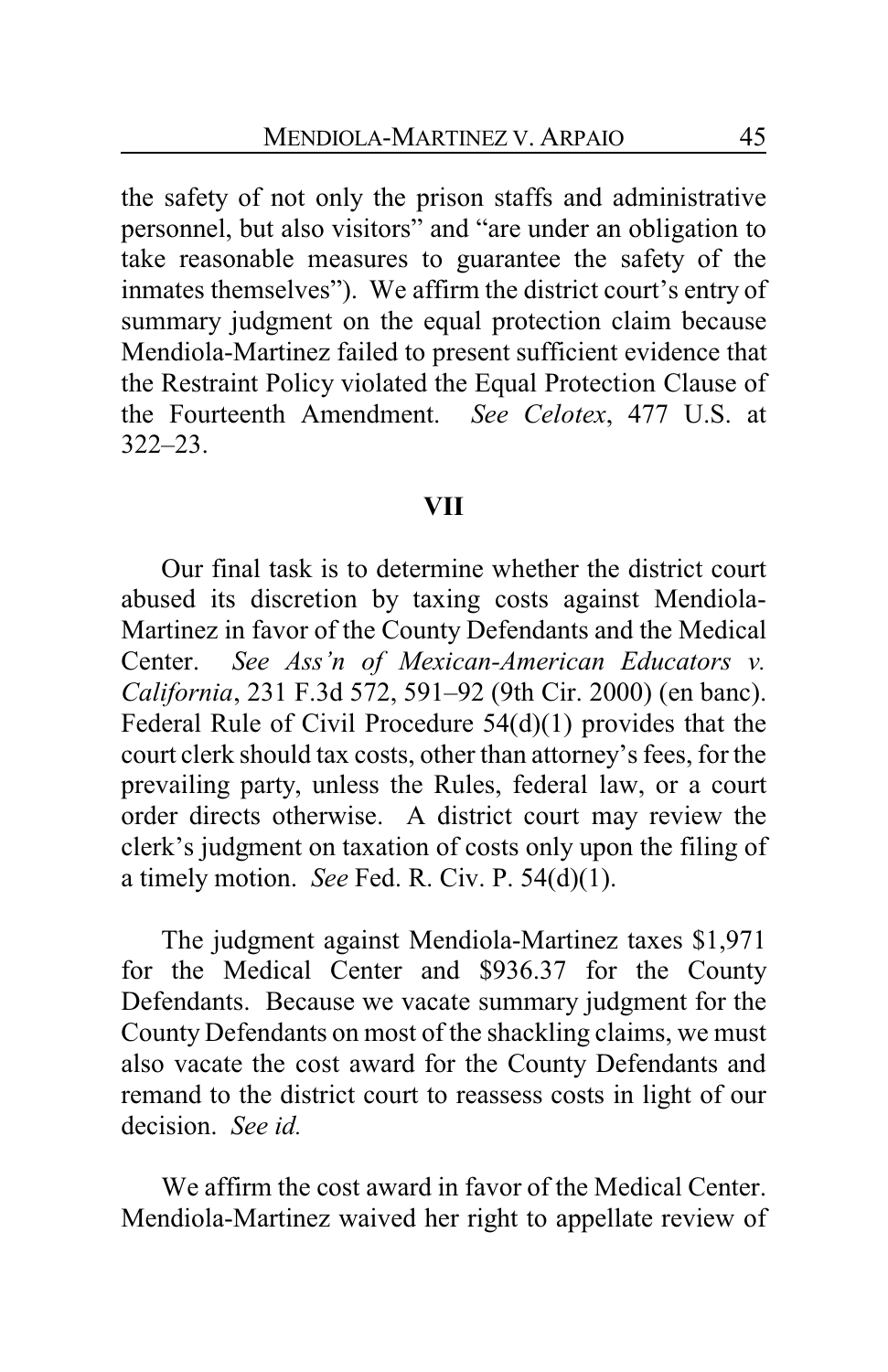the cost award by neglecting to move for district court review under Rule 54(d)(1). *See Walker v. California*, 200 F.3d 624, 626 (9th Cir. 1999) ("[A] party may demand judicial review of a cost award only if such party has filed a proper motion within the  $\ldots$  period specified in Rule 54(d)(1)."). Failing to file the proper motion is "dispositive." *Id.* Additionally, Mendiola-Martinez's objection to the bill of costs was untimely under the local rule of the District of Arizona, LRCiv. 54.1(b), and the cost award for the Medical Center was one-third less than the amount the Medical Center sought in the bill of costs. There was no abuse of discretion, and we affirm the cost award to the Medical Center.

#### **VIII**

We are mindful that the administration of a penal institution is "at best an extraordinarily difficult undertaking." *Hudson*, 468 U.S. 517, 527 (1984) (quoting *Wolff v. McDonnell*, 418 U.S. 539, 566 (1974)). Crafting a restraint policy that balances safety concerns with the inmates' medical needs is equally challenging. But it is not impossible. And we leave it to a jury to decide whether the risk the Maricopa County Restraint Policy posed to Mendiola-Martinez was justified, or whether the County Defendants went a step too far.

In conclusion, we vacate summary judgment for the County Defendants on the shackling claims as they relate to shackling while Mendiola-Martinez was in labor and leaving the Medical Center, as well as the separately pleaded *Monell* claim insofar as it concerns these alleged shackling incidents. We remand for a jury to determine whether liability and compensation is appropriate on these claims. We affirm summary judgment for the County Defendants on Mendiola-